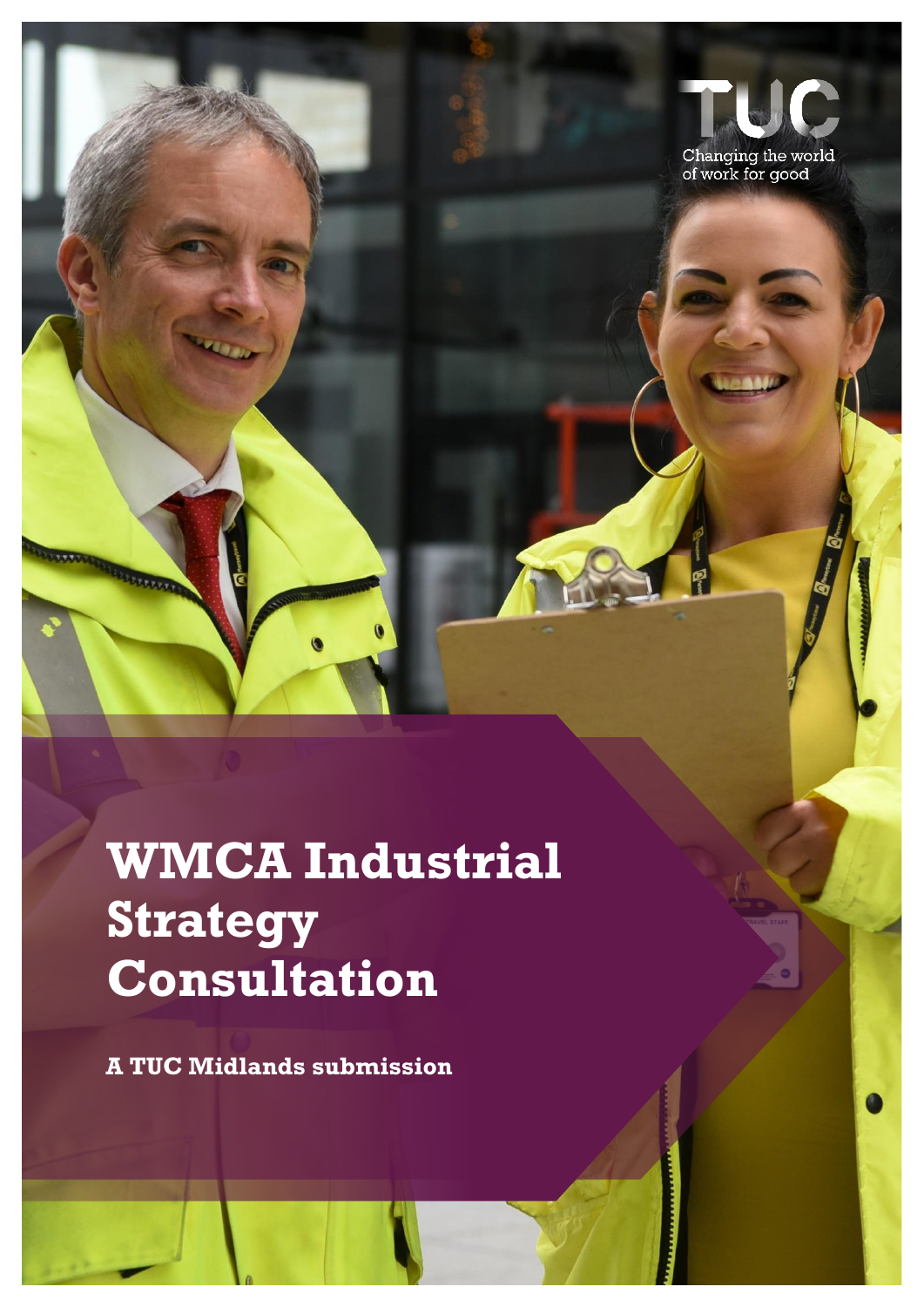# **Contents**

| Dynamic and smart state intervention in support of inclusive growth 12 |  |
|------------------------------------------------------------------------|--|
| Addressing inequalities by promoting inclusive growth 16               |  |
|                                                                        |  |
|                                                                        |  |
| Appendix 1: Submission from UCU 'Policies for an inclusive economy'29  |  |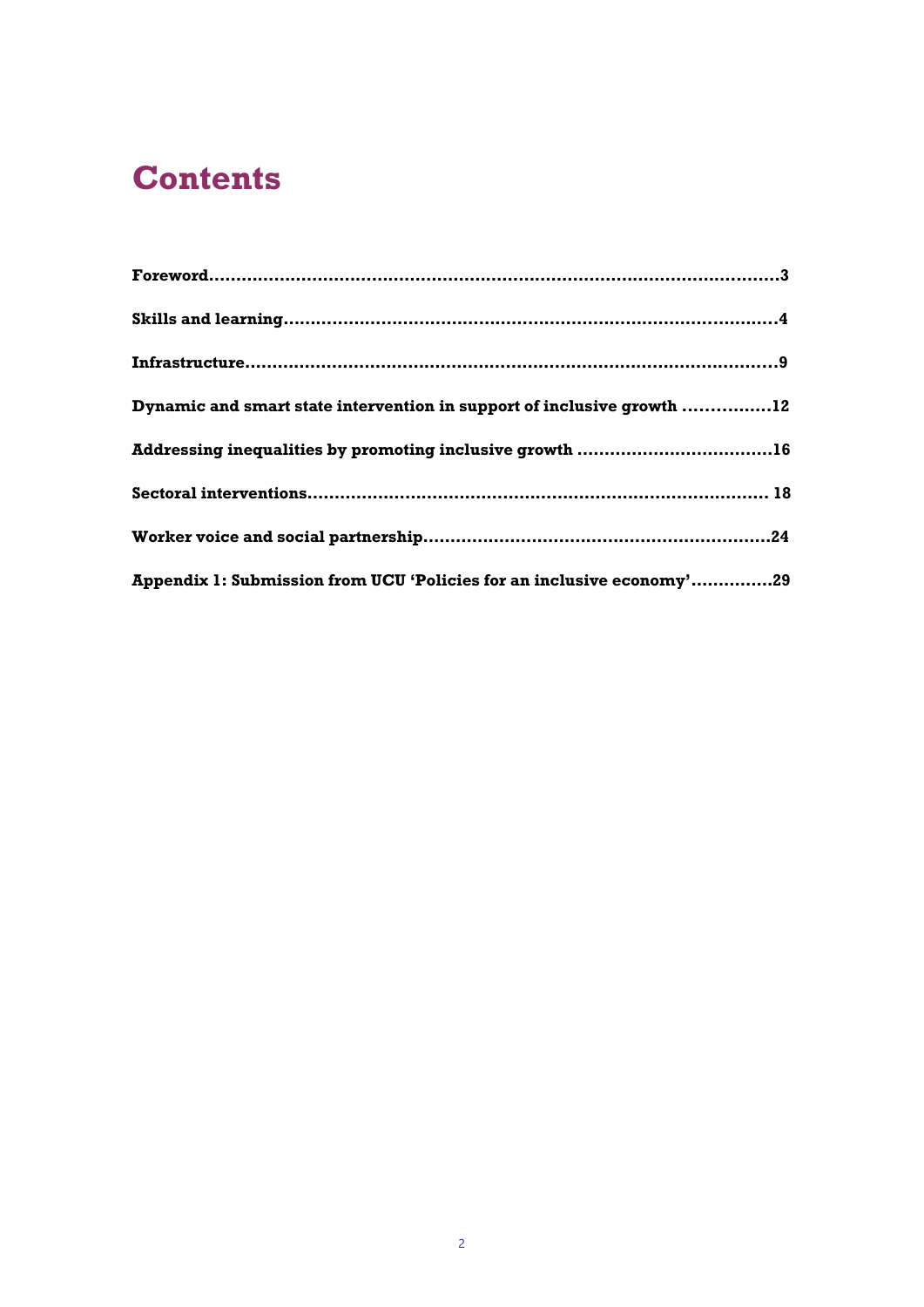# **Foreword**

For decades we have been making the case that we need an active industrial strategy both for the UK and for our region. For too long the West Midlands has failed to punch its weight and capitalise upon its historic strengths. Short termism, under investment, neglect and a failure to tackle entrenched deprivation and grow the industries of tomorrow means that we have, over the last thirty years, failed to produce enough of the great jobs that we need to give all our citizens job security, opportunity and a rewarding and prosperous future.

But, just because we haven't grasped the nettle in previous decades does not mean we shouldn't now. Indeed, its exciting times for our region with the opportunities provided through devolution and HS2. We simply must ensure that our industrial policy works to use these developments in a fashion that helps to support people from deprived backgrounds into rewarding work. Tackling this entrenched deprivation is not only a moral imperative but an economic one. As a region we simply cannot afford not to maximise the skills and talents of all our citizens.

We desperately need the investment in infrastructure to grow. Our rail, road, bus and tram networks all need significant improvements. We need to deliver significant housing infrastructure and we must support our thriving industries through a focus on skills and R&D.

A key plank of our strategy must be to deliver a great jobs agenda – great jobs, better pay, more opportunities for all. From this strategic focus do all other policies and interventions follow. Living standards have stagnated for too long and too many people are struggling to make ends which is acting as a drag on the economic competitiveness of the region. Smart use of levers such as public procurement can go a long way to delivering the better pay the region needs. And, in so doing, driving the wage-led growth we need to secure a more sustainable and equitable economic base for our region in the years ahead.

An industrial strategy that looks to secure the investment in our physical assets, our business base and in our people is much needed and provides a potential road map to a brighter future.

We can't wait for great jobs to arrive. We have to make them a reality and I look forward to working with the WMCA and the mayor to make these world class ambitions a reality.



**Lee Barron**

**TUC Midlands Regional Secretary**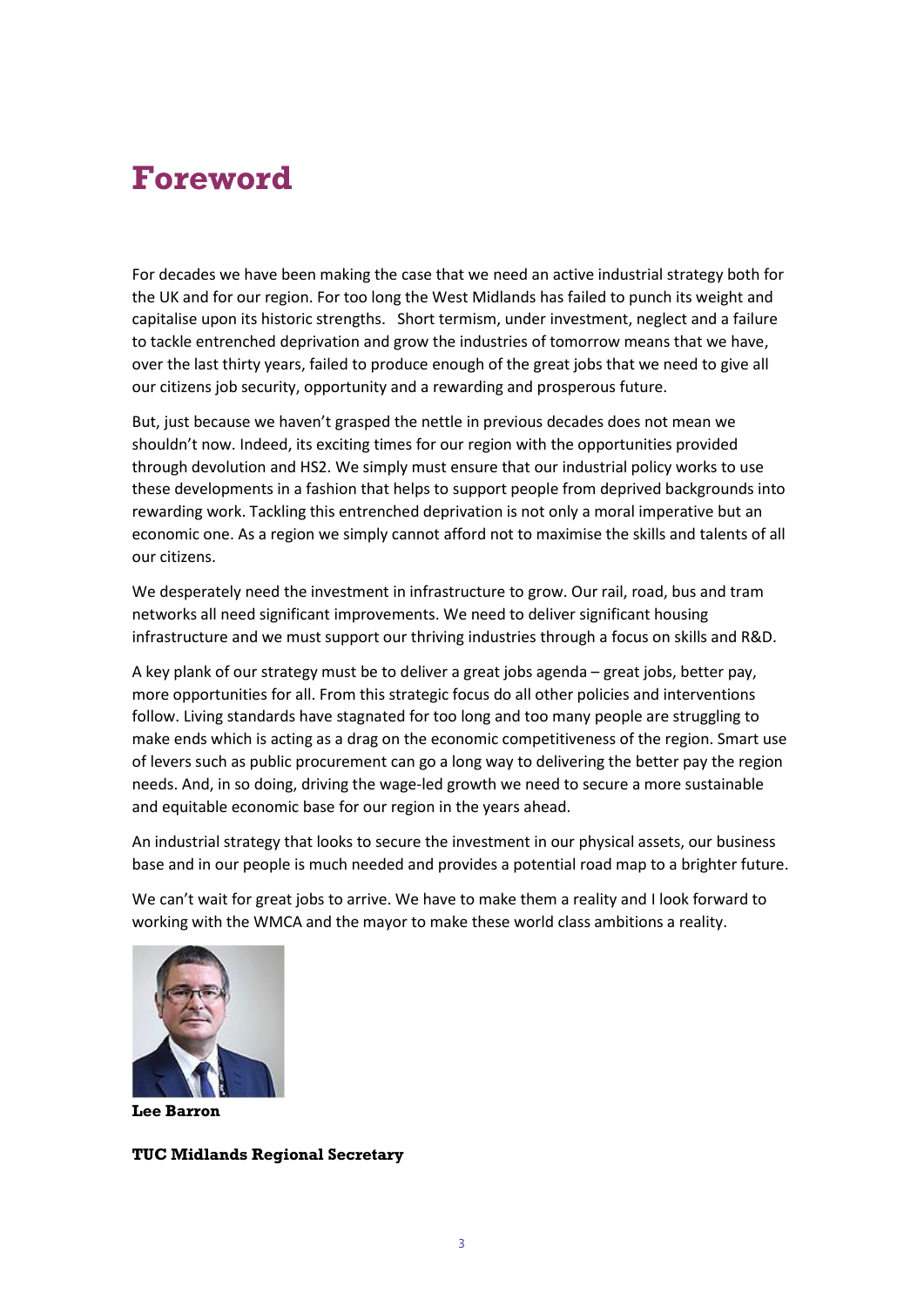# **Skills and Learning**

# **TUC Priorities**

Invest in skills, create learning opportunities and provide progression routes for all people currently in work

Increase the supply of high-quality routes into work and training for young people and those outside the labour market

Empower people to adapt to structural changes in the local economy that may arise from new technology, automation and transition to low-carbon economy.

# **Issues and evidence**

#### Invest in skills and create learning opportunities and progression routes for the current workforce

The WMCA industrial strategy will be operating in the context of a significant retrenchment in the provision of training and skills across the country. Many of the skills challenges faced in the WMCA region are driven by national policy decisions, such as cuts to Further Education (FE) funding, and the Adult Skills Budget, too, has been cut by two fifths since 2010. In basic skills, England is the only country in the OECD where 16 to 24–year olds are 'no more literate or numerate than 55- to 64-year-olds'. It is therefore more important than ever that the WMCA use the powers they have over skills policy to invest and ensure this delivers the number and type of skills that meet the needs of the current and future workforce.

A core objective of the WMCA's industrial strategy should be to address the low levels of participation in learning by adults and to drive up the number of employers investing in training and providing time off to train.

The total number of adult learners fell from 4 million in 2005 to about 2.2 million by 2016. Most of this decrease was driven by falls in the number of learners taking low-level qualifications. According to the 2017 Employer Skills Survey conducted by the government, one third of UK employers did not train any of their staff in the past year and 38 per cent of workers received no training. Employer investment in continuing vocational training per employee in the UK is half the EU average and investment in training and learning per UK employee fell by 13.6 per cent per employee in real-terms between 2007 and 2015.

There are some examples of good practice that addresses forthcoming skills needs resulting from major infrastructure projects. We welcome the establishment of the high-speed rail national college and the HS2-TUC Framework Agreement, which includes several important principles in support of boosting skills and apprenticeships as high-speed rail is rolled out.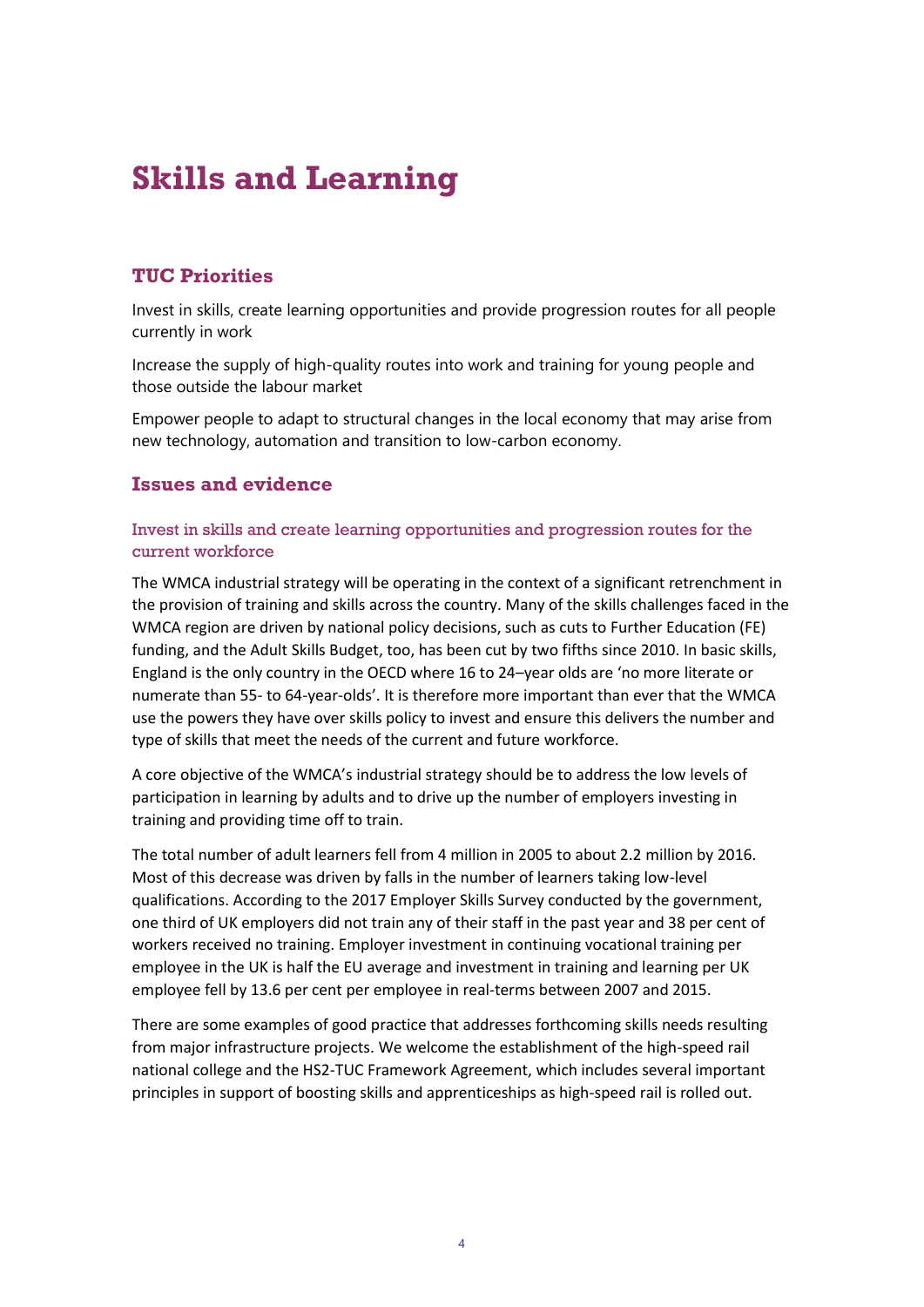These agreements, which should include clauses to support upskilling, high-quality apprenticeships and a focus on the local workforce, can be replicated on a regional and local level when commissioning significant infrastructure projects.

The devolution of parts of skills policy to Mayoral Combined Authorities in 2019/20 creates significant opportunities for local leaders to widen access to education and training for lowwaged workers. The WCAA could build on the existing government pilot that fully funds courses to learners aged over 19 who earn less than £15,736 a year (higher in London with the Mayor linking the threshold to the London Living Wage), which applies to both full and part time workers.

The WMCA should also explicitly champion FE as a key component in the educational infrastructure of the region. Whilst recognising the strength in HE that the region is rightly proud of, the FE infrastructure across the WMCA has been under severe pressure in recent years. Any skills strategy will inevitably have a strong reliance on FE and we need to do more in the West Midlands to support this sector.

The draft industrial strategy refers to the creation of employer-led taskforces, for each of the priority sectors, to drive curriculum and skills provision that meets employers' needs. While this may help businesses in the short term, there need to be a balanced approach that takes into account not just the immediate needs of employers, but also the longer-term aspirations around social mobility and skill development. The taskforces would be better balanced through a social partnership approach.

### Increase the supply of high-quality routes into work and training for young people and those outside the labour market

Access to skills, training and good jobs are particularly important for young people and those outside the labour market. In general, young workers are disproportionately affected by wage stagnation, concentrated in low paying jobs, lacking access to the skills development to get on in work, especially vulnerable to insecure work and are less likely to have union representation or be part of a collective bargaining agreement at work than older workers.

The TUC continues to have concerns about the poor-quality of too many apprenticeships and the exploitation of some young people who embark on an apprenticeship. Whilst a good apprenticeship is an excellent means of developing a career for many young people, participating in a poor-quality placement is likely to damage their confidence and career prospects. In addition, there is a large amount of evidence showing that certain groups including women, BAME groups, and disabled people – do not get fair access to the best apprenticeships.

Areas should make a commitment to high quality apprenticeships and to take forward measures to widen access to education and training for low-waged workers. We welcome the commitment of the WMCA to sign the TUC Apprenticeship Charter, which ensures every apprenticeship has purpose, is paid fairly, with high-quality learning and training elements and access to trade unions.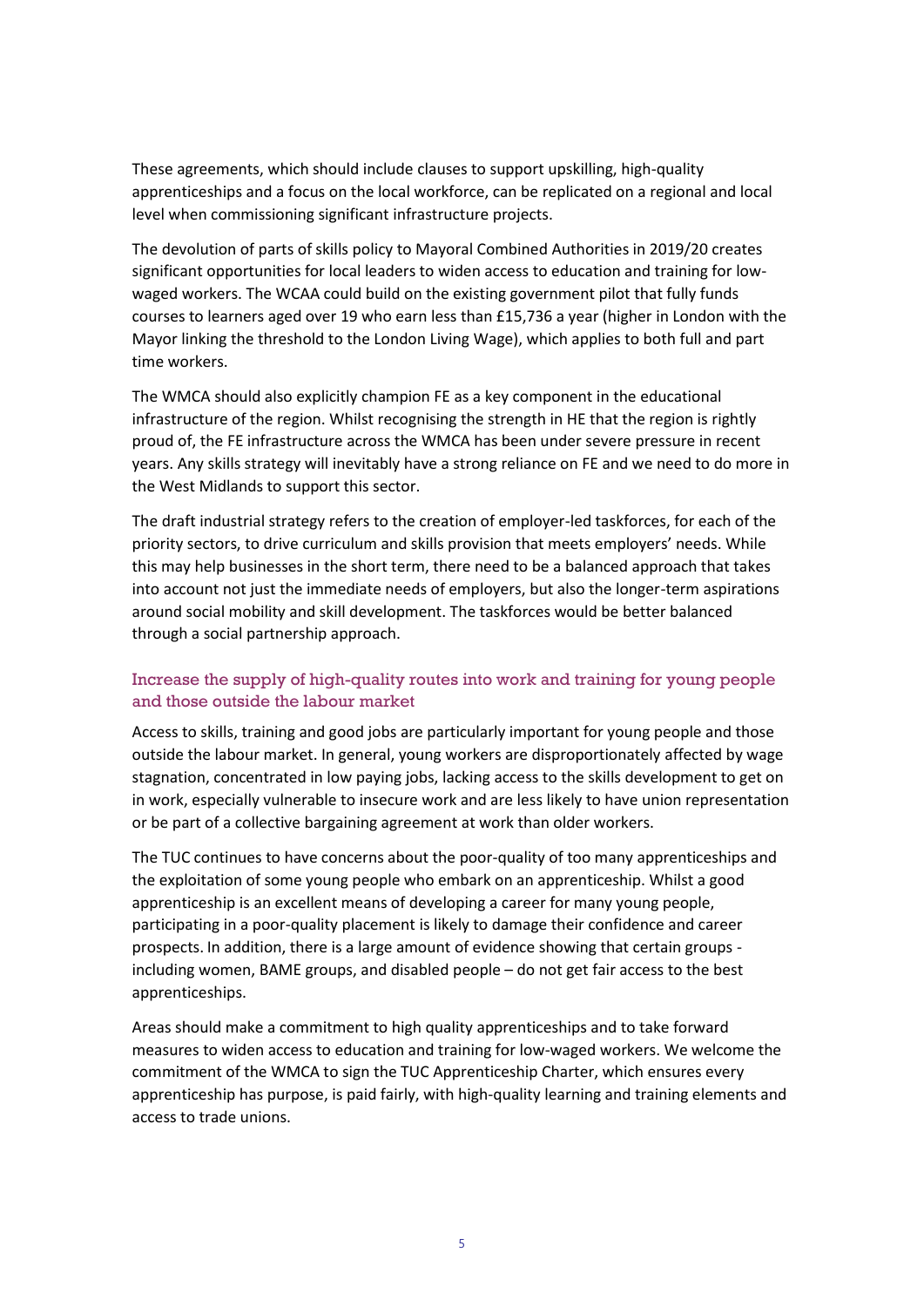Access to an effective career's advice and guidance service, bespoke to the local economy and skills, can help young people and those furthest away from the labour market enter goodquality work. Decision makers should look at how to develop an accessible advice and guidance system for the WMCA region, including high quality information about local opportunities, that effectively links skills progression and sustainable careers.

The WMCA and constituent LEPs should work in partnership with schools to ensure that education, skills and employment strategies work together to ensure smooth, accessible pathways for all young people to move into high-quality work and promote understanding among students in schools and colleges about future job opportunities specific to the region. This should include means to ensure that the T-Level curriculum in local schools and colleges is fit for purpose, ensuring that school and college leavers are equipped with relevant skills but also common workplace skills that provide the ability to enter and progress in the world of work.

As part of the wider agenda of tackling entrenched deprivation school outreach work target schools in these communities to both encourage students to continue with their education and to outline the potential good job opportunities available to them across the WMCA.

The WMCA and LEPs should also work with unions and local training providers to ensure that young workers engaged in apprenticeships are provided with information, advice and guidance on employment rights and other aspects of work that help them progress at work.

#### Support workers to adapt to structural changes in the local economy

Decision makers across the WMCA area must ensure provisions to support and upskill workers to respond to new technologies, automation and changes to ways of working as part of their strategic skills plan. This is especially true if today's jobs in higher polluting industries are to be replaced over time with jobs in greener sectors.

The OECD has argued that 14 per cent of workers in developed countries may see their jobs being "entirely restructured … or significantly downsized" while another 32 per cent of jobs will face considerable change in the way they are delivered. Those most at risk as a result of this change will be those workers who receive little training from their employer and face barriers to adult learning, including low basic skills and lack of time off to train. The UK Commission for Employment and Skills assesses those occupational groups most at risk and with a predicted net fall in jobs as administration/secretarial, skilled trades, process, plant and machine operatives. It is essential that a local industrial strategy has measures in place to anticipate change, jobs at risk and provide the retraining and careers advice that enables workers to cope with this transition.

Analysis by the Centre for Progressive Policy provides details on the numbers of jobs at risk by local authority with some, such as Sandwell in the West Midlands, with over 34 per cent of total employment in this category. Over half of the local authorities identified as 'high risk' according to the CPP were in the north of England and the Midlands.

The National Retraining Partnership, with £100m funding for the pilot programme before full roll out planned for 2022, is a new approach bringing the government, CBI and TUC together at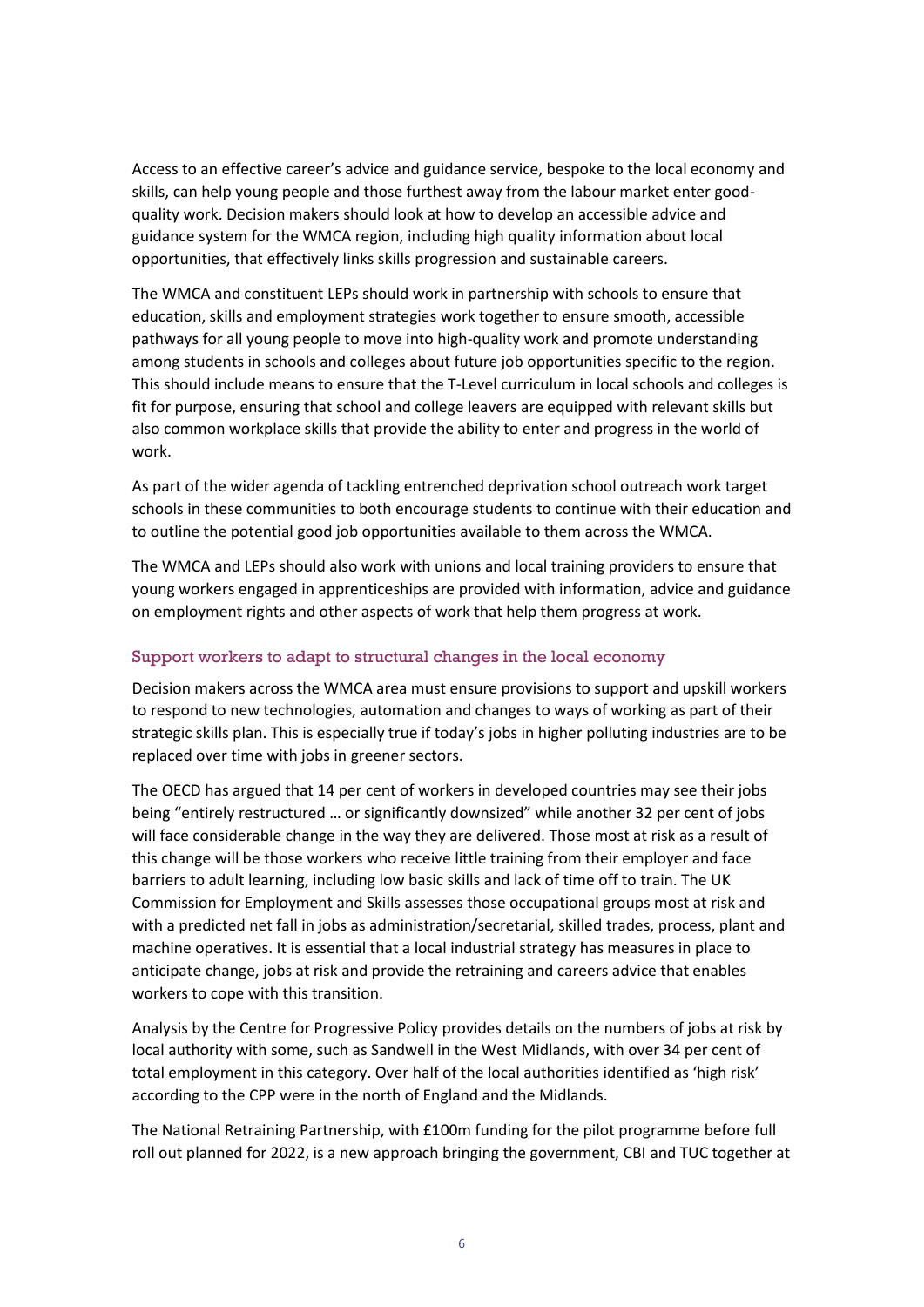a national level to develop a dynamic approach to retraining that will incorporate careers advice and retraining opportunities for groups of workers in parts of the economy most exposed to the risk. Working with local Skills Advisory Panels, the NRP will be able to coordinate responses to redundancy and closures but also to proactively map the local economy and offer retraining to workers in line with the skills needs of the new economy.

Skills Advisory Panels (SAPs) will be integrated into MCAs and LEPs in order to map local skills needs and inform the local industrial strategies. The government's industrial strategy white paper states that the SAPs will engage "local actors, including businesses and education providers, to determine local growth priorities". The TUC believes that the social partnership approach taken to the NRP at a national level should be reflected at the regional and local level so that unions are engaged and able to inform the work of the SAP and the NRP. SAPs should be used to map skills and learning needs in their broadest sense, identifying the obstacles that people in work face in accessing training and development and working with employers to address them.

Unions are well place to support this work through their role in negotiating learning agreements in the workplace, brokering skills support, facilitating access to workers in emergency closure and redundancy situations and help proactively engage members employed at risk sectors.

Union Learning demonstrates long-term success in boosting workers' skills. Four-in-ten (80 per cent) of those who've undertaken union learning develop skills that they can transfer to a new job, and 62 per cent believe that their new skills make them more effective at their current role.

# **Recommendations**

Through the promotion of employment charters, the intelligent use of procurement and advocacy and soft powers, metro mayors and other local political leaders – working in partnership with LEPs and trade unions, should ensure that the industrial strategy has a core aim of driving up employer engagement in training, with a view to increasing:

- the number of employers providing workplace training
- engagement with unions on the learning and skills agenda, including the use of workplace learning agreements negotiated with relevant trade unions
- the number of employees provided with time off to train

Ensure local skills strategies are aligned with infrastructure and investment decisions and employment and training opportunities are secured for local communities through intelligent procurement and the use of framework agreements such as those used for the London Olympics and HS2 should be used to make sure that the best local training and development opportunities, including apprenticeships, are established across supply chains.

The social partnership approach taken to the NRP at a national level should be reflected in the industrial strategy so that unions are engaged and able to inform the work of the Skills Advisory Panels and the National Retraining Partnership at the local and regional level.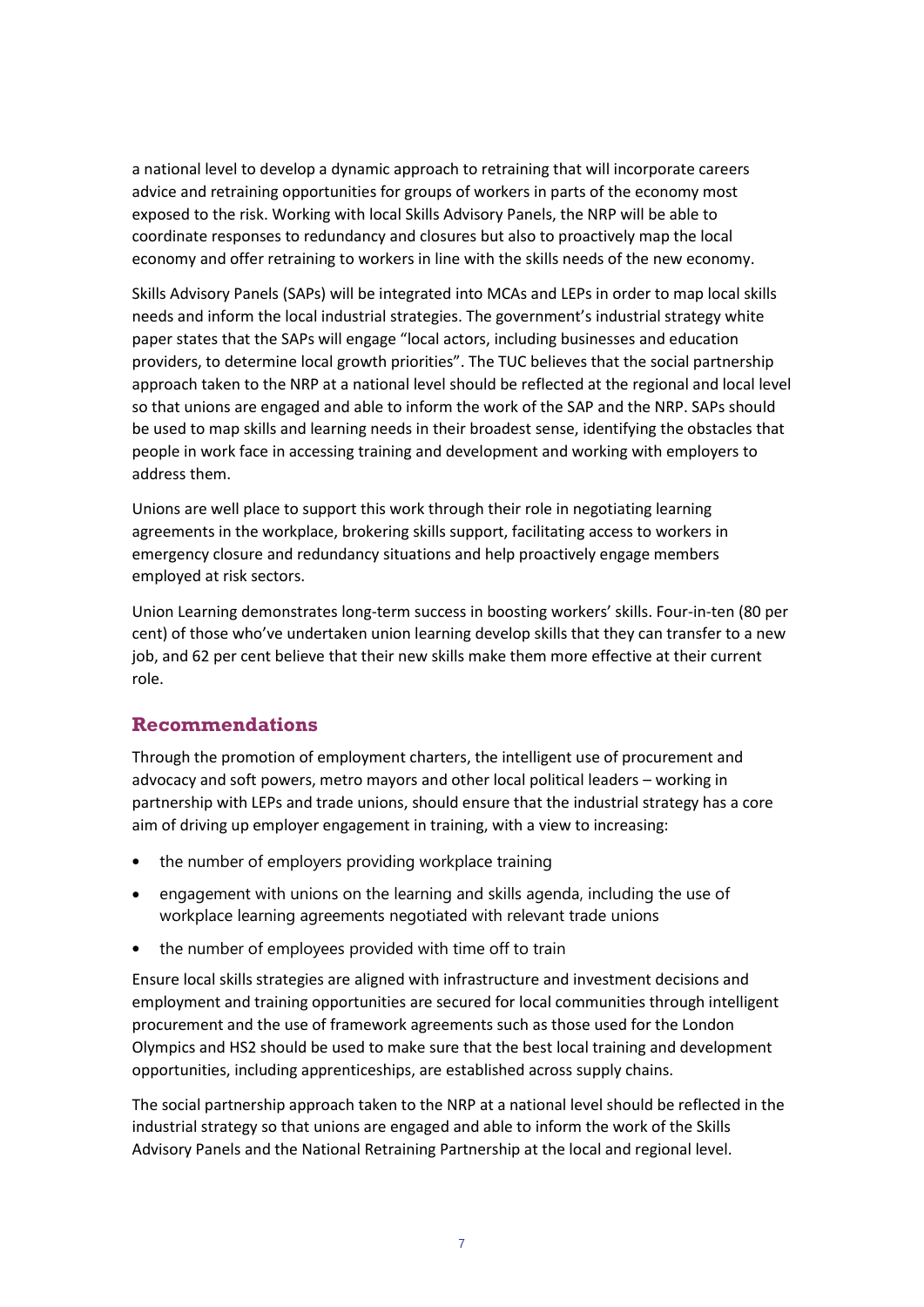Both the WMCA and local authorities should sign the TUC Apprenticeship Charter and work with LEPs to engage employers to ensuring every apprenticeship has purpose, is paid fairly, with high-quality learning and training elements and access to trade unions.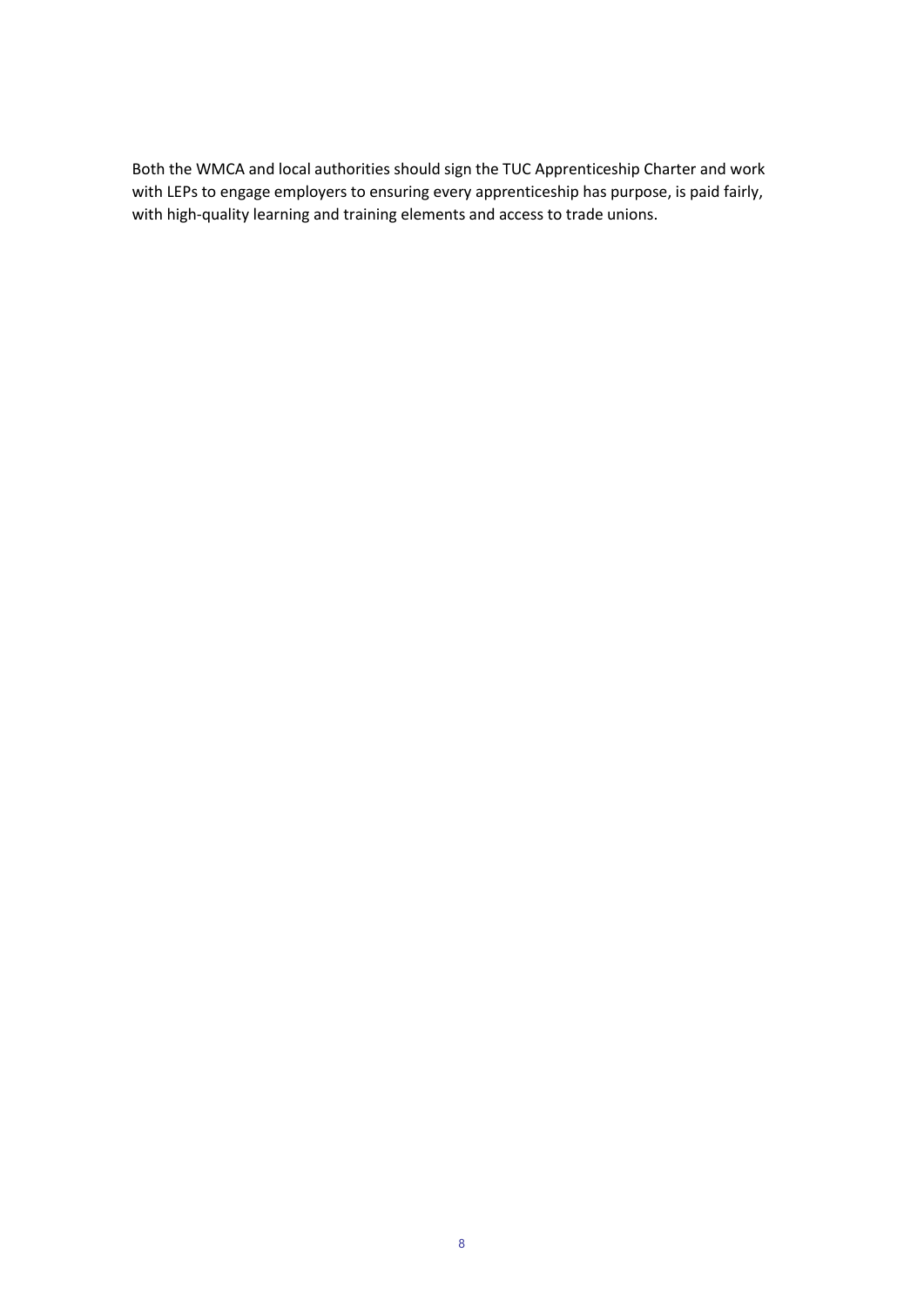# **Infrastructure**

# **Priorities**

Increase infrastructure investment to enable us to compete with other advanced economies.

Maximise job and training opportunities and secure quality employment standards on infrastructure projects, through the use of framework agreements developed with unions, as seen at Olympics 2012 and HS2.

Use a social partnership approach to ensure infrastructure meets community need, supports connectivity and inclusive growth.

# **Key issues / evidence**

The TUC has long campaigned for increases in infrastructure spending across the same broad categories as those set out in the Green paper, i.e. digital and communications, transport, and water and flood defences. We would also stress the paramount need for housebuilding, including for social accommodation.

There are several obvious benefits from such initiatives:

- immediately supporting both aggregate demand and the allocation of demand, in particular reducing reliance on the household sector
- the provision of more high-quality work
- supply gains from improved infrastructure
- the social benefits of useful initiatives irrespective of specific supply gains.

With interest rates still at historic lows, these schemes are a good investment for the public sector. Fiscal rules should recognise that the multiplier gains of such work are likely to outstrip the costs of implementation in the first place.

The UK's continued lag in infrastructure spending provides a challenging context for the WMCA's industrial strategy. The TUC has welcomed the 'National Productivity Investment Fund' of £23bn introduced in the 2016 Autumn Statement, but even with this spending, government investment as a share of the economy will be lower in this Parliament than it was in the last. Comparing spending across OECD countries (on a national accounts basis), UK government investment of 2.6% of GDP ranks 20 out of the 27 countries for which data are available. The Office for Budgetary Responsibility has this rising to only 2.7% by 2020, which will leave the UK ranking unchanged (assuming other countries' shares remain constant). The WMCA's industrial strategy provides an opportunity to harness central government funding and to lever private investment to drive greater infrastructure spending and target it more effectively on local need. But in addition, all partners involved in the WMCA industrial strategy should work together to make a stronger case to central government for greater funding and support for infrastructure investment going forward.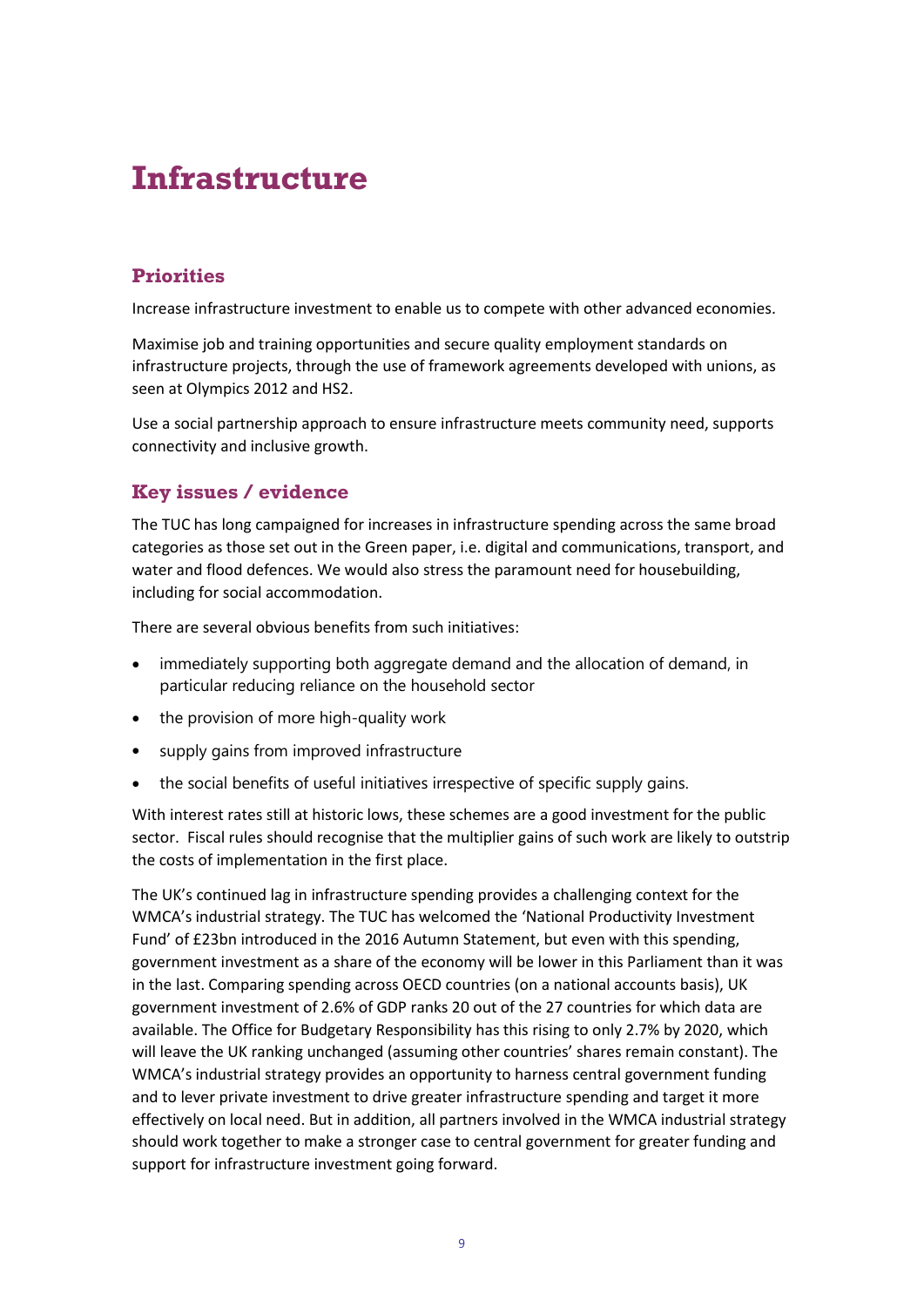The National Productivity Investment Fund provides opportunities to support the development of infrastructure in the region that promotes connectivity, regeneration and new physical assets – supporting both supply side measures but also driving up demand in the local economy through the multiplier and employment effects. However, too many projects of this kind fail to meaningfully engage with local communities and more needs to be done to enable unions, civil society, community groups and others to help design and shape projects that meet need as defined by those communities in a way that provides real improvements in the wellbeing of those communities.

With major projects like Heathrow T5, the London Olympics and HS2, framework agreements developed with unions can ensure that the infrastructure projects can deliver great jobs, skills and access for local employment and training opportunities. And aligned with an intelligent procurement strategy, government can also use these projects to offer opportunities to businesses along the supply chain.

The Memorandum of Understanding signed between the Olympic Delivery Authority, delivery partner CLM and construction unions on the construction of the London Olympic Games infrastructure committed contractors to promote high quality employment standards, including adherence to relevant national collective agreement, direct employment, trade union access, the promotion of local labour and training initiatives and effective partnership between unions, contractors and delivery partners on securing safety and wellbeing of all those working on the project.

Similarly, the framework agreement signed by unions and HS2 commits to a share purpose of promoting the best employment standards and industrial relations, recognising national agreements, using direct employment, promoting opportunities in disadvantaged communities, paying the real Living Wage where applicable, investing in workforce development and training, ensuring world class health and safety standards and promoting positive relations with trade unions.

Infrastructure and regeneration projects do not provide these outcomes without agreement and commitment between all partners and, without such agreements, opportunities for using regeneration and investment as a driver for inclusive growth will be missed.

The WMCA should use HS2 as a key vehicle for releasing greater connectivity both across the WMCA and the wider midlands region. Improving connectivity across the midlands region is essential in unlocking growth potential. The present transport network is creaking and a significant brake on growth. Moreover, in delivering greater connectivity the bus network must not be overlooked. An ambitious road, rail, tram and bus programme should be a cornerstone of the industrial strategy.

#### **Recommendations**

WMCA, LEPs and other local actors should work together to articulate the need for greater government investment in infrastructure and define what works best for those areas.

The WMCA and LEPs should work with community and workforce representatives to ensure that infrastructure and regeneration is delivered in a way that meets genuine need and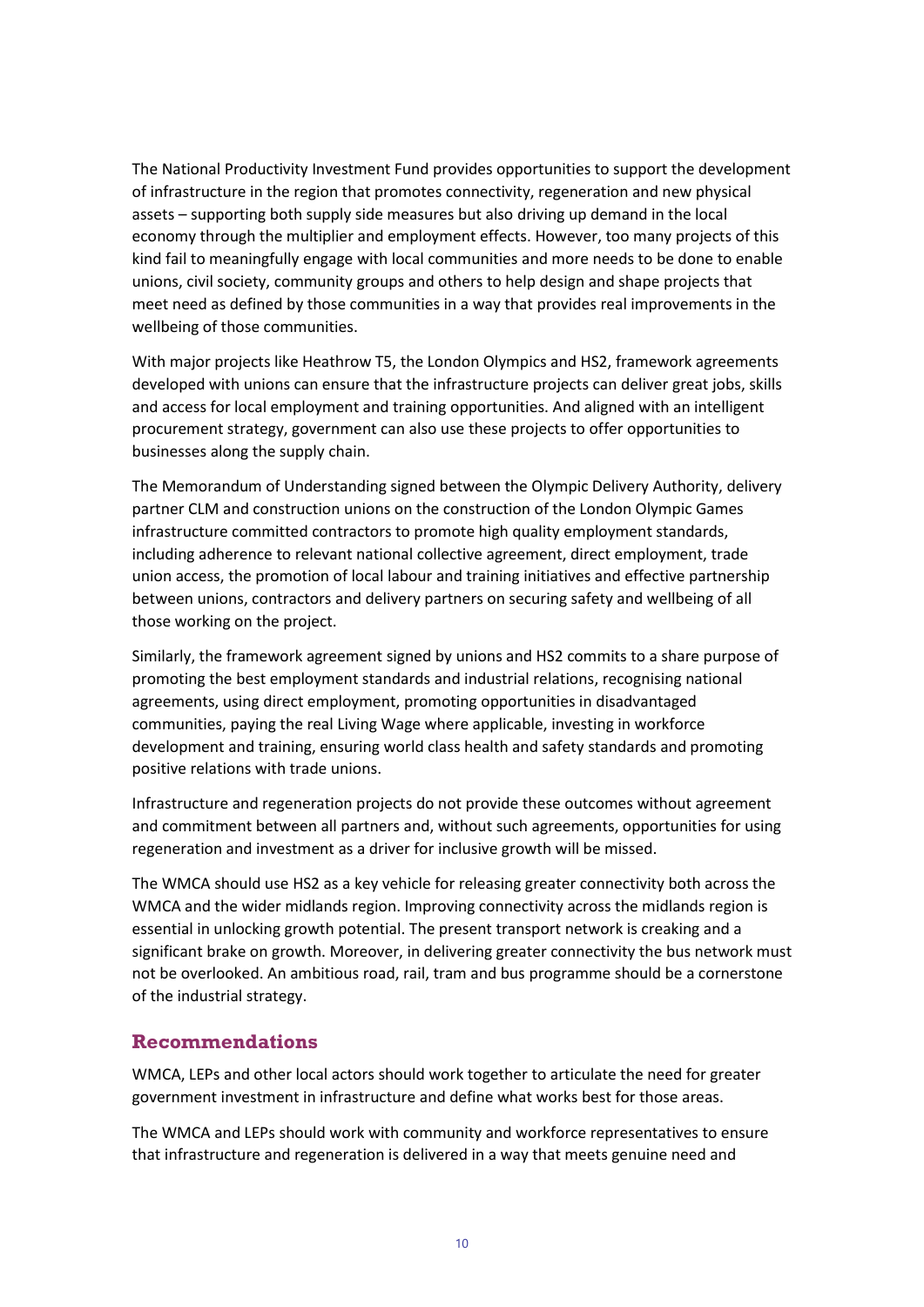enhances wellbeing in those communities – not just in terms of identifying the infrastructure that meets that need but in shaping the way it is constructed and delivered in a way that maximising community benefits. Consultation at the outset, through the local industrial strategy for example, is welcome but this must be an on-going process that provides a feedback loop from communities and the workforce to the relevant delivery partners, to relevant local authorities and LEPs.

All infrastructure projects, including house building, should include framework agreements that maximise employment and training opportunities for local people and deliver great jobs, employment standards and positive industrial relations.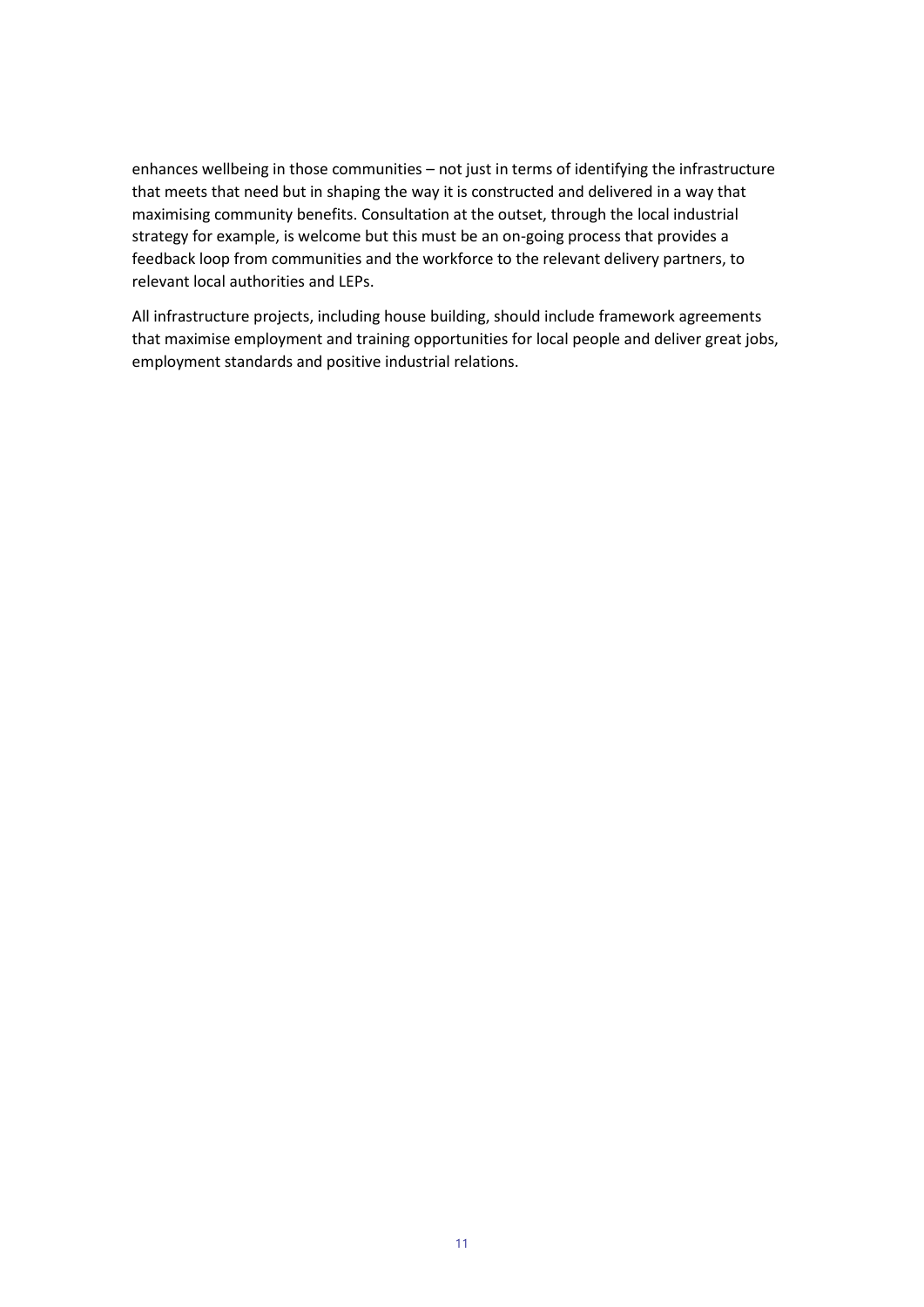# **Dynamic and smart state intervention in support of inclusive growth**

# **Priorities**

Use social value commissioning and procurement to support great jobs, local employment and skills initiatives, apprenticeships, equalities and other social and environmental criteria.

Use both insourcing and commissioning and procurement to help deliver world class public services and shape key parts of the local foundational economy.

Promote local economic growth through using procurement to support local business, voluntary organisations and other enterprises.

Ensure that the WMCA and local authorities work closely with LEPs to target funding through City Deals, Local Growth Fund and the forthcoming Shared Prosperity Fund in a way that supports the creation of great jobs and high quality employment standards in line with local industrial strategy objectives.

# **Key issues and evidence**

Effective industrial strategy needs the support of smart and dynamic state at a national, regional and local level. This may be through:

- growing and shaping economies through levers such as commissioning, procurement, planning and regulation
- influencing businesses and other stakeholders through soft powers and the advocacy role of local political leaders
- addressing market failure.

In their report [The New Municipalism](http://apse.org.uk/apse/assets/File/Taking%20back%20Entrepreneurship%20(screen).pdf), APSE shows how "councils have the capacity to intervene in local economics, to deliver social change and contribute to the building of sustainable communities … councils can pro-actively intervene in local markets in ways that reduce uncertainties and risks, while setting out with communities strategic visions or signposts for future development in local markets".

This might take the form of addressing market failure. For example, there are now over 150 local authority housing companies set up to plug the gap in housing provision created by the failure of the private sector to build sufficient affordable housing. Birmingham Municipal Housing Trust works with contractors to directly build housing and has delivered twice the number of new homes originally anticipated, becoming the largest homebuilder in Birmingham with 25 per cent of the market.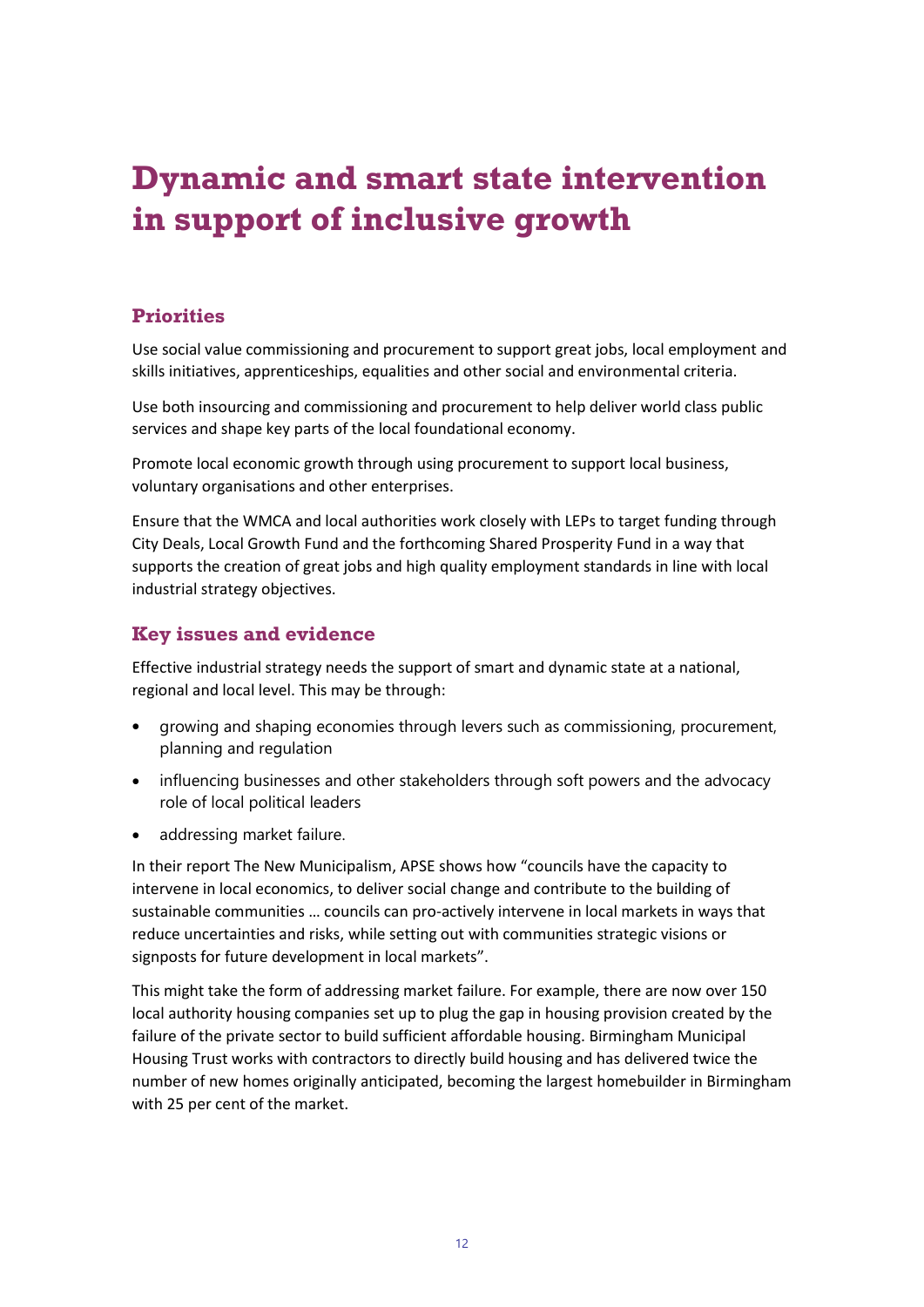Through their purchasing power, councils and other anchor institutions in the region, including NHS providers and HE institutions, have significant leverage to both grow and shape local economies.

The government's industrial strategy green paper described how public procurement can be used strategically to support key sectors, technology and innovation, stating that "the public sector spends around £268bn per year, equivalent to 14 per cent of GDP. Used strategically, government procurement can encourage innovation, competition, and investment in skills. US agencies and initiatives like the Defense Advanced Research Projects Agency (DARPA) and the Small Business Innovation Research programme have shown how strategic procurement can drive innovation and the creation of new technology businesses".

Procurement can also be used to direct public money into local communities, to grow local enterprises and supporting the foundational economy, ensuring that public spending maximises impact in the local community. Many are now familiar with the model of community wealth building employed by local authorities like Preston, where a strategic approach to public spending by the local authority and other partner organisations has led to a significant increase in investment in the local economy. Six local institutions in Preston signed up to a community wealth building project that saw spending in Preston increase from £38m in 2013 to £111m in 2017. And while it is reasonable to question the displacement effects of this strategy in neighbouring areas, it is important to note that spending by Preston Council with enterprises based in Lancashire rose from £292m to £486m in the same period.

Through the use of social value clauses, public procurement can also help shape local economies, promoting fair pay, good jobs, skills and other social and environmental criteria that benefit local communities.

From the introduction of Best Value procurement in the late 90s, through to the Public Services (Social Value) Act, public procurement legislation in Wales and Scotland and the latest iteration of the EC Procurement Directives through the Public Contracts Regulations 2015, there have been several attempts to reboot public procurement and move towards strategies that seek to enhance a broader a set of social value objectives. In 2017, the Crown Commercial Service published new guidance on placing social value at the heart of public procurement, requiring "buyers of public sector services to consider whether there are related social, economic or environmental benefits that can be delivered through the contract"

However, as research by Social Enterprise UK demonstrates, uptake is patchy and inconsistent. They found that only 24 per cent of local authorities have a social value policy, about a third of all councils routinely consider social value in their procurement and commissioning and that where councils score social value when scrutinising tenders, the score is typically between 5 and 10 per cent of the overall points awarded.

However, there is good practice. In Greater Manchester, the Mayor is about to launch an Employment Charter with a view to securing employer commitment to a range of quality employment standards. Initiatives such as Unison's 'Ethical Care Charter' and Children England and the TUC's 'Declaration of Inter-dependence' have provided ways of codifying good social value practice through voluntary agreements that can be adopted by councils. Evidence shows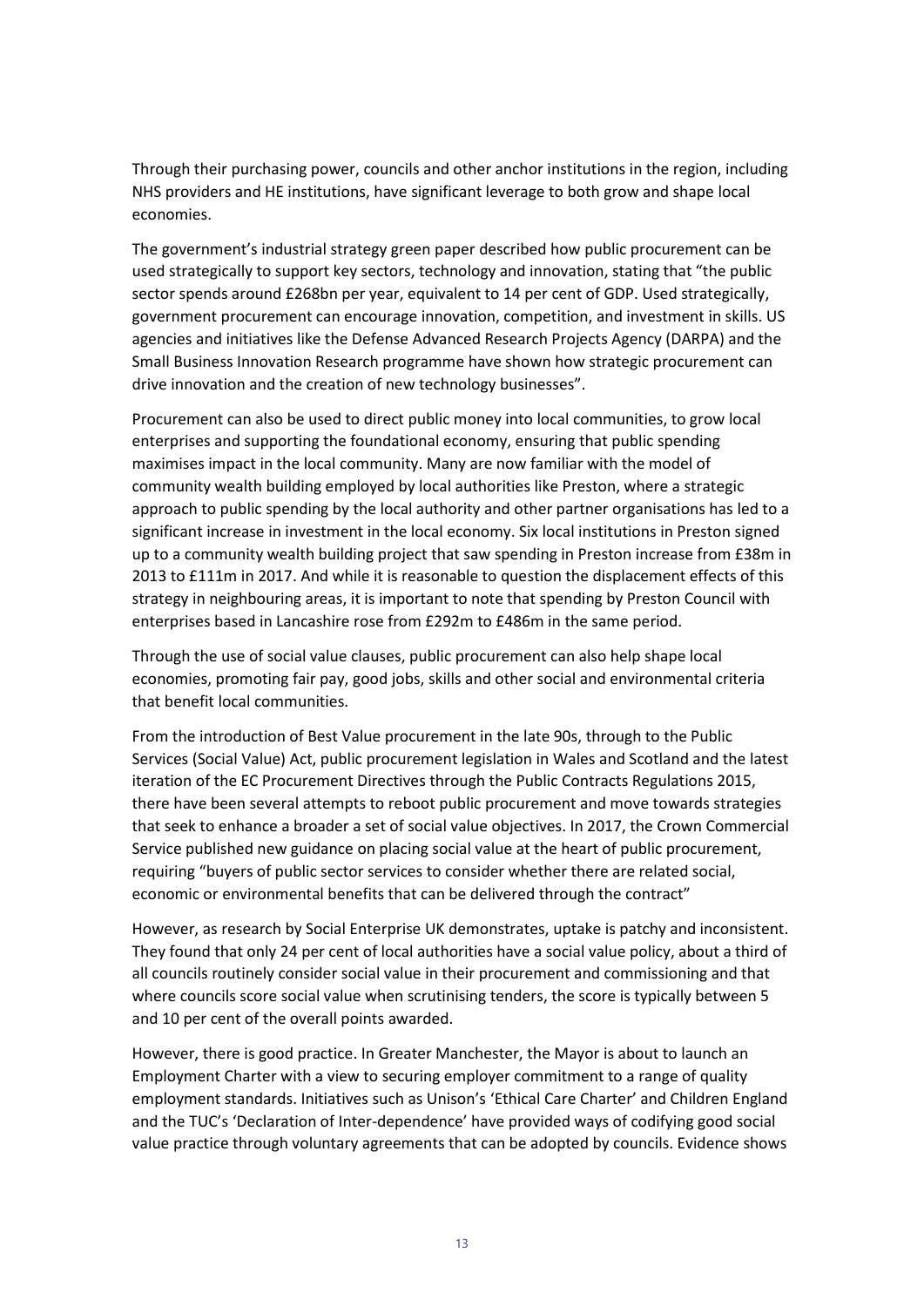that their application can have a positive impact on employment standards and value for money. And local authorities, including Cambridge, Brighton, Lewisham, York and Manchester have used contracts to increase uptake in the real living wage.

Furthermore, governments in Wales and Scotland have used a combination of legislation and voluntary codes to push social value procurement more effectively than Westminster. The Code of Practice for Ethical Employment launched in March 2017, developed in partnership with unions and public service employers, places an expectation on all public sector organisations, businesses and third sector organisations in receipt of public sector funding to sign up to a code of practice that promotes decent jobs, a living wage and protects against blacklisting and other forms of exploitation. The Procurement Reform (Scotland) Act 2014 goes much further than the Public Contracts Regulations enforced in England and Wales, requiring all public bodies to have a procurement strategy in place that supports community benefits, the living wage and the economic, social and environmental well-being of the local area.

Lessons could be learned from the Welsh Government, which has highlighted the potential of procurement policy in its programme for government, 'Taking Wales Forward'. This programme will run from 2016 until 2021. The Welsh Government will pilot a 'Better Jobs, Closer to Home' project, designed to create employment and training hubs in areas of high economic deprivation. The Wales TUC campaigned specifically for such a project. The Welsh Government has also pledged to continue to improve procurement policy, including community benefits.

We would welcome a more dynamic approach from political leaders at a national and local level, including through the WMCA, to achieve a fundamental change in the way social value is promoted through public procurement in order to protect and promote decent employment standards and broader economic and social objectives, including spreading good practice from devolved administrations in Scotland and Wales.

# **Proposals**

The WMCA and other local political leaders should work with commissioners and decision makers across the public sector – including the health service and local government – to promote, implement and monitor a more dynamic approach to social value procurement in support of great jobs and inclusive growth, including best practice from devolved governments in Wales and Scotland.

This should include the use of voluntary agreements and charters, including employment charters, in order to promote high quality service, decent employment standards and protect against exploitation of the outsourced workforce and supply chain.

The WMCA and other local political leaders should work with other anchor institutions in the region to coordinate strategic procurement spending in support of the local economy.

The creation of great jobs and the promotion of high quality employment standards should form a core part of the local industrial strategy and, as such, should be a key measurable outcome through the financial support co-ordinated by combined authorities, local authorities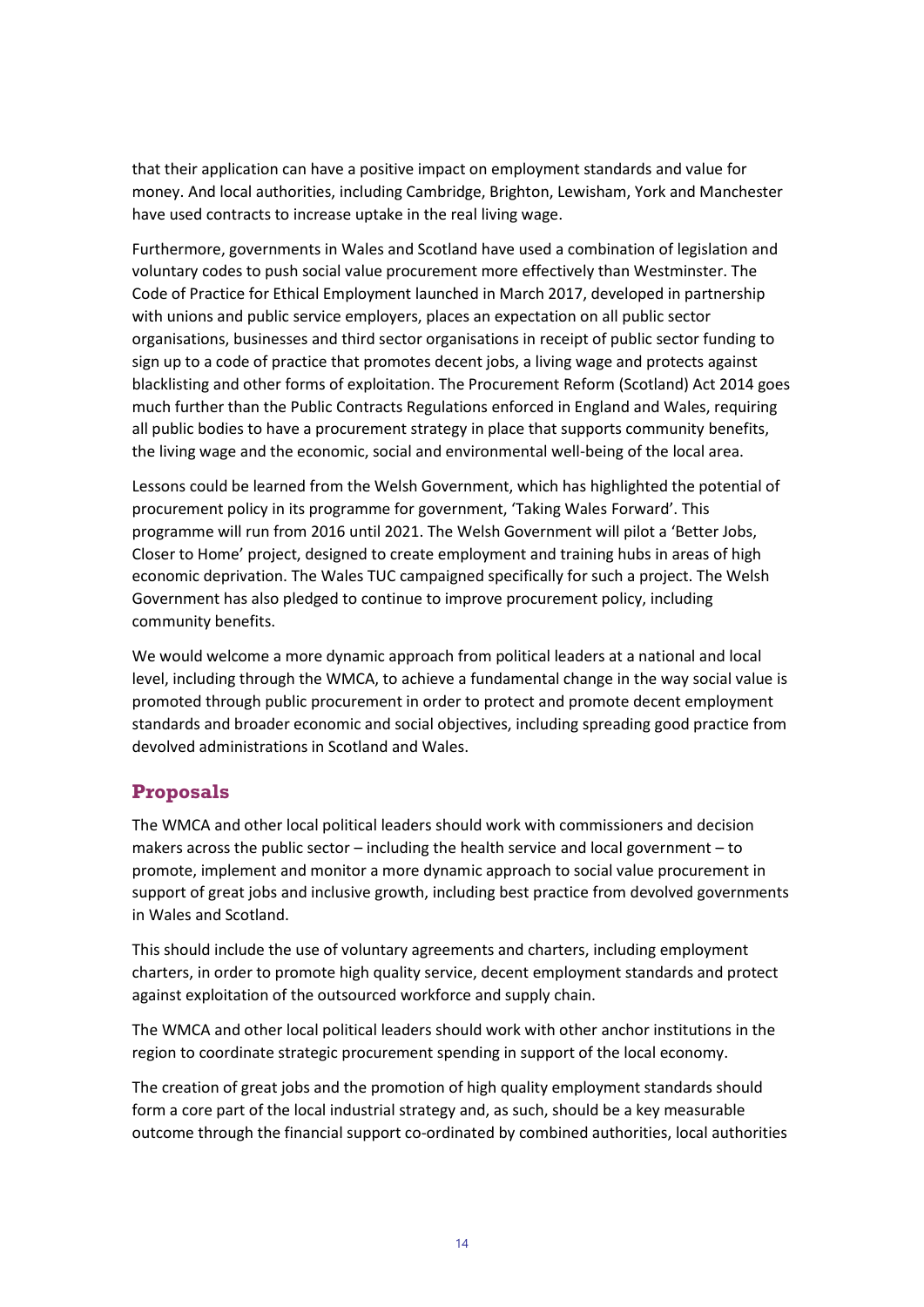and LEPs through City Deals, the Local Growth Fund and the forthcoming Shared Prosperity Fund.

# **Additional Submission**

The UCU union has provided detailed comments on the draft industrial strategy with particular regard to inclusive growth. The comments are so detailed that they have been reproduced in Appendix 1 and we urge the WMCA to give due regard to the comments provided by UCU.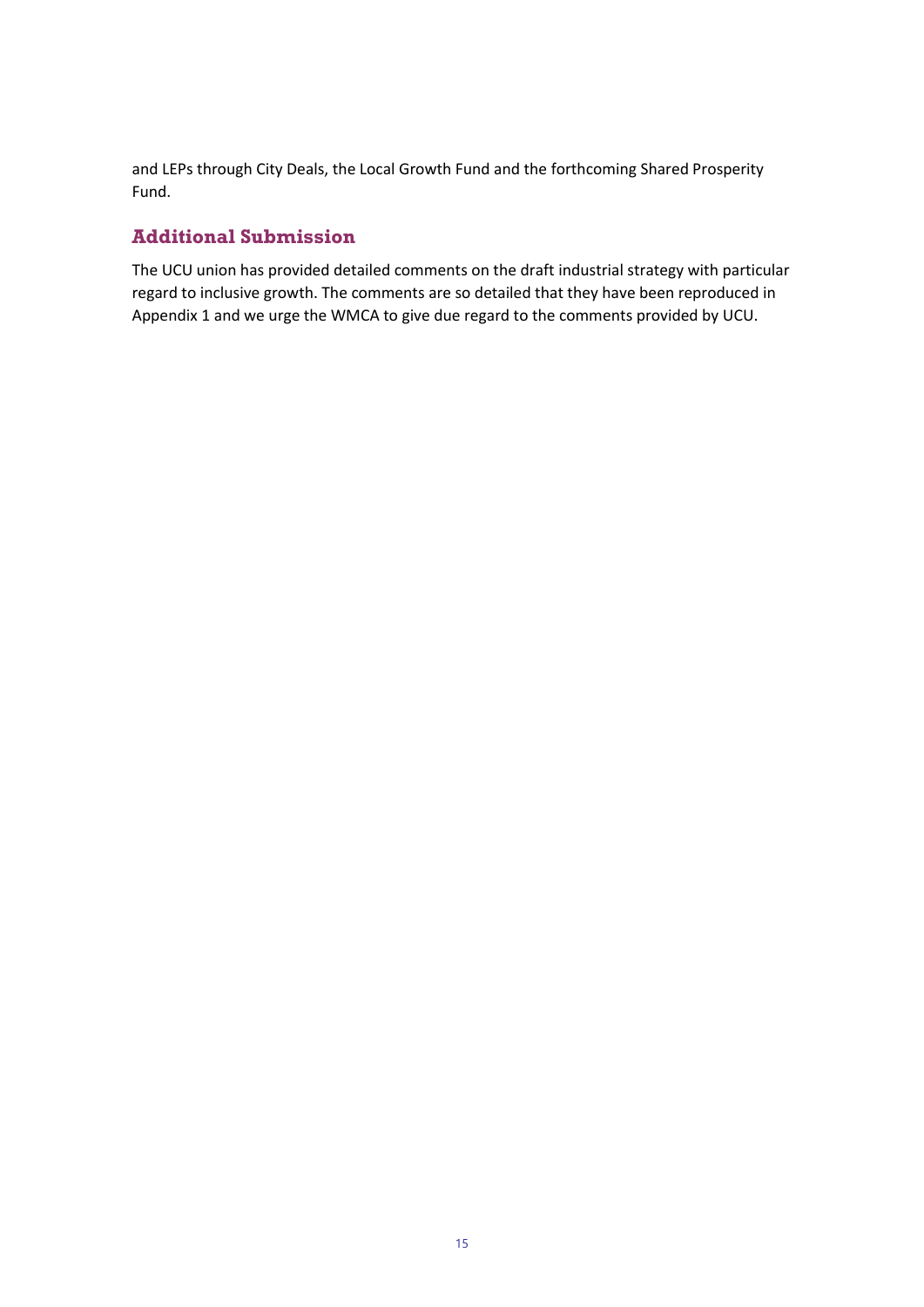# **Addressing inequalities by promoting inclusive growth**

# **TUC priorities**

Tackle discrimination and other barriers that prevent all communities from accessing great jobs, skills, equal pay and progression.

Harness the benefits that diverse communities bring to local economies to support inclusive economic growth.

Boost productivity and high performances businesses, by ensuring all workplaces support good health and well-being and are free from harassment and bullying.

# **Issues and evidence**

There are significant differences of outcome in relation to recruitment, retention, progression, pay and access to skills across all protected equalities groups.

Too many deprived communities across the region have suffered from poor job and life opportunities. A key goal for the WMCA should be in working to deliver innovative programmes and provide access to decent jobs and training to tackle entrenched deprivation.

This is not only an injustice to those groups of workers but it has a negative impact on the local economy, hampering productivity, preventing businesses from accessing the widest possible talent pool and suppressing income and aggregate demand.

This can be a result of discrimination but also structural barriers arising from a wide range of factors in the workplace and wider society, including lack of accessible spaces, inflexible working patterns, lack of social infrastructure such as childcare facilities and support for vulnerable groups and a failure to connect disadvantaged communities with areas of employment opportunity.

The WMCA should promote greater equality and diversity through all parts of the economy, working with community organisations, unions and employers to identify and address the barriers that some communities face.

# **Recommendations**

The WMCA and local authorities can help tackle some of the barriers to employment, fair pay and progression by (a) ensuring all their employment and commissioning practice is in line with the requirements of the Public Sector Equality Duty and (b) use commissioning and procurement powers to ensure businesses in the region adhere to the principles of the duty and provide employment and training opportunities to disadvantaged groups of workers.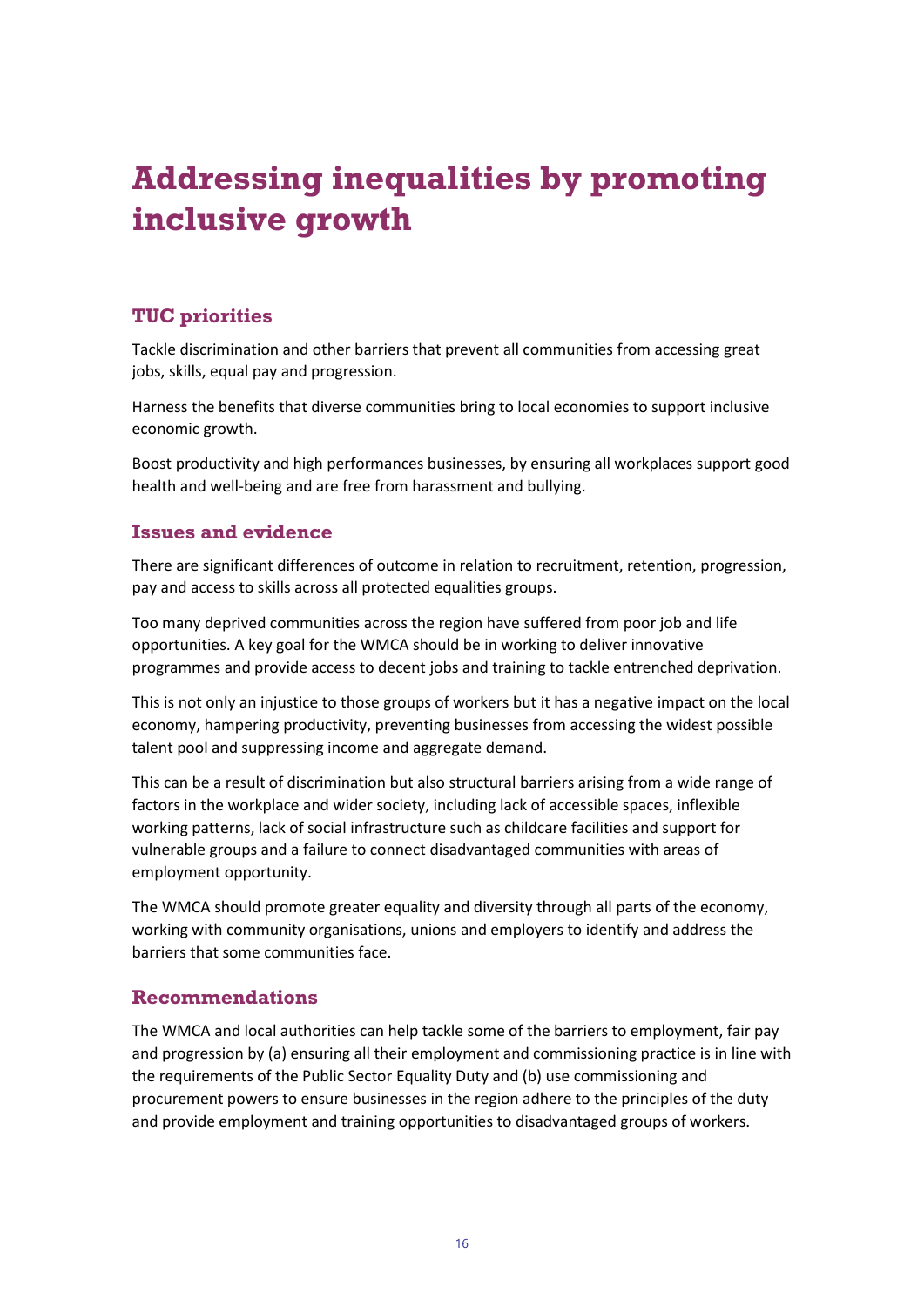The WMCA and LEPs should work together to map inequalities in employment, skills, pay and progression outcomes across the local economy, working with employers, unions and community organisations to identify structural barriers and devise and implement plans to overcome them. This could include:

- working with employers and unions to provide information, advice and guidance for all employers, particularly SMEs, and workers to understand better the benefits of diversity to the local economy and the means available to tackle discrimination and structural barriers
- investing in and support social infrastructure that enables disadvantaged groups from entering the labour market, including childcare and support for victims of domestic violence
- working with employers and unions to (a) addressing barriers to high-pay, highproductivity jobs through addressing training, labour supply, recruitment and retention and (b) address poor employment practice in those sectors of the economy where disadvantage groups are over-represented in employment
- promote greater reporting of gender, BAME and disability pay gaps in businesses and organisations

The WMCA and LEPs should provide effective outreach and capacity building to ensure that all communities, particularly under-represented groups, are able to access information, meaningfully feedback and inform the local industrial strategy.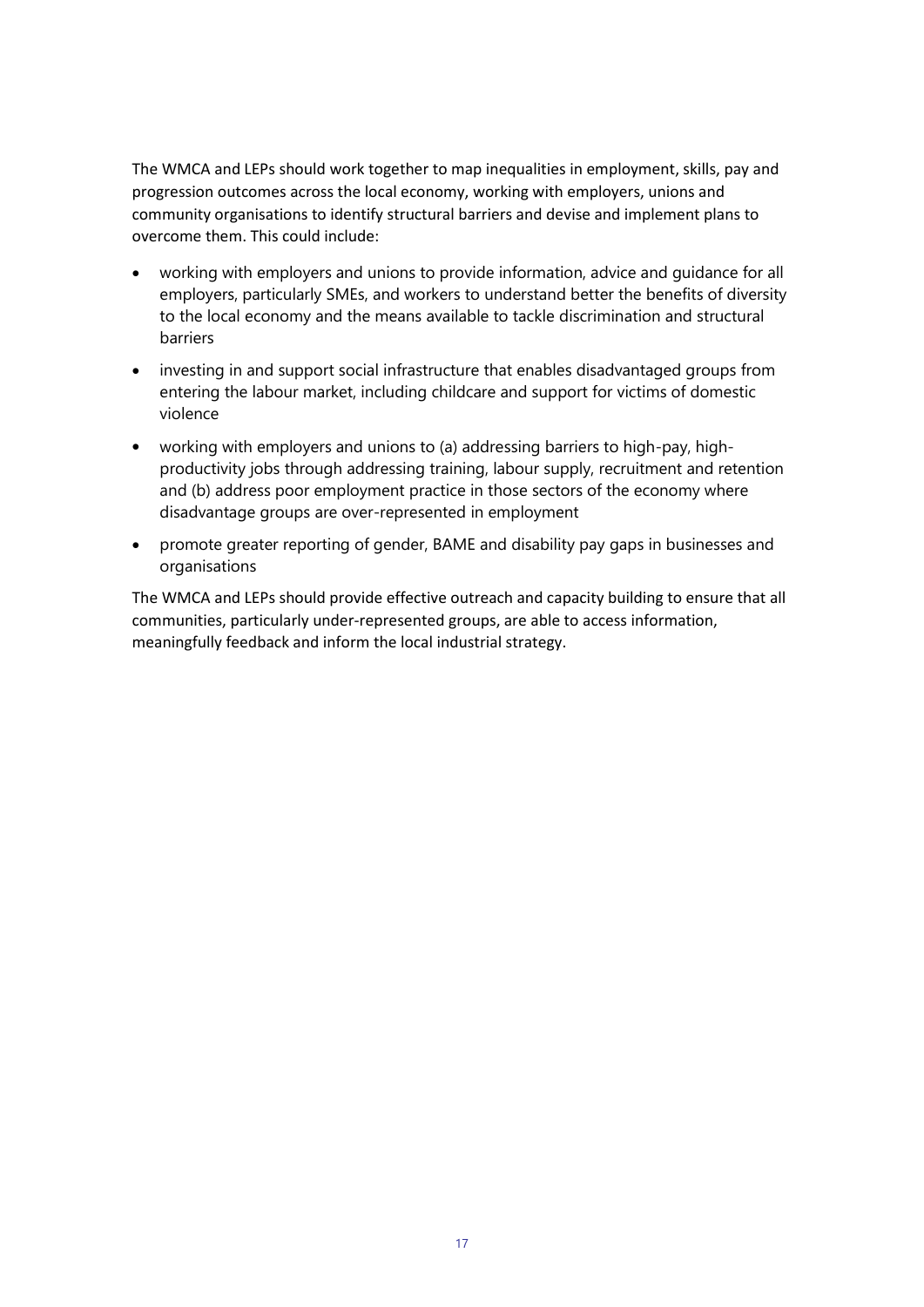# **Sectoral interventions**

# **Priorities**

Promote sectoral initiatives that bring employers, unions and political leaders together to support productivity improvements and better jobs in key sectors.

Support development of high skill, high productivity jobs, through (a) supporting strategic industries in the region and (b) supporting new sectors, including low-carbon technologies.

Drive up productivity, pay and conditions in the low paid sectors and support great jobs in the 'foundational economy'

### **Key issues and evidence**

Sectoral approaches need to focus on two key challenges:

- Expanding the supply of high skill, high value jobs
- Improving productivity, pay and conditions in those sectors where there is furthest to catch up.

#### Increasing the supply of high skill, high value jobs

The TUC represents Trade Unions across our world leading sectors, including the automotive industry, life sciences, financial services, and the creative industries. We want to see these sectors thrive and grow, offering more good jobs with decent terms and conditions. The draft industrial strategy could do more to emphasise the world class products delivered by manufacturers across the WMCA.

In 2017, the TUC Midlands published a ['Cultural manifesto'](https://www.tuc.org.uk/sites/default/files/8255_cultural%20manifesto%20V1_0.pdf) outlining how the WMCA can deliver for the cultural sector in the WMCA region. Decision makers at the WMCA should work with unions working in the creative industries to look at implementing the recommendations contained within the plan.

Strategic employers in the region have a key role to play in supporting productivity and growth, providing high paying employment in sectors that promote significant GVA in the local economy. They also have a leading role to play both as a direct employer of large numbers of local people and through their extended supply chains.

The WMCA, other local political leaders and LEPs should work with strategic employers to ensure that investment and purchasing decisions have a positive impact on jobs and supply chains across the region. And that strategic companies are supported to ensure that they are able to benefit from largescale government procurement and infrastructure projects.

The WMCA and LEPs should establish boards based around key priority growth sectors identified in the local industrial strategy that could bring social partners together to look at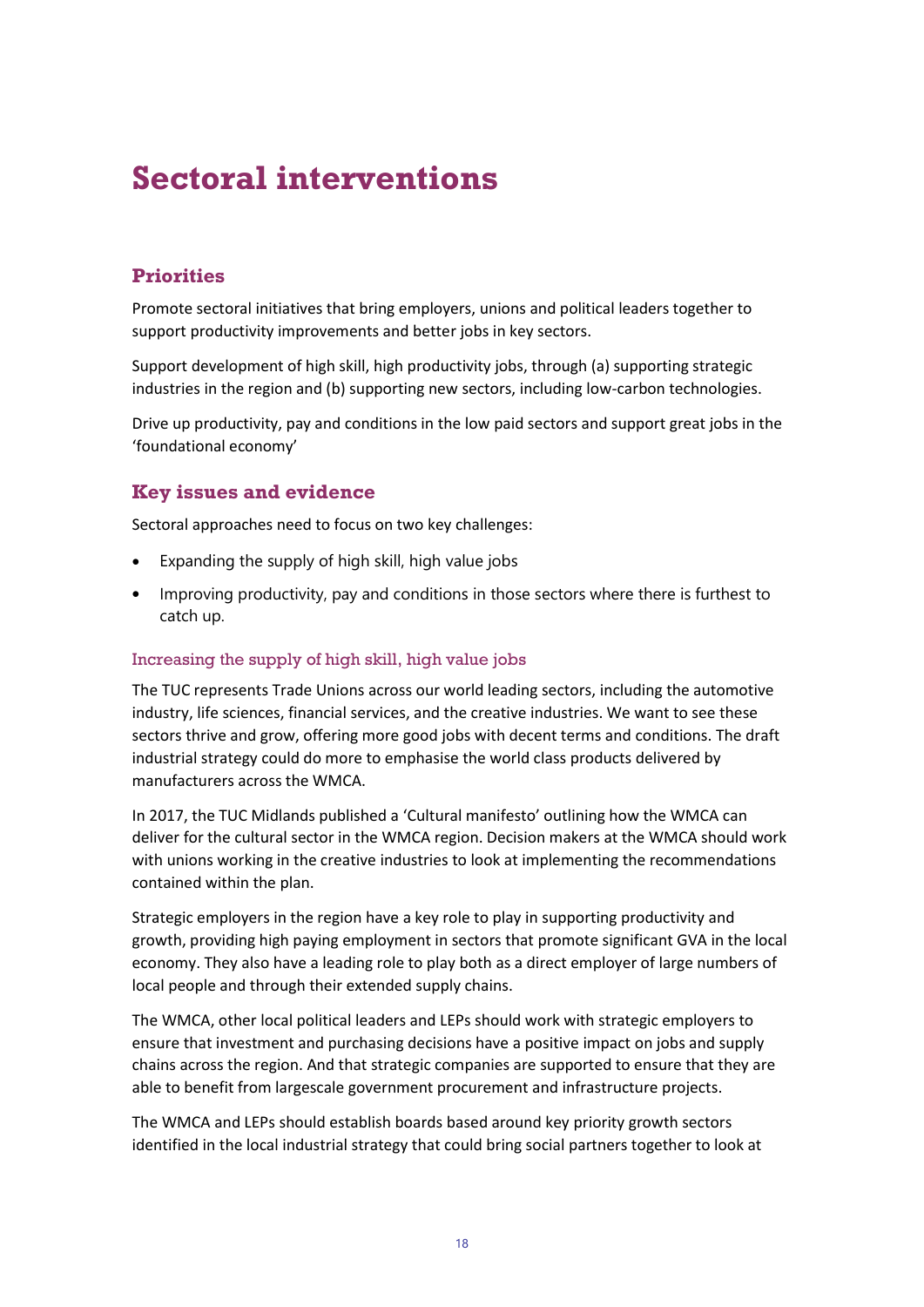opportunities for growth, resilience of the sector and the key employers within it, local labour supply, development of robust supply chains in the local economy, education and training that enables local people to access the skills required for key sectors, provision of workforce development and training, pay and conditions and career progression.

The Grand Challenges set out in the national industrial strategy present opportunities for innovation and the development of a new economy, but this also comes with risk. The WMCA industrial strategy should set out what measures the WMCA and others can take to de-risk the transition to a new economy. For example, this might take the form of providing match funding that underpins or levers in research and development and supports knowledge transfer. But it could also mean different approaches to commissioning services or local planning, providing longer term and more sustainable contracts to social providers that enables them to innovate and invest in the workforce, or the protection or provision of appropriate commercial and industrial spaces. All these measures should consider how to derisk the position of those workers employed in these sectors.

While we cannot predict the future, we should be able to identify new opportunities in some growth sectors. Green technology is an obvious example. The local industrial strategy must develop a robust green energy and industrial policy.

In 2016, the TUC published [Powering Ahead: how the UK can learn from Europe's](https://www.tuc.org.uk/sites/default/files/Powering_Ahead_Report.pdf)  [environmental leaders.](https://www.tuc.org.uk/sites/default/files/Powering_Ahead_Report.pdf) This report, based on original research from Germany and Denmark, challenged the argument that environmental protection was a luxury that could only be afforded in good times; on the contrary, the Stern Report, which predicted a market of \$500bn in environmental goods and services by 2050, showed the economic opportunities, as well as the threats, from climate change.

A green industrial strategy in the region should look at how industries can meet the opportunities and challenges posed by a long-term plan for greening the economy, including a target of 50 per cent renewable energy target by 2030.

This should include:

- identifying the new industries that could be developed
- the changes and new technology that existing industries would need to implement
- supporting the research and development capacity that exists in the region
- facilitating knowledge transfer and the delivery of new technologies to market
- equipping workers with the skills and capacity to cope with these changes, through coordination with Skills Advisory Panels and the National Retraining Partnership.
- bringing all partners together, including unions, to jointly own and promote the green industrial strategy, ensuring an inclusive and collective response.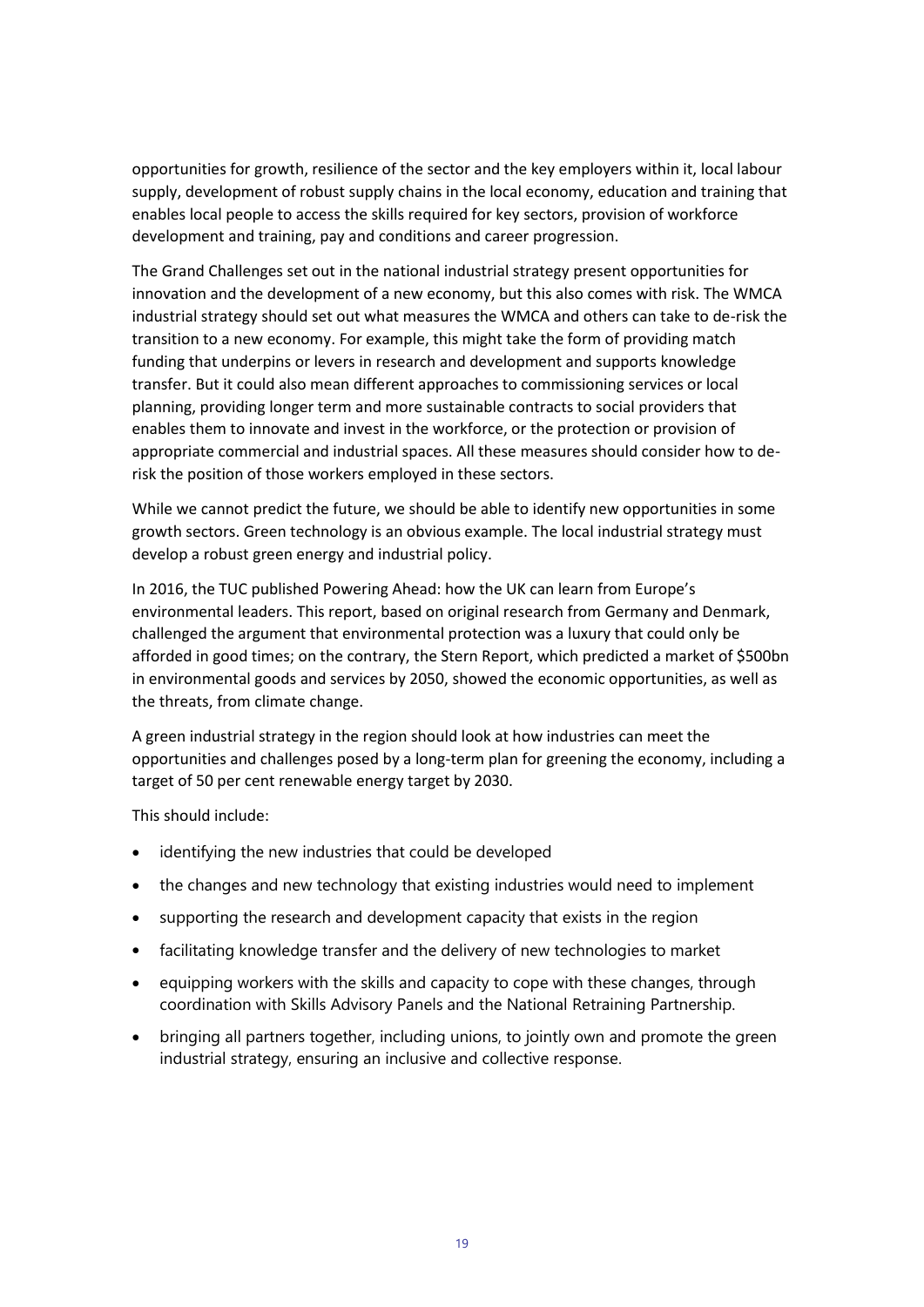# Improving productivity, pay and conditions in those sectors where there is furthest to catch up

Expanding jobs in high paid, high productivity sectors is an essential part of the drive for more decent jobs. But to deliver better jobs across the country, we need to improve the quality of work in low productivity and low paying industries. The problem of the rise of insecure work across the region is a major problem and deserves greater recognition within the industrial strategy.

We believe that a local industrial strategy should have a strong focus on supporting and promoting great jobs in the foundational economy. The foundational economy includes those parts of our everyday services that often overlooked in policy terms but are the foundation of all our communities – from 'material' services such as gas, electricity, telecoms, retail banking and food processing, distribution and retail through to 'providential' services such as health, social care and education.

These sectors of the economy are rooted in our communities, employ large numbers of local people and are largely sheltered from international competition, off-shoring and, in some respects, automation. They are also sectors where the state has significant leverage through commissioning, procurement, planning and regulation. They are also likely to continue to face rising demand. All factors that lend themselves to key components of sustainable and inclusive growth in all our communities.

It is estimated up to 40 per cent of the workforce is employed in these parts of the economy, broadly defined. However, too many of the jobs created within these sectors are insecure, low paid, low skilled and offer little in terms of progression. There is no reason why these sectors cannot create great jobs.

More than a third of all employee jobs nationally, around 9.6 million, are in the low pay sectors. The Low Pay Commission's research has also demonstrated that in recent years the rate of jobs growth in low paying industries has outstripped the rise of employment in the rest of the economy. Sectors with a high incidence of low pay include: agriculture; food processing; textiles; retail; hospitality; cleaning; social care; child care: leisure: hairdressing: and transport and storage.

Research by the IPPR has demonstrated that it is in these industries that the productivity gaps that the UK experiences with the rest of Europe are largest. They estimate that "if we were able to raise productivity levels among low-wage firms to the levels seen elsewhere, the UK could close a third of its average productivity gap with Belgium, France, Germany and the Netherlands".

These industries are also some of those seeing the fastest rises in insecure work. Since 2011, the industries in which insecure jobs (including low paid self-employment, agency work and zero hours contracts) have risen fastest, are hospitality and social care. When workers do not know the hours they are set to work from one week to the next, are frequently denied sick pay, and miss out on family friendly rights, it is easier to understand why productivity levels in these sectors are often so low. A goal of the WMCA should be to end the use of ZHCs across the region, instead promoting the principles contained within the TUCs ['Great Jobs Agenda'](https://www.tuc.org.uk/sites/default/files/great-jobs-agenda.pdf)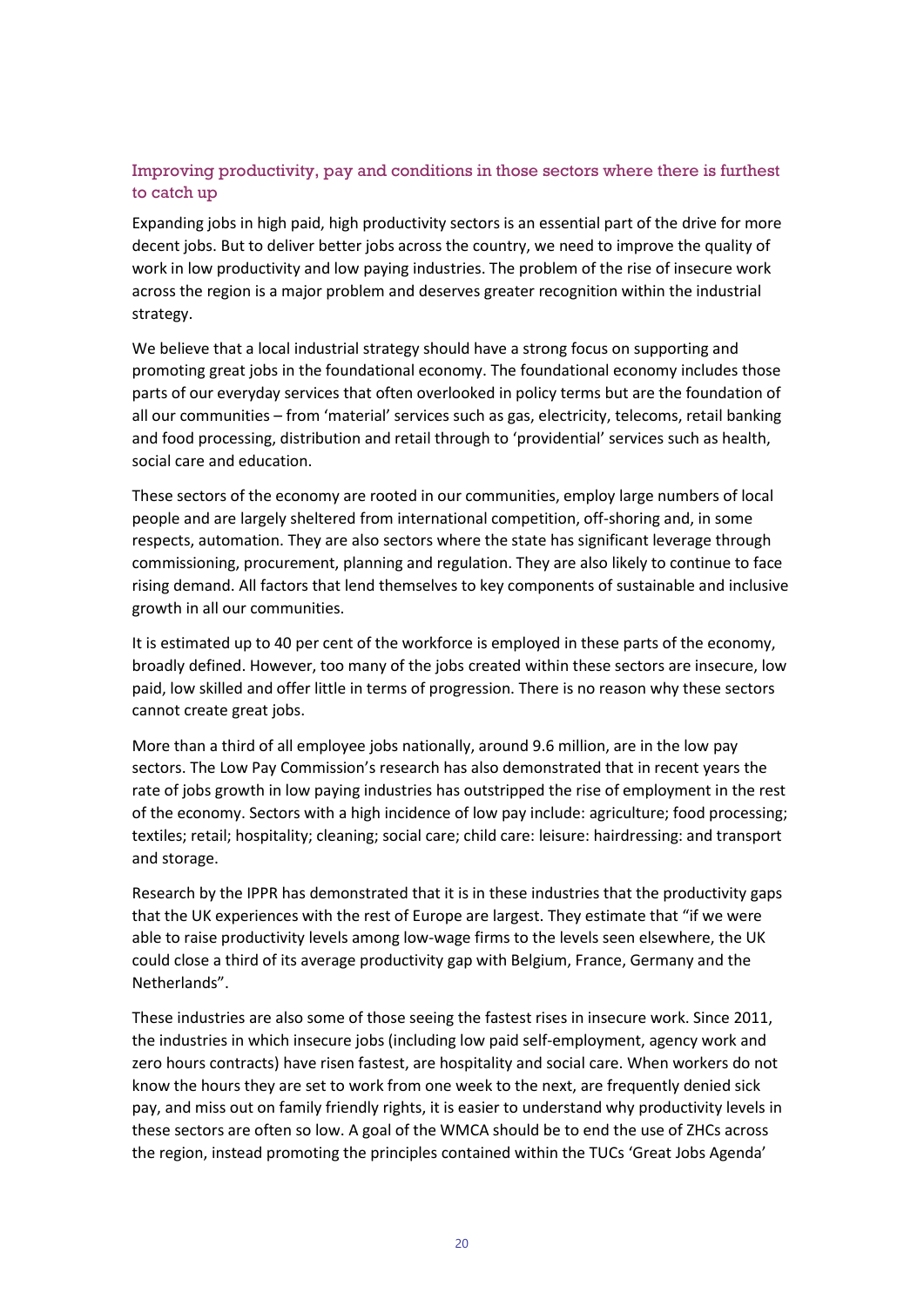The draft WMCA strategy refers to "high employment, with more good jobs and accessible opportunities, and diverse leadership in business and public life". This aim is welcome, but it is disappointing the consultation document makes no direct reference to the retail sector. Retail in the West Midlands generates 7% of total UK Retail GVA and 5% of total region GVA. Nationally the retail sector employs 2.98 million people, and this rises to 4.6 million when wholesale trade and motor vehicle trade and repair are included, making it the largest industrial sector in Great Britain. It contributes 11% to the UK economic output and is also fundamentally connected with other key sectors including distribution and food manufacturing.

While some of the challenges facing retail are national or sectorial issues, from a regional perspective more can be done to support the sector. For example, according to the Centre for Retail Research, store vacancies in the West Midlands stood at almost 15% in 2017. The retail union Usdaw welcomes the proposals from WMCA to revitalise town centres across Birmingham and the Black Country. Whilst recognising the future of the high street will not only be about shops, considering the size of the sector, any industrial strategy for the region must incorporate traditional sectors like retail and not just focus on the more innovative and technical sectors.

At a local level an industrial strategy for the region should include the following measures to help the retail sector:

- A comprehensive review of rents within the sector and other initiatives, including the proposal to establish a register of landlords of empty shops in each local authority.
- A review of town/city centre parking charges and other transport issues. For example, free bus travel for under 25's.
- Other initiatives to improve town centre footfall. This needs to involve a range of measures from tackling the issue of anti-social behaviour in town centres, as well as pursuing more creative measures to attract shoppers.
- A commitment from employers and local government to invest in skills within the retail sector, including sustained investment in skills for workers affected by automation, including through union learning and high-quality apprenticeships. According to the Centre for Cities, workers in the Midlands are amongst those who are most at risk of losing their jobs to automation/robots.
- A new model for co-operation around tackling retail crime, particularly in light of automation, e.g. self- service tills and the lack of investment in stores which has, in some cases, resulted in severe understaffing. We are also concerned about the rising level in knife crimes. As highlighted in Usdaw's Freedom from Fear campaign, in recent years we have seen rising levels of retail crime and abuse. The Freedom From Fear campaign seeks to bring together employers, the police and local authorities to tackle the scourge of violence, threats and abuse against public-facing workers.

Raising productivity, pay and conditions in these industries must therefore be a key part of the WMCA's industrial strategy in order to deliver for all citizens across the WMCA footprint. In the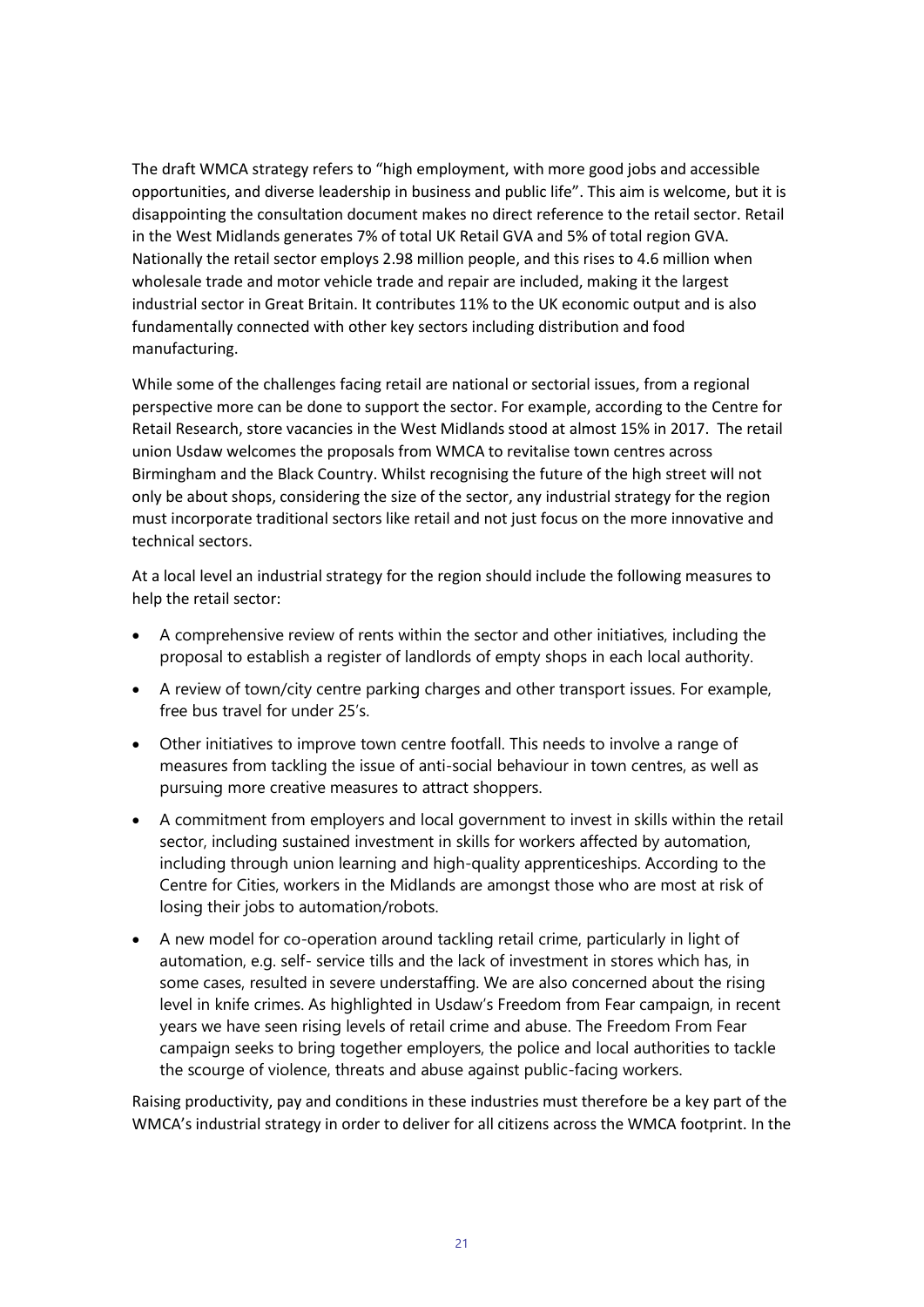West Midlands, there has been a 66% increase in the number of children living in poverty with a working parent since 2010.

And the current context is one where the need for a strategy for the low paid industries is becoming sharper:

- The government has rightly set out its ambition to ensure decent working standards for everyone, and is investigating how to do this through the Taylor review
- The expansion in coverage of the National Living Wage means that businesses dominated by low pay are already looking for ways to increase their productivity
- Many of these industries are at present reliant in large part on EU migrants, who make up over a quarter of the workforce in food manufacturing, hotels, and the domestic personnel sector. If immigration policy tightens, or EU citizens no longer find the UK an attractive place to live, these businesses may need to think of new approaches to recruiting and retaining staff, in an already tight jobs market.

It is certain that the low paid industries cannot deal with these issues on their own. Rather, government would need to take a tripartite approach in bringing together employers with working people and their trade unions in order to move forward.

The local industrial strategy should convene meetings of employers, commissioners and purchasers of services (where appropriate), unions and other key stakeholders to develop joint approaches to boosting productivity, creating great jobs and managing structural and technological change on a sector by sector basis, including a focus on 'foundational sectors', e.g. social care.

This could lead to the creation of sector-specific bodies in the region, charged with increasing pay, efficiency and general business success in each of the low paid industries. Our vision is for a new model, drawing some lessons from a number of bodies, including the industry-based Economic Development Committees of the National Economic Development Council, less formal initiatives like PILOT in the oil and gas industry, the Low Pay Commission, and the agricultural wage setting bodies of Scotland, Wales and Northern Ireland.

A short-coming of past initiatives is that none of them combined a vision of business success with a strategy to improve wage-setting and create better jobs. Yet improving pay and conditions is a necessary condition for raising productivity in these sectors, since low wages are often associated with low quality work, low skills, poor staff motivation, high turnover and negative labour sorting by ability.

The draft industrial strategy makes reference to a housing plan which is welcome. However, more specific detail is regarding the areas of need (i.e. low cost, affordable and social housing) is needed. The WMCA could learn from work being done through Nuneaton and Bedworth Council regarding the use of modular builds that could be developed across the region.

# **Recommendations**

Develop new sectoral boards, bringing the WMCA and LEPs together with employers, unions and other stakeholders to support productivity improvements and better jobs across key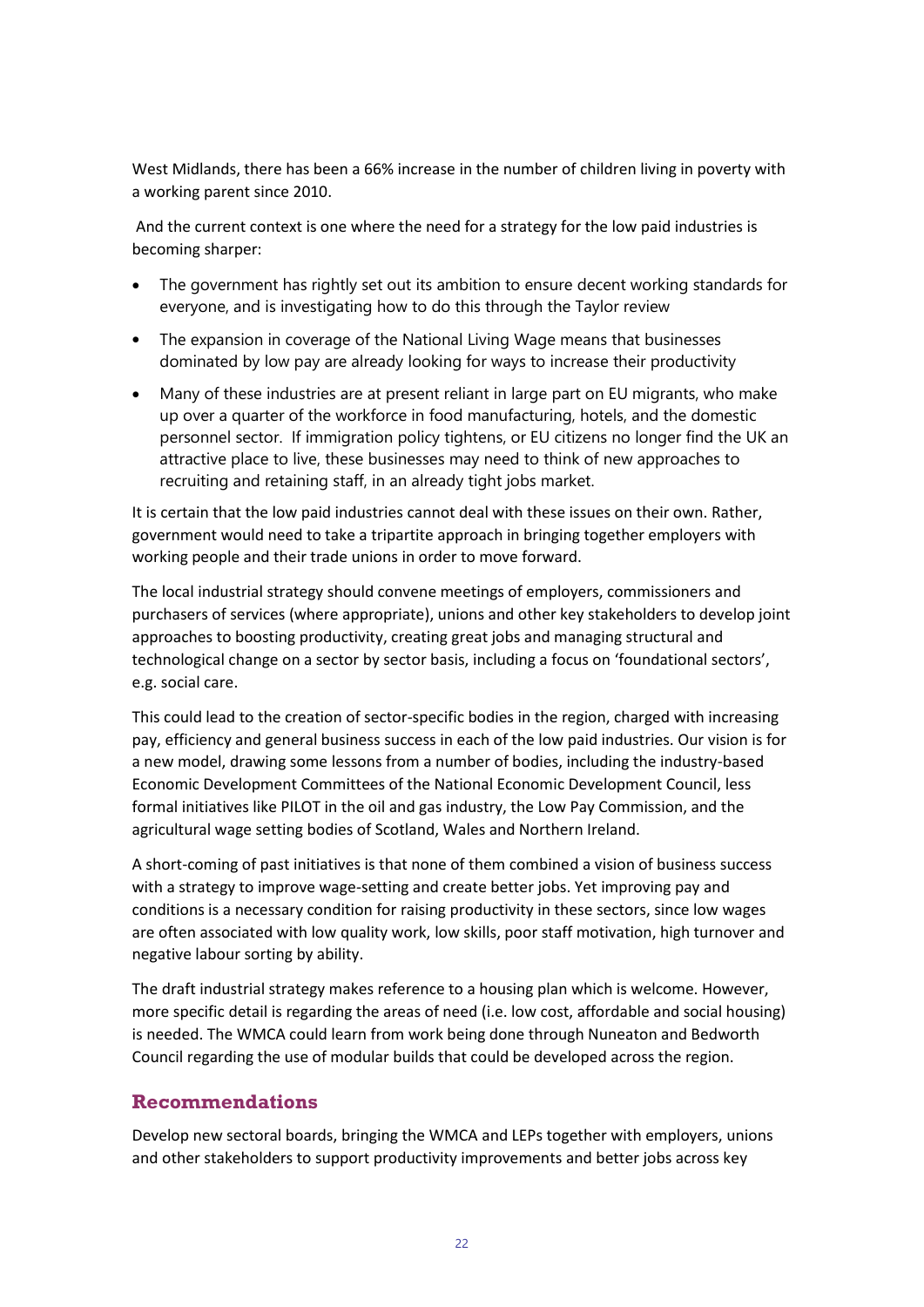industries. Looking at opportunities for growth, resilience of the sector and the key employers within it, local labour supply, development of robust supply chains in the local economy, education and training that enables local people to access the skills required for key sectors, provision of workforce development and training, pay and conditions and career progression.

There is clear potential to support the development of more high skill, high productivity jobs by expanding the UK's role in low-carbon technologies. The local industrial strategy should aim for 50 per cent of energy to come from renewables by 2030 and should map potential for new technologies, areas of growth and coordinate support for workers and investment around a long-term plan for a just transition to a low-carbon economy.

The industrial strategy must include an approach to driving up productivity, pay and conditions in the low paid sectors, including retail. The TUC believes that sectoral approaches will be essential here, with new bodies that bring business, unions and the WMCA together to improve training, progression and productivity.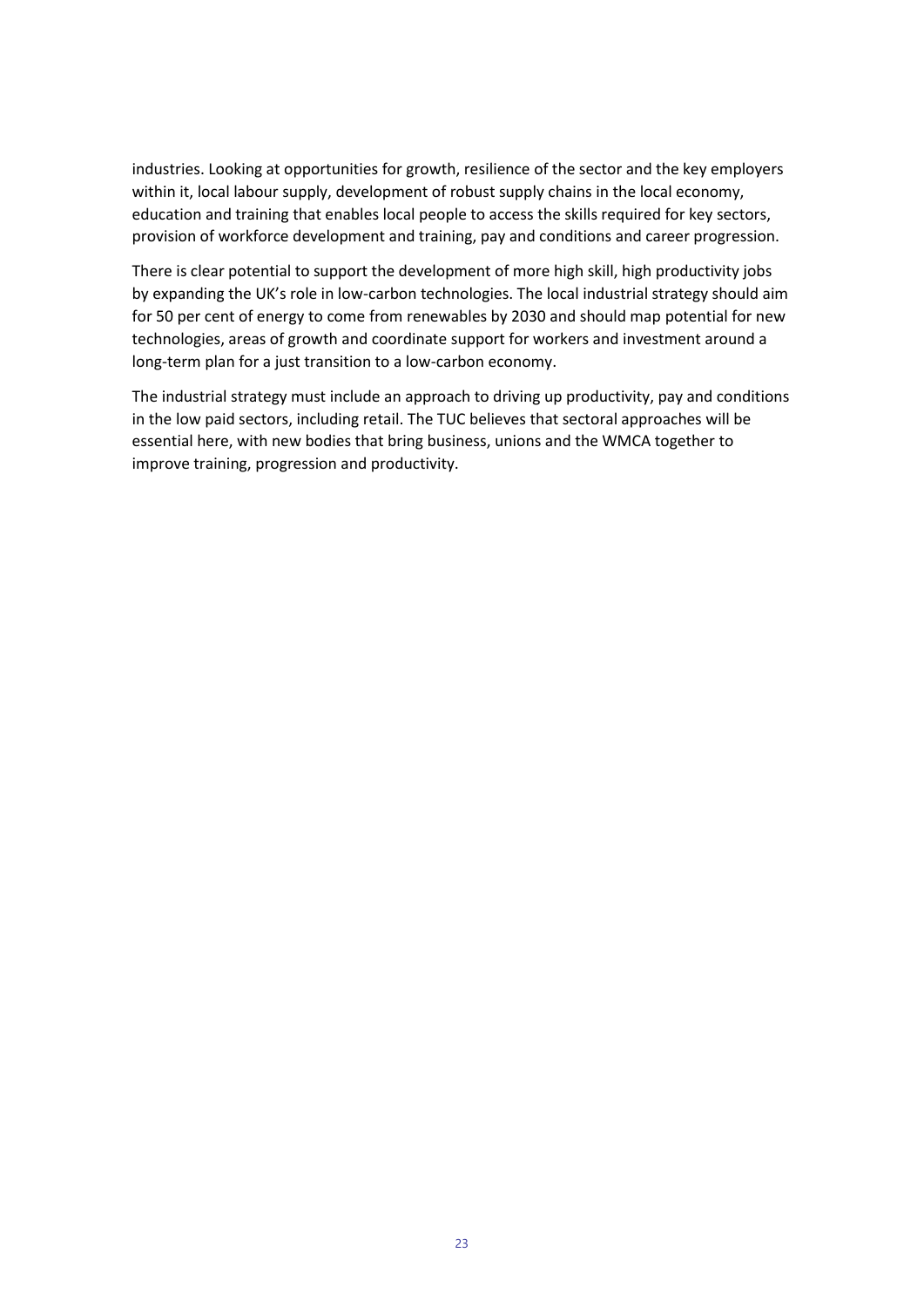# **Worker voice and social partnership**

# **Priorities**

Promote the benefits that trade union engagement and collective bargaining has for productivity, skills and high performance at the workplace level

Embed trade union engagement and social partnership in the design, delivery and implementation of industrial strategy including with political leaders and employers through sectoral and other initiatives.

Promote broader civil society partnerships that bring voluntary and community groups, NGOs, unions, businesses and academia together to set out key outcomes for the region and establish partnership working to deliver them.

# **Key issues and evidence**

Successful organisations of all kinds require effective mechanisms for consulting with and engaging their workforce. There are many ways through which effective mechanisms for workers' voice enhances organisational and business success.

It is intuitively obvious that people will prefer working for an organisation that treats them with respect, values their views and input and in which they feel that their skills and knowledge are making a clear and valued contribution. Higher levels of commitment and motivation translate directly into lower staff turnover rates and lower absence and sickness rates, both of which serve to boost productivity and profitability. In addition, organisations with effective procedures for resolving disputes and managing, for example, flexible working will be better able to safeguard the valuable resource of people's time and protect itself from losing valued staff who need to combine work with other responsibilities.

These are vital ingredients for the effective running of any organisation. However, the contribution of workers' voice to industrial strategy goes beyond these basic 'hygiene' factors, important though they are. As well as enabling organisations to run smoothly and minimise costs in areas like recruitment and sickness cover, workers' voice contributes to successful industries and sectors in (at least) three key areas:

- The introduction of new technologies
- Management of change
- Harnessing ideas for innovation and incremental improvements.

The introduction of new technologies is a key aspect of innovation in both products and processes and an important driver of higher productivity. Yet considerable sums are wasted every year on investments in new technologies where the potential benefits are not realised because of poor engagement and consultation with staff about the impact on their jobs and how to use the new technologies effectively. A recent survey of nearly 7,500 workers found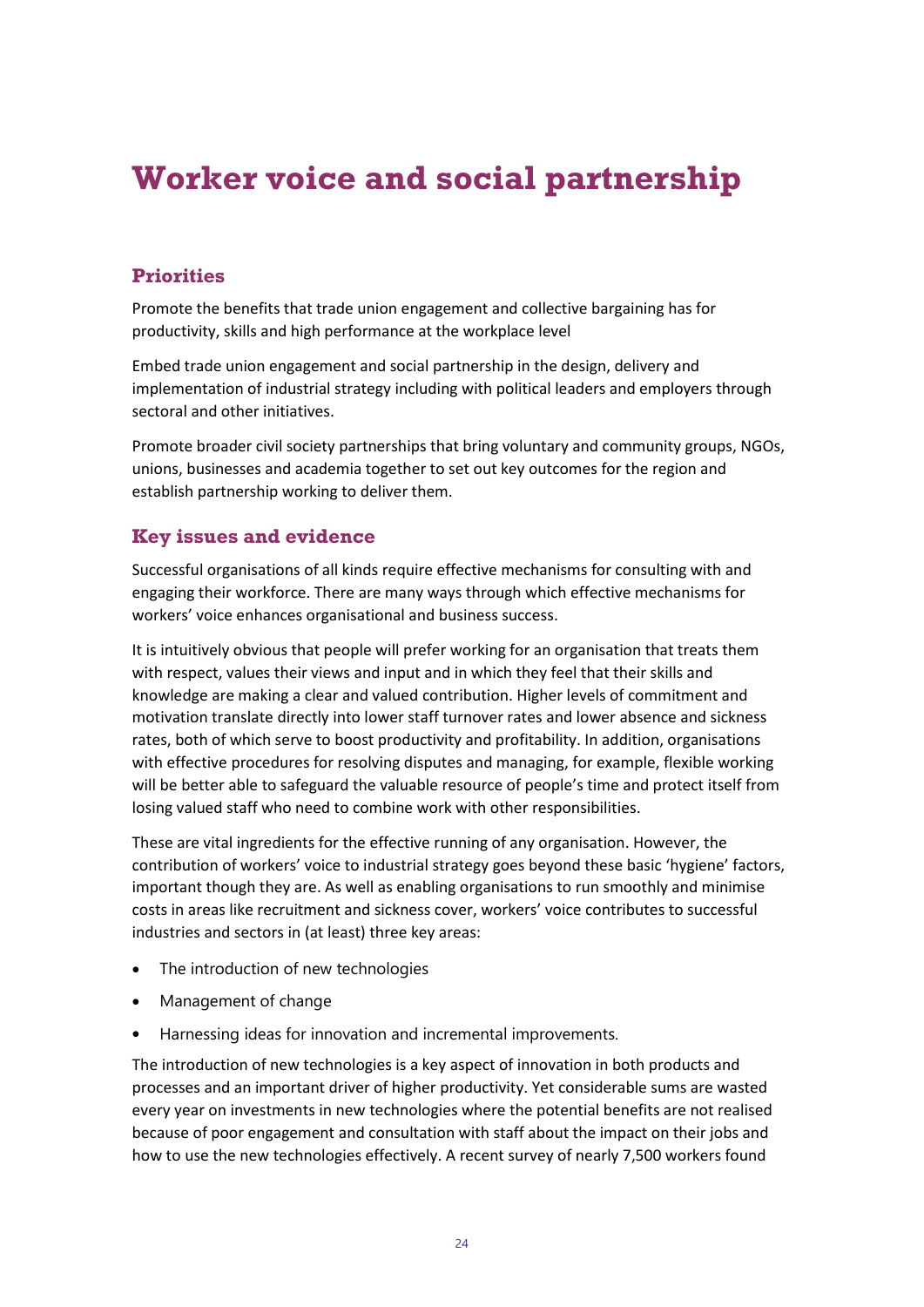that while 87% agreed with the statement "I am keen to embrace technology and maximise its benefits", and 73% agreed that technology would improve productivity, less than one in four (24%) said that their employer gave them a say in how technology effects their work.<sup>1</sup> Low levels of innovation and technological diffusion are one of the drivers of the UK's low productivity,<sup>2</sup> so ensuring that investments in new technologies reap their full benefits is essential to boost the performance of UK industries and sectors.

This will be particularly important in responding to the challenges posed as technological change accelerates through the 'fourth industrial revolution'. How trade unions – and government – can best respond to this has been set out in the TUC reports [Shaping our Digital](https://www.tuc.org.uk/sites/default/files/Shaping-our-digital-future.pdf)  [Future](https://www.tuc.org.uk/sites/default/files/Shaping-our-digital-future.pdf) an[d A Future that Works for Working People.](https://www.tuc.org.uk/sites/default/files/FutureofWorkReport1.pdf)

Remaining competitive in an ever-changing commercial environment requires effective strategies for the management of change. A vital part of this is the changes to workforce practices and tasks that may be necessary for a business to continue to thrive in uncertain conditions. The UK's relatively under-regulated labour market does not give companies and managers sufficient guidance in how to manage change effectively and does not give UK workers sufficient protection and voice in that process; this is an area where strengthened minimum standards would bring clear benefits to both workers and employers. Workers who feel secure in their jobs and committed to their employer are much more likely to have the motivation and confidence to embrace changes to working patterns and tasks and giving workers a say in the process of change is vital to securing a successful outcome.

A 2009 study by Alex Bryson et al using nationally representative data for the private sector found that managerial innovations are associated with lower worker well-being and job satisfaction, except when workers are covered by a collective bargaining agreement. Further research suggested that this effect resulted directly from union involvement in consultation over innovation, showing that innovation and change introduced in consultation with unions is more likely to be successful<sup>3</sup>. However, declining rates of union density and organisation in the private sector have left workers in non-unionised companies poorly protected in terms of consultation practices and voice at work.

The right of workers to be consulted about changes to their work is recognised in the Information and Consultation of Employees Regulations 2004 (ICE). However, as currently drafted these regulations have proved ineffective in delivering these rights and have failed to ensure that workers in non-unionised workplaces are consulted properly about developments at work. This is because the consultation rights have to be triggered by a request from 10% of the workforce, which, in an employer of any size that is not unionised, is a very high bar in

1

<sup>1</sup> 'The productivity puzzle' A view from employees, A Smith Institute survey supported by Prospect, BECTU, USDAW, Community, the FDA, the Association of Teachers and Lecturers, and the Society of Radiographers March 2016

<sup>&</sup>lt;sup>2</sup> For a discussion of the different factors contributing to the UK's low levels of productivity, see Productivity puzzles Speech given by Andrew G Haldane, Chief Economist, Bank of England London School of Economics 20 March 2017,

http://www.bankofengland.co.uk/publications/Documents/speeches/2017/speech968.pdf

<sup>3</sup> The Road to Recovery How effective unions can help rebuild the economy, TUC 2010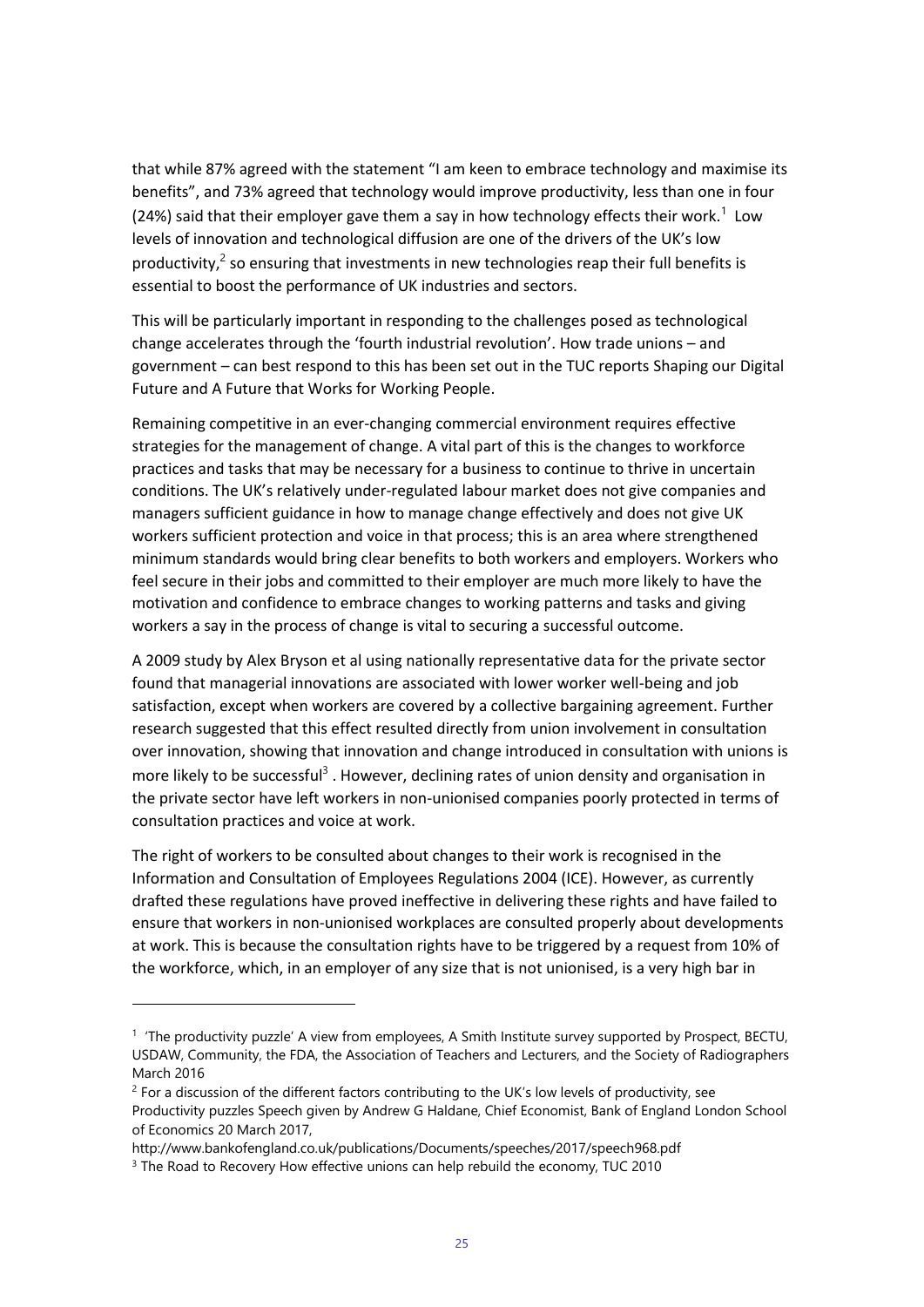terms of workforce organisation. In addition, many workers, in all probability the vast majority, are totally unaware of these rights. The TUC supports reform of the ICE regulations as an essential part delivering minimum standards across the UK in terms of workplace consultation and this would make an important contribution to an effective industrial strategy. In the meantime, however, the industrial strategy could help promote collective workplace consultation as a means to securing better workforce consultation.

Who knows a firm's products and services better than its workforce? It is common sense that those who are responsible for making or delivering those products and services will be wellplaced to suggest improvements - particularly in terms of processes, which can directly raise productivity, but also in terms of product design and service quality. Engaging the workforce in discussion about business improvement should be an ongoing process in which all voices and ideas are considered and valued; a dusty suggestion box that is never emptied does not do the job. There are numerous examples of suggestions for product and process innovation that have come from the workforce; for example, a suggestion from British Airways employee is saving the airline £600,000 in fuel (as well as reducing the company's emissions). The suggestion was to make the planes lighter by de-scaling the toilet pipes;<sup>4</sup> it is easy to see why this suggestion was more likely to come from the shop (or in this case plane) floor than the boardroom!

While the analysis of Andy Haldane of the Bank of England points towards a range of factors bearing responsibility for the UK's low productivity, the data show that the productivity gaps within sectors are greater than, and increasing faster than, the gaps between sectors. This shows the importance of examining practices within firms in terms of explaining and addressing the UK's productivity challenges. There is evidence to suggest that differences in terms of the quality of management are a significant part of the firm-level practices which distinguish high-productivity, successful companies from others<sup>5</sup> and effective strategies for workforce participation are an essential part of good management.

Workers' voice and involvement in decision-making is currently a serious weakness of the UK economy. The WERS Survey 2011 found that less than half (47%) of employees thought that managers were good at responding to suggestions from employees and just over one in three (35%) said that managers were good at allowing employees to influence decisions.<sup>6</sup> This is a relative, as well as absolute, weakness. The European Trade Union Institute compiles a European Participation Index (EPI) which measures three sources of workers' influence on companies: firstly, board-level employee representation; secondly, workplace representation; and finally, collective bargaining strength, as measured through the percentage of the workforce covered by collective bargaining and trade union membership<sup>7</sup>. The most recent

**.** 

<sup>4</sup> http://www.mirror.co.uk/news/uk-news/flush-with-cash-british-airways-saves-740383

<sup>5</sup> Andy Haldane, op cit

<sup>6</sup> The 2011 Workplace Employment Relations Study FIRST FINDINGS

https://www.gov.uk/government/uploads/system/uploads/attachment\_data/file/336651/bis-14-1008- WERS-first-findings-report-fourth-edition-july-2014.pdf

 $7$  The European Participation Index is described in Sigurt Vitols (2010). The European Participation Index (EPI): A Tool for Cross‐National Quantitative Comparison, ETUI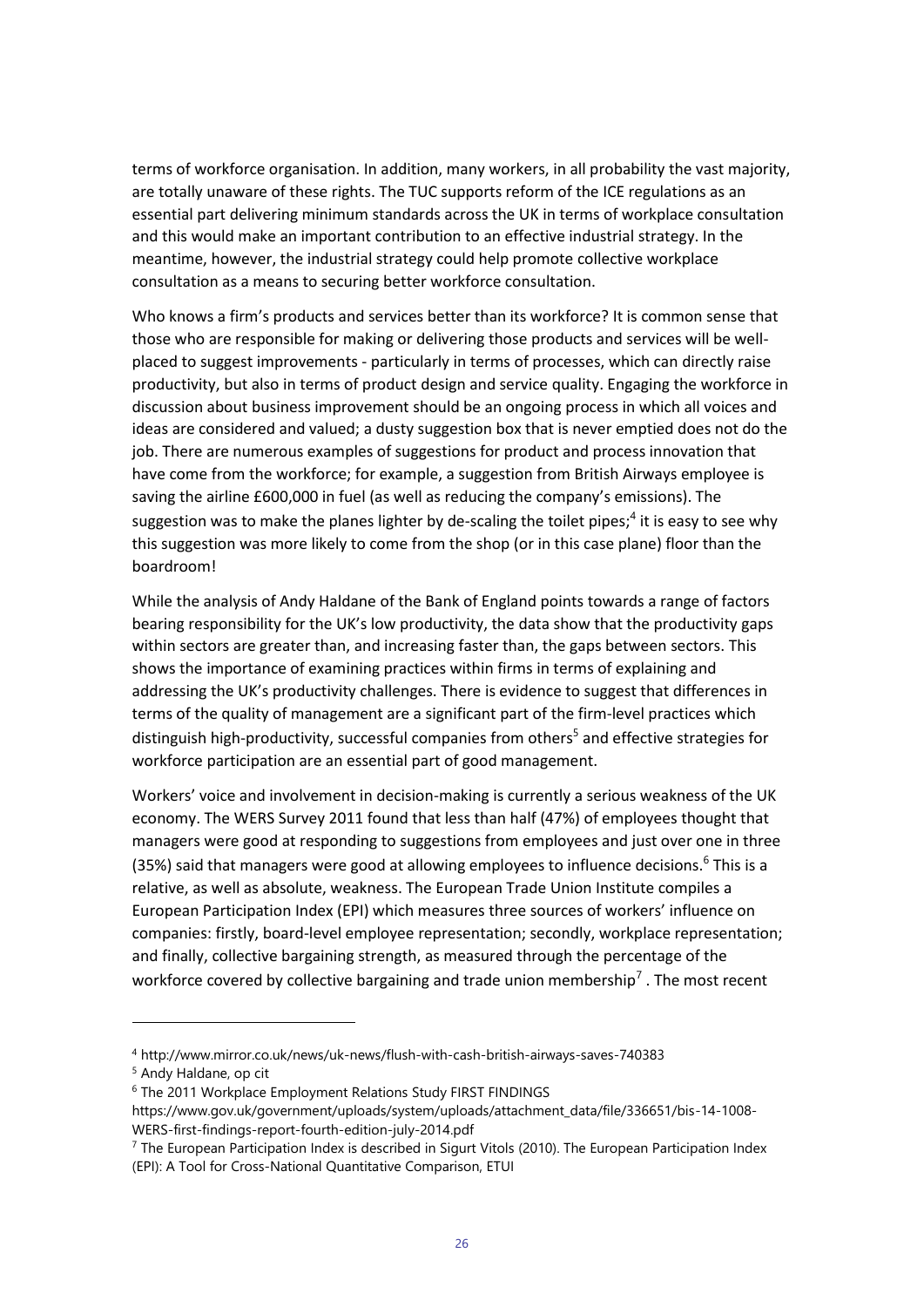version of the EPI puts the UK sixth from bottom of the EU28 Member States in terms of workforce participation; only Cyprus, Lithuania, Latvia, Bulgaria and Spain perform worse<sup>8</sup>. Addressing this weakness must be a key component of a successful industrial strategy for the UK.

Workers' participation in the companies in which they work can take different forms, many of which are complementary. Collective bargaining enables the workforce to negotiate with one voice over pay and working conditions and is key to delivering those 'hygiene factors' outlined above. In addition, in many cases, it is through collective bargaining machinery that workers have a collective voice in discussions about the future development of their workplace and company. Collective consultation can also take place in the absence of unions (for example, some companies have set up joint consultative committees under the ICE Regulations<sup>9</sup>), although this is relatively rare. Workforce input into strategic decision-making through worker representation on company boards is almost non-existent in the UK, though where it is in place it is certainly valued<sup>10</sup>. Across much of the rest of Europe, the inclusion of worker directors on company boards is an established and valued part of doing business $^{11}$ .

The WMCA is fortunate that union recognition is prevalent across many major employers and industries across the footprint of the combined authority. Union recognition provides the most effective vehicle for worker voice and to securing improvements to pay, terms and conditions and health and safety. On a practical level, it can also play a vital role in identifying and developing training routes and programmes for workers. The WMCA would be wise to draw on these examples in spreading the message that collective bargaining arrangements is central to securing increased worker voice, productivity and sustainable economic growth in the long term for the region.

# **Recommendations**

The WMCA and LEPs should aim to increase employee and trade union engagement, explaining the benefits that this can bring for productivity.

Employee and trade union engagement should include:

• Firm level - promoting the value of social partnership through collective bargaining and workforce voice in strategic decision-making. This could take the form of establishing greater information and consultation mechanisms with recognised trade unions or through other forms of employee engagement in non-unionised workplaces.

1

<sup>8</sup> ETUI, Benchmarking Working Europe 2017 http://www.etui.org/Publications2/Books/Benchmarking-Working-Europe-2017

<sup>9</sup> See Duncan Adams et al, ACAS Research Paper Joint consultative committees under the Information and Consultation of Employees Regulations: A WERS analysis, 2014

<sup>&</sup>lt;sup>10</sup> See FirstGroup's Annual Reports, including eg p 49 of its 2018 report available at https://www.firstgroupplc.com/~/media/Files/F/Firstgroup-Plc/AGM/2018/firstgroup-plc-annual-report-2018-final.pdf

<sup>&</sup>lt;sup>11</sup> TUC All Aboard Making worker representation on company boards a reality 2016 [https://www.tuc.org.uk/economic-issues/corporate-governance/workplace-issues/all-aboard-making-](https://www.tuc.org.uk/economic-issues/corporate-governance/workplace-issues/all-aboard-making-worker-representation)

[worker-representation](https://www.tuc.org.uk/economic-issues/corporate-governance/workplace-issues/all-aboard-making-worker-representation)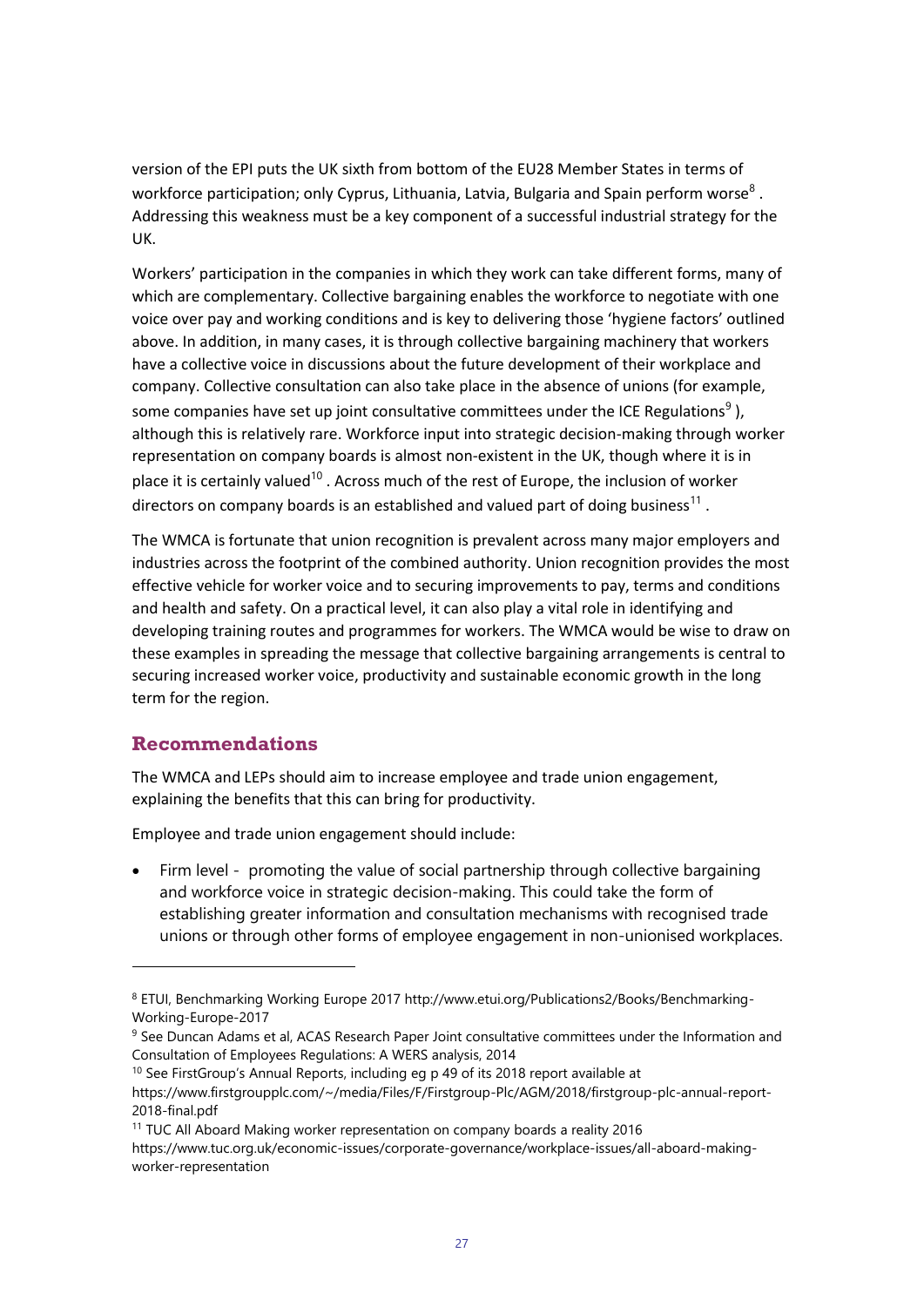The WMCA and local authorities could work with LEPs to jointly promote this as a core objective of the local industrial strategy as well as using commissioning, procurement and the allocation of specific funding streams to require evidence of effective workforce engagement.

• Sector level - convening sectoral bodies for employers, commissioners and purchasers of services (where appropriate), unions and other key stakeholders to develop joint approaches to boosting productivity, creating great jobs and managing structural and technological change on a sector by sector basis, looking at local labour supply, education and training that enables local people to access the skills required for key sectors, provision of workforce development and training, pay and conditions and career progression. The sectoral bodies should be convened for priority sectors in the region, including a focus on 'foundational industries' such as social care.

Ensure that the creation of great jobs is a core component and key performance indicator of the industrial strategy – looking at both securing high productivity, high pay employment in the region but enhancing employment standards, worker voice, good work and well-being for the large part of the workforce currently employed in foundational sectors of the economy.

Establish governance arrangements for the delivery and monitoring of the industrial strategy that includes trade union representation. For example, establish boards to oversee implementation of the industrial strategy Grand Challenges in the region, bringing a range of stakeholders representing employers, workers, community organisations, service users and others to oversee and scrutinise progress against Grand Challenge objectives in the region.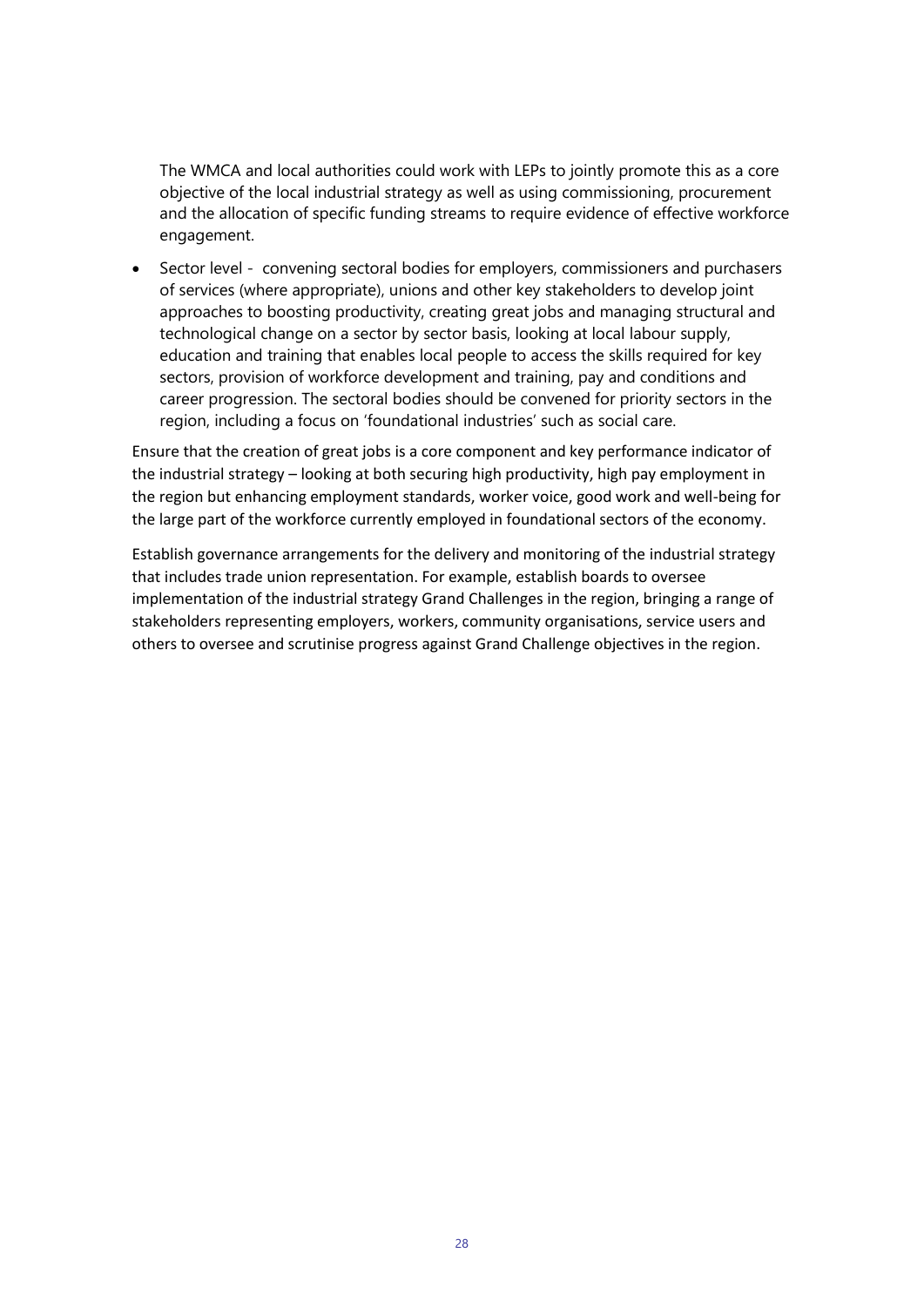# **Appendix 1: Submission by the University and College Union (UCU)**

# **Policies for an Inclusive Economy**

# **A response from the University and College union (UCU) to the West Midlands Industrial Strategy consultation document**

We welcome the opportunity to respond to the West Midlands Industrial Strategy (WMIS) consultation document. [1]

#### Background

UCU supports devolution of skills funding where it is transparent, democratic and improves outcomes for local people in the broadest sense, including positive social and community outcomes.

Our focus in this response is on the claim that the WMIS is a strategy for Inclusive Growth.

Before we address specific issues we comment on the overall context and framing of the document.

#### 'Growth Plus' or an 'Inclusive Economy'?

The Greater Manchester Combined Authority was established before the WMCA and there are useful lessons that we in the West Midlands can draw from its experience. The Inclusive Growth Analysis Unit at Manchester University, which is funded by the Joseph Rowntree Foundation as part of its Cities, Growth and Poverty programme, has been researching the development of the GMCA for several years. In its report Inclusive Growth Opportunities and Challenges for Greater Manchester, published in October 2016, the IGAU points out that there are differing versions of the concept of inclusive growth: [2]

• views on inclusive growth tend to be located on a spectrum from a 'growth plus' position (which emphasises greater efforts to connect people to 'growth as usual'), and an 'inclusive economy' position (which emphasises the need to change the nature of the economy in ways less likely to produce poverty and inequality). (p3)

The following table, adapted from the table on page 4 of the report, summarises the two conceptions of growth.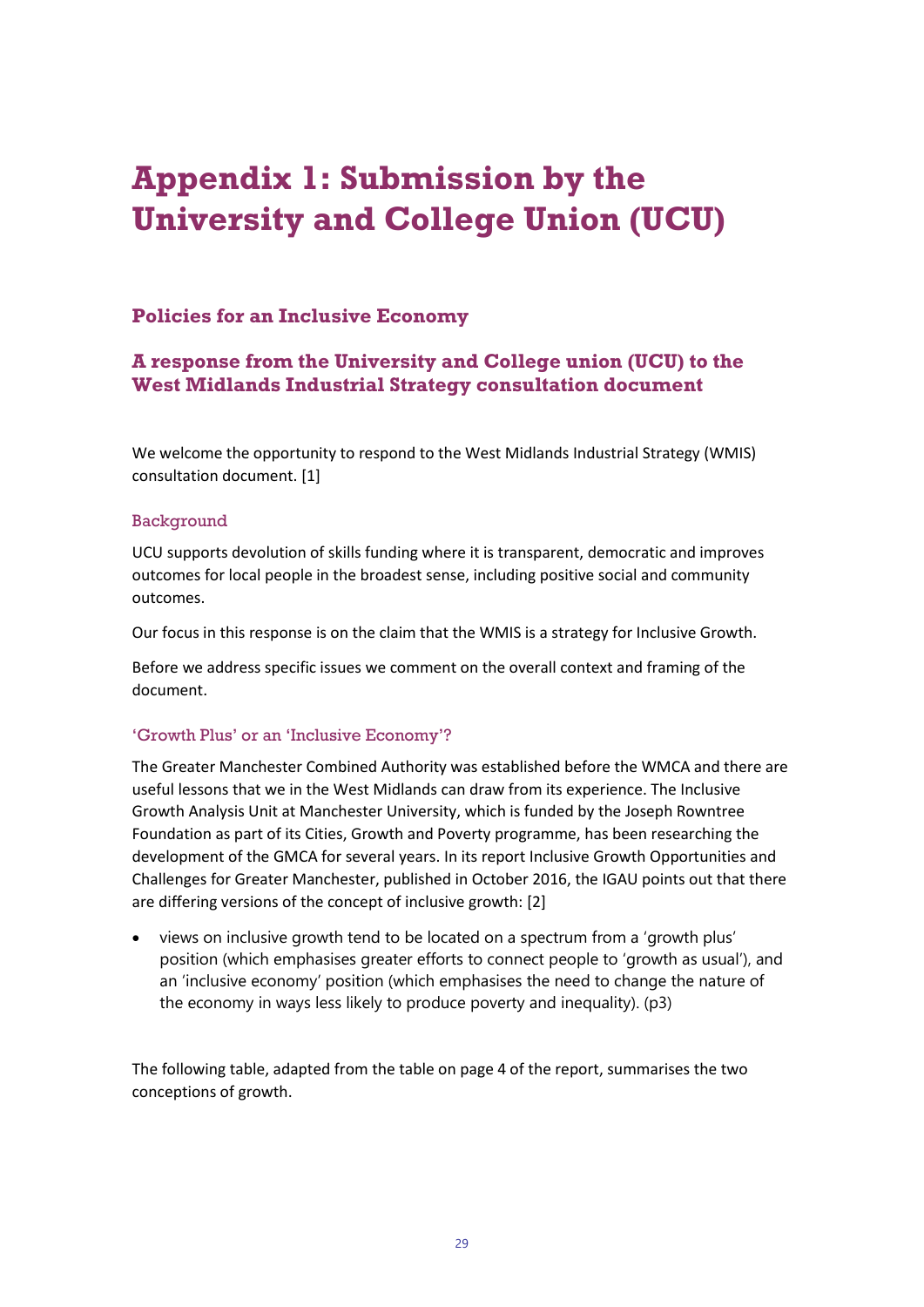| 'Inclusive Economy'                                                                                                                                                                        | 'Growth Plus'                                                                                                                                                                                            |
|--------------------------------------------------------------------------------------------------------------------------------------------------------------------------------------------|----------------------------------------------------------------------------------------------------------------------------------------------------------------------------------------------------------|
| This position maintains that the<br>economy should serve inclusive,<br>social goals. The current economic<br>model produces inequality so needs to<br>change to achieve greater inclusion. | This position sees the existing<br>economic model as necessary and/or<br>unproblematic but acknowledges the<br>need to connect more people in to this<br>growth. More growth requires more<br>inclusion. |
| Focus on the demand side of the<br>labour market                                                                                                                                           | Focus on connectivity and the supply<br>side of the labour market                                                                                                                                        |
| <b>Challenging business models that</b><br>create inequality                                                                                                                               | Pulling up the bottom of the<br>distribution rather than questioning<br>business models that create inequality                                                                                           |
| Inclusion important in its own right                                                                                                                                                       | <b>Inclusion important because it</b><br>supports growth                                                                                                                                                 |
| Distribution of existing prosperity not<br>just dependence on future growth                                                                                                                | Better distribution of future growth<br>rather than of growth that has already<br>occurred                                                                                                               |

#### An 'Inclusive Economy' approach

The Joseph Rowntree Foundation report Inclusive growth in the West Midlands: an agenda for the new Mayor [3] is an example of an 'inclusive economy' approach:

*…inclusive growth - growth that benefits everyone across the city region. Such an approach would have clear economic, fiscal and social benefits.* 

*Creating more and better jobs and connecting people in poverty to opportunities are at the heart of an inclusive growth agenda.* 

*Attracting, retaining and generating investment to grow the economy is vital for a more prosperous city region. But while growth is necessary, it is not sufficient on its own to develop an economy that works for everyone and where poverty is lower.* 

*…all too often the bottom end of the labour market is overlooked in local economic strategy. For inclusive growth, the quality of jobs created and the skills and capabilities of local residents to take them up is every bit as important as the number of jobs.*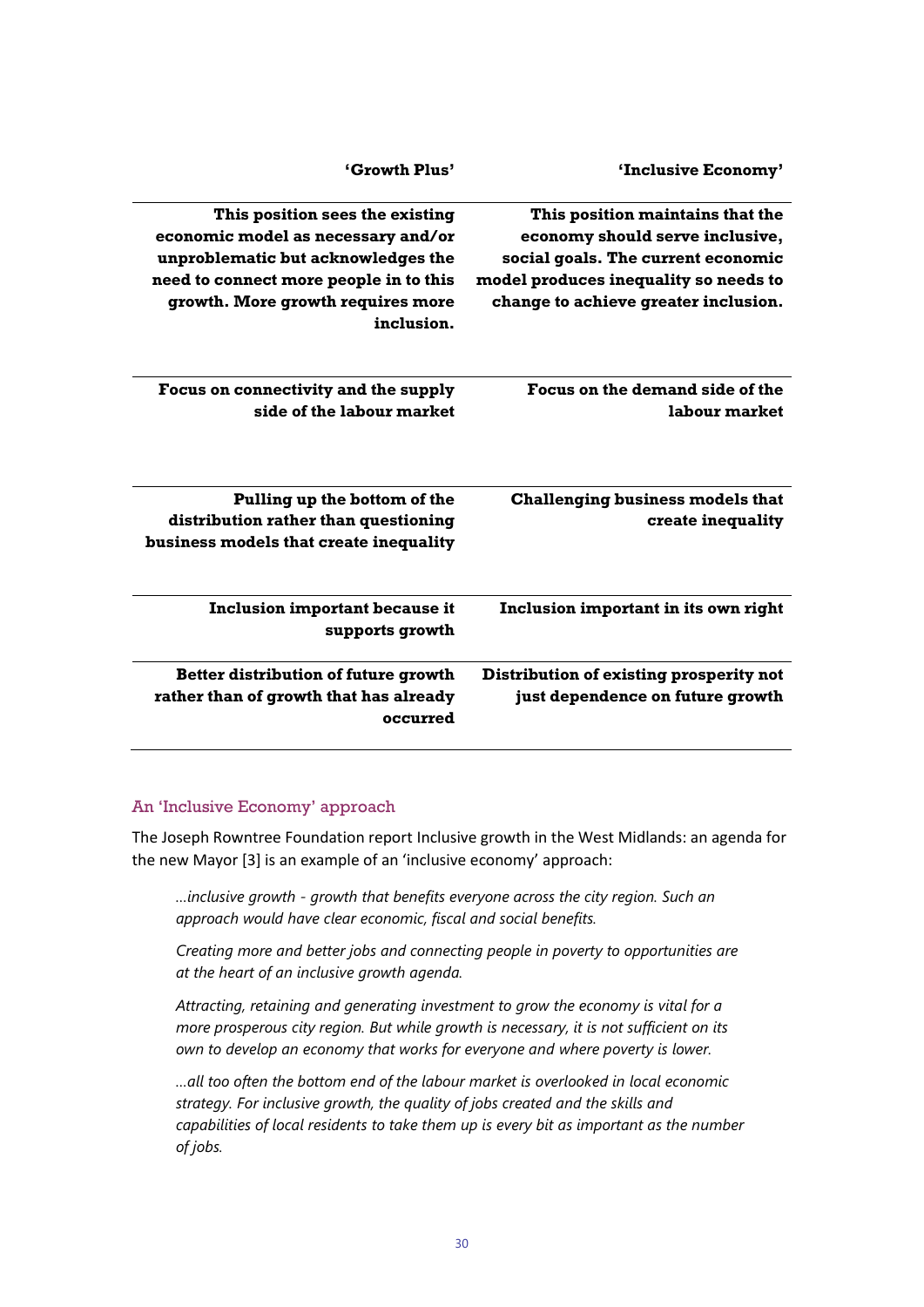*A 'whole economy' approach is needed. Alongside the targeting of traditional high growth sectors, activities to raise the productivity and pay in low pay sectors should also be a priority.* 

#### The government's Industrial Strategy is based on a 'Growth Plus' model

As the Centre for Local Economic Strategy (CLES) points out in What Needs To Be Done: The Manifesto For Local Economies (May 2017), the Conservative government's economic policies exemplify the 'Growth Plus' approach and it is the basis of its devolution policy: [4]

*The devolution deals have been framed by austerity and locked into an economic model prescribed by the Treasury. People and places are expected to benefit either through trickle-down of new wealth generated through jobs, or a geographic 'trickle outwards' of wealth from city centres and growth areas. (p8)*

The analysis by CLES is borne out by the Government's 'Local Industrial Strategies Policy Prospectus', published in October 2018. [5] The Prospectus makes clear that 'Local Industrial Strategies will be … long-term, based on clear evidence and aligned to the national Industrial Strategy.' (p4) and that 'Agreeing a Local Industrial Strategy for their area with Government will be a necessary condition for Mayoral Combined Authorities and Local Enterprise Partnerships to draw down any future local growth funding being deployed through them.' (p7).

There is no mention of Inclusive Growth in the Prospectus:

*The recently published Strengthened Local Enterprise Partnerships set out that reformed and stronger Local Enterprise Partnerships will adopt a single mission: to promote productivity by delivering Local Industrial Strategies. (p3)*

A single-minded focus on productivity will not promote inclusive growth and in fact will tend to widen existing inequalities.

In 2017 the All-Party Parliamentary Group on Inclusive Growth published a collection of paper titled 'The State of the Debate 2017'. The implications of government policy for an inclusive economy are explained by Professor Ruth Lupton, Director of the Inclusive Growth Analysis Unit (IGAU), in her paper 'Inclusive Growth at City Region Level: A Perspective from Greater Manchester', which is based on research with a range of stakeholders. [6]

*…central government is in the way. I mean this partly as a point about England's highly centralised governance structure.* 

*But I also mean that specific current policies of central government are getting in the way. Three issues have occurred most commonly in our consultations:* 

- i) the role of a punitive welfare system in preventing sustained employment;
- ii) cuts to the services which underpin inclusion in the labour market (such as adult and community learning, libraries, Sure Start centres and employment tribunals);
- iii) and cuts to social security which are taking money out of local economies.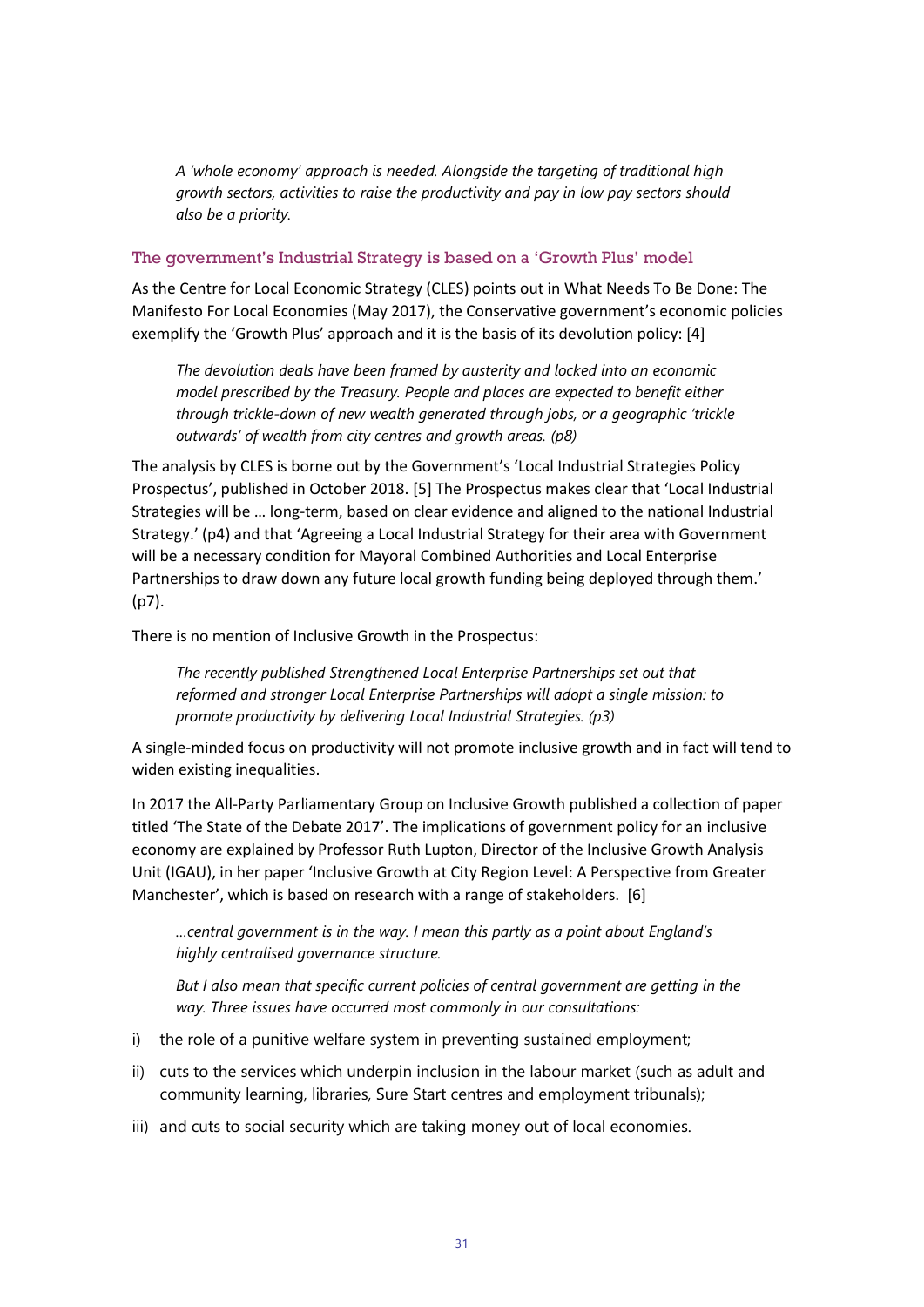The IGAU report concludes that 'We will not see substantial progress unless central government also understands that social investments, funded through general taxation, underpin economic inclusion, and very likely also underpin greater prosperity and stronger national economic performance.'

The report also concludes that inclusive growth requires a radical change in business behaviour:

*'We have also learned that 'inclusive growth' doesn't resonate very well with businesses or business representative organisations. A key challenge nationally and locally will be to leverage change in business behaviour.*

*There is a clear danger that stakeholders will sign up to inclusive growth in a 'motherhood and apple pie' way and that one or two additional things will get done, with no overall transformational effect.'*

Another report from the Inclusive Growth Analysis Unit, 'Towards Inclusive Growth in Greater Manchester' (2016), warns that 'While the development of a more inclusive economy appears to have wide support, it also requires large-scale change and the development of new policies and strategies that have not been part of mainstream urban economic development in recent years.' [7]

#### The West Midlands Industrial Strategy consultation document and Inclusive Growth

The points above provide a context and framework within which to assess the West Midlands Industrial Strategy (WMIS) consultation document.

The first point to make is that the 40 page WMIS consultation document contains a page headed 'Inclusive Growth' (p24). The recognition of the need for growth to be inclusive is a welcome development, since the concept of inclusion has been largely absent from previous key documents of the WMCA until very recently. For example, one of the foundation documents of the WMCA, the 2016 Strategic Economic Plan, which is still in force, makes no reference at all to inclusive growth or inclusion (including no mention of gender and ethnic inequality). But the WMIS contains no acknowledgement that it represents a departure from previous policy. It contains no critical review and balance-sheet of previous and current policy.

#### A Growth Plus rather than an Inclusive Economy model

This raises the crucial question: how integral is inclusive growth to the industrial strategy of the WMCA? The WMIS draws together its strategies for growth in a page headed 'Commitments':

*'We have agreed ten ambitious but deliverable commitments. These show the kind of West Midlands we will achieve, by working together on connectivity and access to opportunities, on supporting successful supply chains and building on our distinctive competitive advantages.' (p22)*

There is no mention in these ten commitments of inclusion or inclusive growth. For example, there is no Commitment to a Living Wage, to eliminating zero-hours contracts or compulsory self-employment, and no commitment to trade union recognition.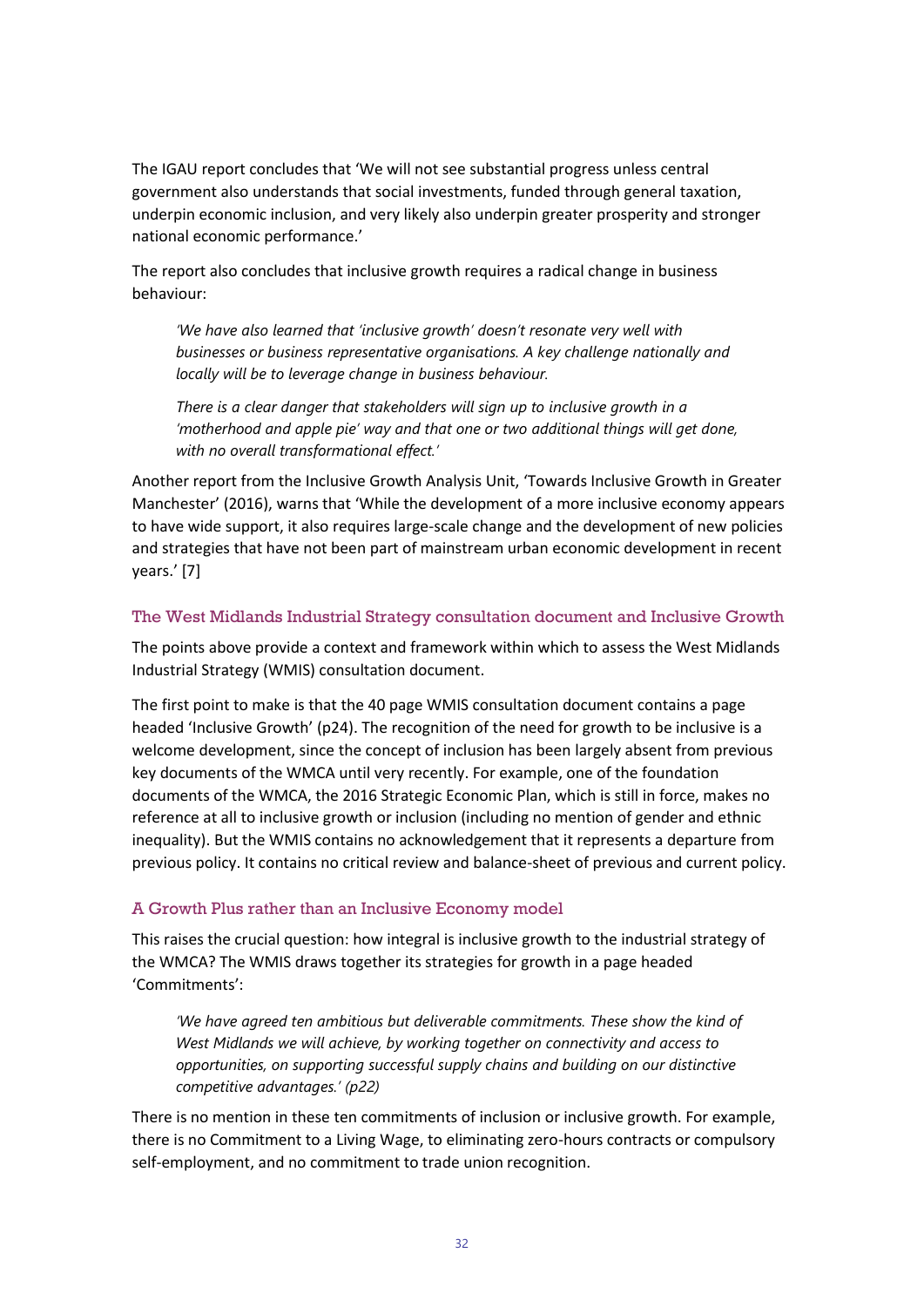Page 24 is headed 'Inclusive Growth'. It too contains ten 'commitments'. The problem is they are not integrated into the ten preceding 'strategies for growth' commitments, they are presented as an appendage to them and the relationship between them is not made explicit. This exemplifies a Growth Plus rather than an Inclusive Economy model.

#### How will Inclusive Growth be measured?

The WMCA's principal measures of growth have been Gross Value Added (GVA) and numbers of jobs, rather than inclusive growth. Despite there being a page in the WMIS headed 'Inclusive Growth' it contains no proposed measures of progress towards inclusive growth. The WMIS states 'Metrics by 2030 including: Increased healthy life expectancy, 500,000 Jobs, 215,000 Homes, 20,000 New Businesses' (WMIS p7.) These are not measures of inclusive growth. To be so they would need to specify a narrowing of the gap in healthy life expectancy between the richer and poorer areas within the West Midlands and an increase in the proportion of 'affordable' homes including social housing. And they would also specify an increase in the wealth of the poorest and a reduction in the wealth equality gap.

They would also include issues of gender, ethnicity and dis/ability. The WMIS notes that 'Black and minority ethnic (BAME) employment rates are 15% lower than for white groups. There are similar disparities for those with disabilities…' (p10) but there is no mention of the gender disparities, including in pay. And none of these issues of inequality are mentioned in the page headed 'Inclusive Growth'. This is disappointing and a missed opportunity.

These measures should be elements of a comprehensive set of 'impact assessments to ensure that major strategies and developments reach, and do not further disadvantage, people who are already marginalised.' ('Towards Inclusive Growth in Greater Manchester').

The TUC published a paper in June 2017 called 'Can devolution generate inclusive growth in the West Midlands?' [8]. It refers to the Royal Society for the Encouragement of Arts, Manufactures and Commerce (RSA) Inclusive Growth Commission report 'Making Our Economy Work For Everyone', published in March 2017. [9]

The RSA argued that we need to get much better at measuring growth, by taking into account things like:

- Job quality (e.g security, flexibility and contract types).
- How are skills used, detailed to the firm and small town level.
- Living standards (e.g. median household savings at neighbourhood, local and cityregion level; health and wellbeing; individuals' sense of agency and belonging).
- Level of enterprise (e.g. rate of new businesses opening up; share of workforce protected by employment rights).

The TUC paper adds that 'a new "Quality GVA" metric should also measure worker voice (e.g. collective bargaining coverage, worker representation on boards).'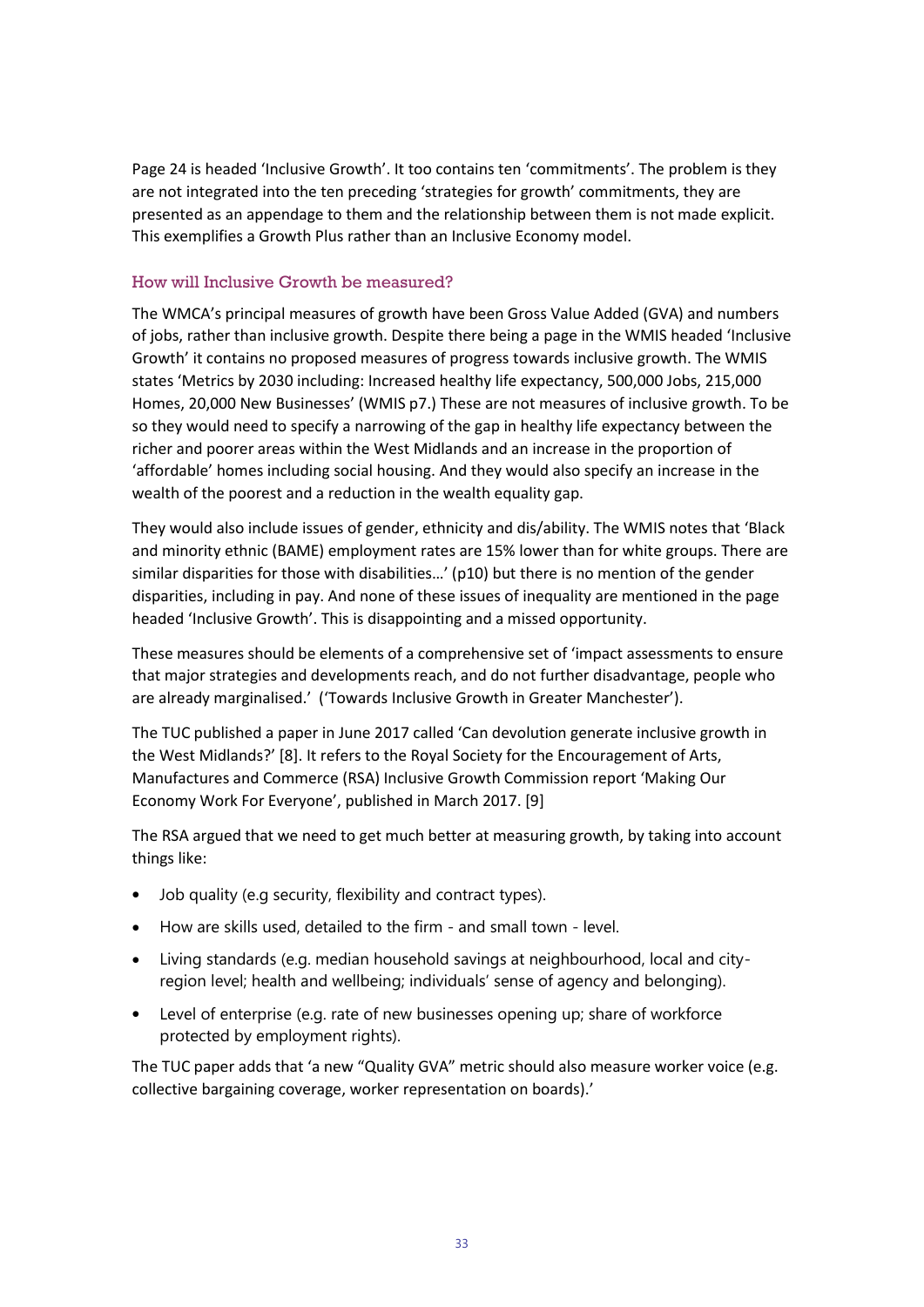### Developing a more inclusive economy and connecting more people to economic opportunity

The Inclusive Growth Analysis Unit report 'Towards Inclusive Growth in Greater Manchester' (October 2016) makes a useful distinction between two 'main spheres of activity': 'those concerned with developing an inclusive economy and those concerned with including more people in economic opportunity.'

*'The former would include actions to ensure decent pay and working conditions, to develop economic activity in communities which have suffered economic decline, and to ensure equitable employment practices which do not discriminate between ethnic and social groups.* 

*The latter would include strategies to increase knowledge and skills, and to connect people to jobs physically (via transport infrastructure and services) and via employment programmes, advice and guidance and the building of networks. They would also include support services to support and sustain employment, such as childcare and the mechanics of the social security system.' (pp 4-5)*

#### Developing an inclusive economy: a place-based approach

We are pleased to see that the WMIS integrates economic and social policies: 'Taking a placebased approach - integrating investment in specific sites and growth corridors bringing together transport, housing, skills, Public Service Reform and wellbeing investment to drive long-term change.' (p24). The WMIS page headed 'Inclusive Growth' does contain a number of positive proposals for developing a more inclusive economy:

*Use our role as the public sector to deliver 'anchor' commitments – through procurement and our social value commitment minimise barriers to bidding for SMEs and new entrants.* 

*Lead by example to promote diversity by implementing the Leadership Commission's recommendations of organisational culture change policies and policies to support individuals in the WMCA and wider public sector.* 

*Embrace the role of social enterprise – to diversify the types of economic activity available to create opportunities and improve wellbeing and productivity for people and communities. (p24)*

The IGUA report 'Towards Inclusive Growth in Greater Manchester' makes a related point about promoting different forms of business organisation such as co-operatives, mutual and social enterprises: 'Understanding how different forms of economic growth contribute to inclusion and exploring broader economic strategies including: developing sectors that may be slower or lower growing but create higher quality jobs; and increasing support for local startups and small businesses.'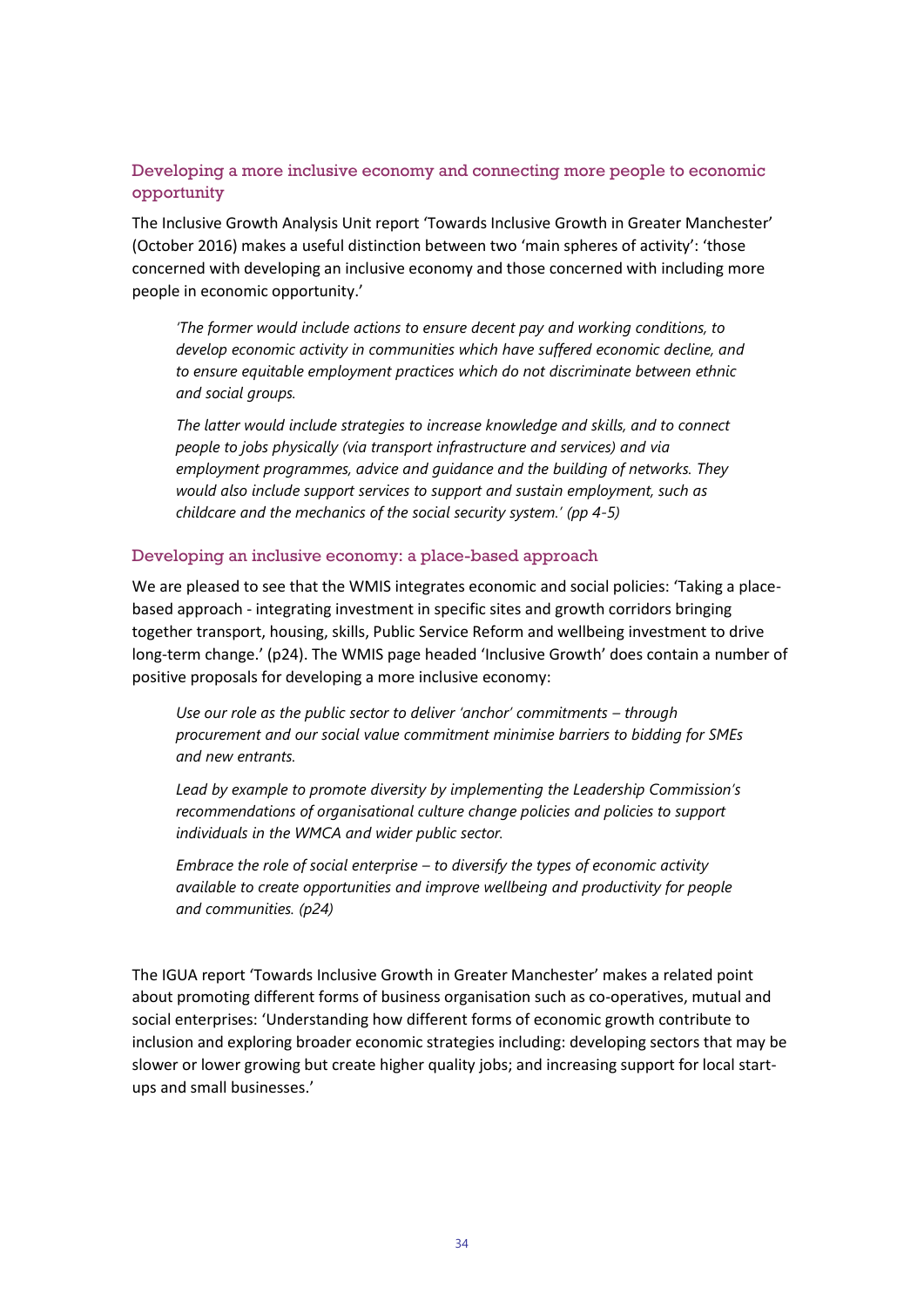#### Developing an inclusive economy: a whole system approach from cradle to career

In Manchester the Inclusive Growth Analysis Unit has taken the logic of a place-based approach further. Their 2017 report 'Education and Skills from Cradle to Career: A wholesystem approach for Greater Manchester' identifies the following steps to be taken. [10]

- Set out a vision and strategy for education and skills as a whole linked to GM's social as well as economic objectives.
- Develop new structures to bring all aspects from cradle to career into one system.
- Work with partners to develop oversight and coordination of system resources including
	- the type and quality of provision in relation to need, teacher demand and supply, teacher
	- development, and funding.
- Develop analysis and intelligence capacity at the GM level. Develop better measures which
	- capture a wider range of outcomes and enable a focus on transition and progression.
	- Make maximum use of system capacity and move knowledge around, for example by setting up a knowledge-sharing hub, working with the Regional Schools Commissioner to identify schools in need of support, and maximising the contributions of universities.

UCU agrees with this analysis. Too often at a national level there has been a failure to think about how schools, colleges, universities and adult learning services can work together to complement each other and provide clear pathways for learners at all ages and stages. UCU would like to see a 'joined-up' approach, ensuring that all parts of the skills system link as seamlessly as possible. The WMCA could support this by ensuring providers work collaboratively instead of in competition for local resources.

The IGAU report goes on to call on the Mayor of the GMCA to 'place equity and the reduction of inequalities at the heart of his strategy, and work with partners to:

- Consider how resources could be distributed within the system to focus more effort on the most disadvantaged people, institutions, and places which are the keys to success.
- Support place-based multi-agency approaches to address the "social determinants" of educational underachievement.
- Identify aspects of the current system that contribute to educational inequalities and work out which could be dismantled by local action.
- Draw systematically on research and on local evidence of success in addressing inequalities and make sure this knowledge is spread around the system.
- Advocate for strength-based approaches and those that work closely with families and communities.'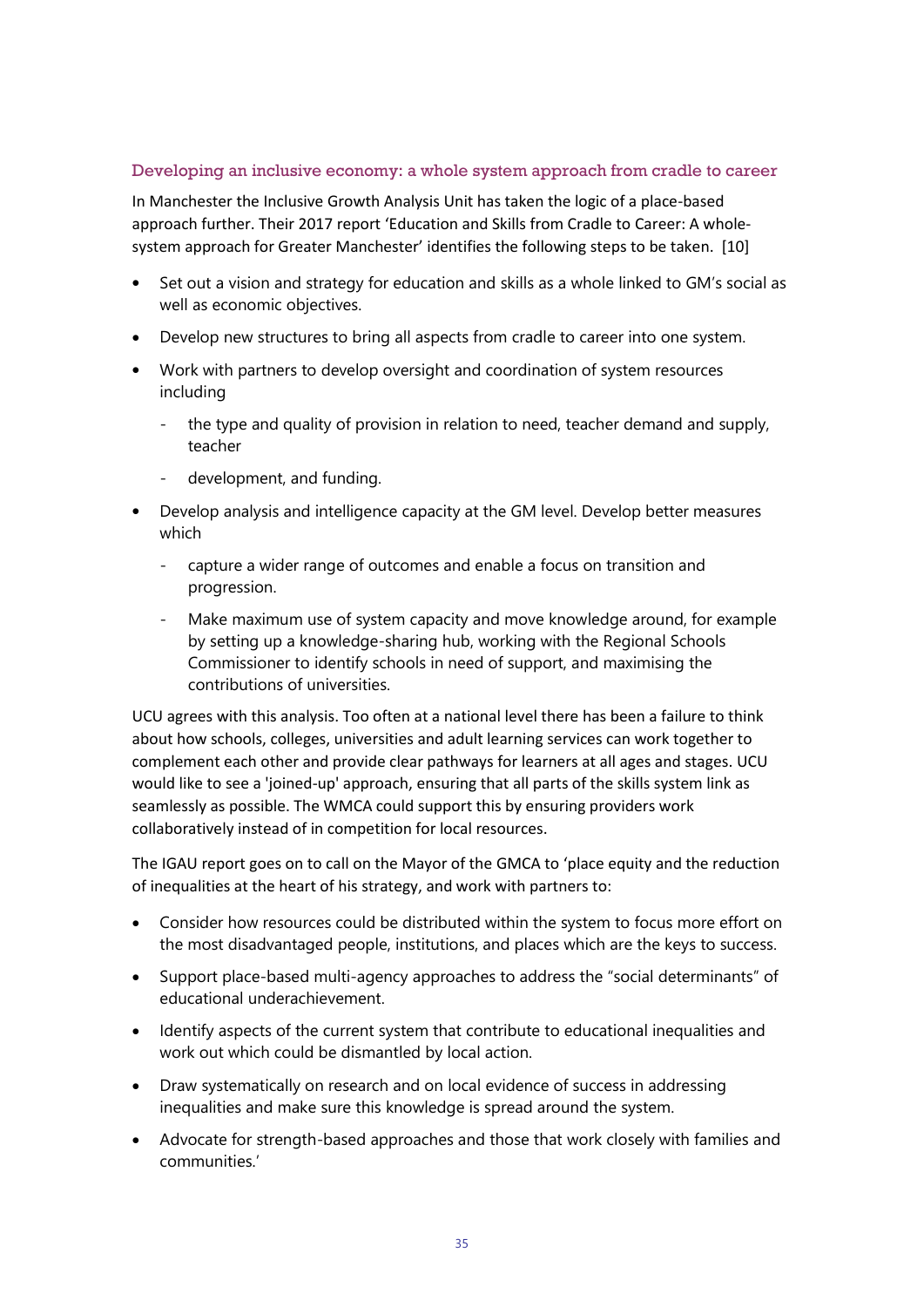Again UCU supports this analysis. The provision of accessible, local learning opportunities is important in engaging hard-to-reach groups who may be resistant to the idea of attending a college or university. Funding levels must allow providers to develop and adapt provision to meet learner needs in the community. This also means ensuring that local venues where adult learning courses are hosted (e.g. libraries) remain accessible. The WMCA could therefore play an important part in ensuring our physical skills infrastructure at a local level facilitates education for those not engaged with formal learning environments.

#### Developing an inclusive economy: employment standards

The TUC paper 'Can devolution generate inclusive growth in the West Midlands?' makes a number of proposals which focus on employment standards, especially in the low pay sectors of the West Midlands economy:

*The WMCA should focus on upgrading jobs in lower skill, lower value sectors of the region's economy. It should encourage all employers to go beyond the legal minimum on issues like voice at work, fair and decent pay, regular hours, fair treatment and respect, healthy workplaces, and learning and progression.* 

*The WMCA should work with the government to develop industrial bodies charged with driving up pay and conditions in low-paid sectors.* 

*The mayor should use his procurement powers to lead from the front in setting employment standards.* 

*This is a massive task to undertake, but the Midlands can learn from the Welsh Government's 'Fair Work Nation' programme, and kick things off by establishing a 'Commission on great jobs'.* 

*With unions and employers, the Commission should be tasked with enhancing procurement policy and work out how to promote great jobs across the region.*

UCU would add to this list the importance of good careers Information and Guidance (IAG) which helps to connect local people with opportunities. Particularly given the large young population in the West Midlands, developing a high quality IAG network, accessible to all, should be a priority for the WMIS.

The TUC's proposals relate to those in 'Towards Inclusive Growth in Greater Manchester', which include:

*actions to ensure decent pay and working conditions, to develop economic activity in communities which have suffered economic decline, and to ensure equitable employment practices which do not discriminate between ethnic and social groups.* 

*Increasing the number of employers paying the Living Wage, particularly those operating in low paying sectors and large employers, partly by promoting the Living Wage campaign but also by establishing and promoting standards of decent employment across the city-region, building on experience in certain local authorities.*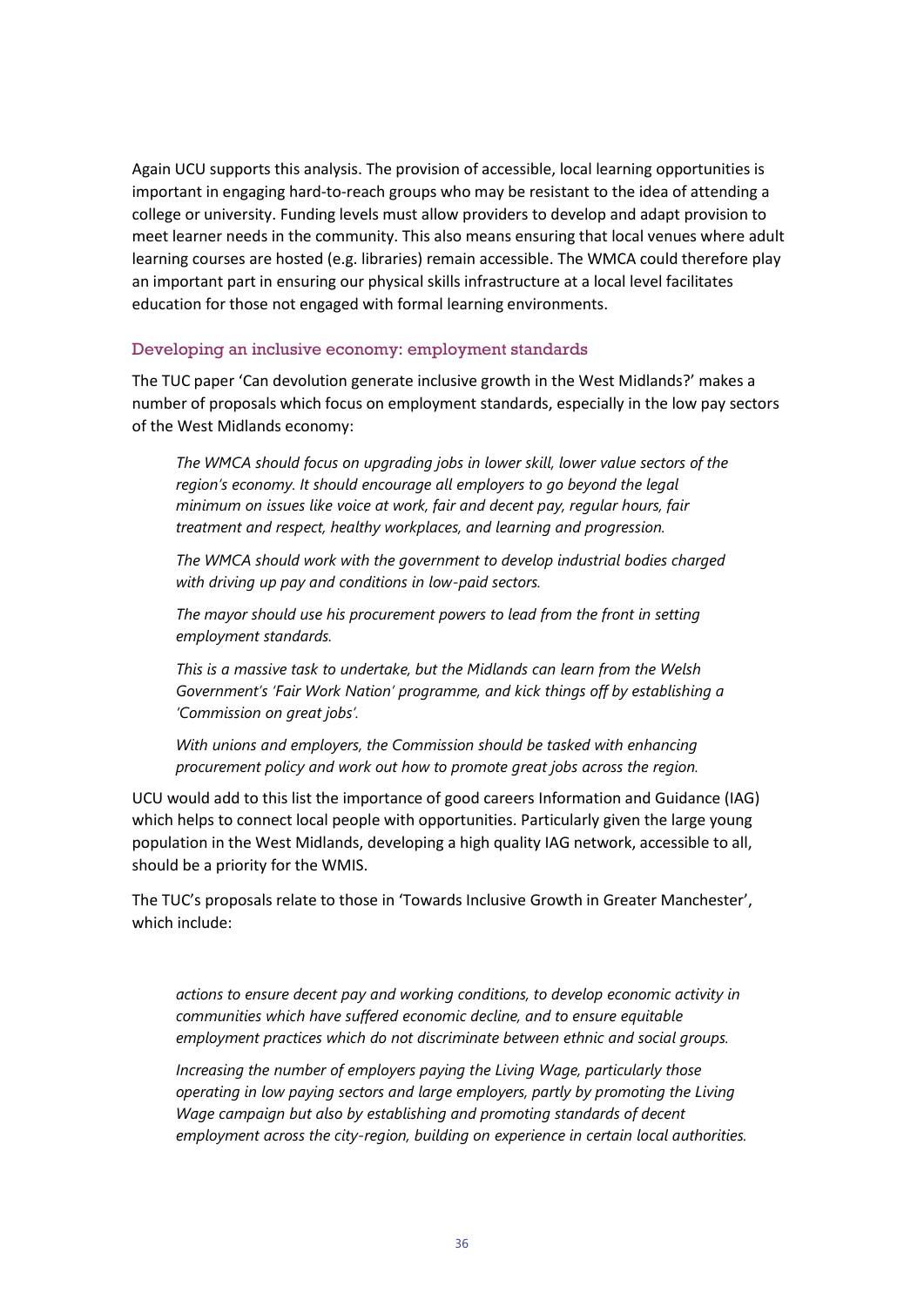The TUC paper stresses the need not only to focus on low pay often low skill jobs but to protect high-productivity jobs:

*The TUC is keen to work with the WMCA and partners in the region to explore how to create the best possible investment environment for high productivity sectors, like automotive. This is a key priority given the prospect of a 'hard Brexit', which could have severe impacts on the automotive supply chain and FDI.* 

*The mayor and WMCA should work in partnership with automotive employers and unions in the region to make the strongest possible case for Single Market access.* 

The Greater Manchester Combined Authority is currently developing a 'Greater Manchester Employer Charter'. It's an idea which the WMCA should adopt in the WMIS.

The Inclusive Growth Analysis Unit's response to the 'Greater Manchester Employer Charter' consultation (March 2018) contains a series of proposals which UCU would recommend to the WMCA. [11]

#### *What commitments should the charter contain?*

*• Offering fair terms and conditions of employment: to include fair pay for all workers (including those in a company's supply chain); a review of promotion criteria and decisions to ensure following best practice and equalities duties;* 

*• Seeks to create pathways into work for under-represented and/or disadvantaged groups: employers commit to recruit from under-represented groups through targeted recruitment activities, and review current recruitment practices and decisions, particularly in relation to ethnicity, disability, and gender; employers encouraged to offer more well-paid jobs on a flexible, part-time basis.*

*… It has already been suggested that the charter may include commitments to address the gender pay gap, tackle the use of exploitative zero hour contracts, promote ethical business practices, and ensure that we offer fair pay to apprentices.*

*Some principles for designing a GM employment charter* 

*• Prioritise clear and meaningful commitments and includes resource to engage and work with employers to secure change;* 

*• Contextualise employer achievements: set the bar high but recognise where progress is being made;* 

*• Build a movement around the charter: the idea would be to bring together employers, employee representatives, campaigners and others on equal terms to review the charter. They could also act as a resource, helping to engage others;* 

*• Bring employers together to share learning and ideas on how to change employment practices. For example, the Green City Business Consortium aims to offer opportunities for business-to-business learning on environmental issues. This might be replicated for employment practices, perhaps with coordination by the Chamber of Commerce;*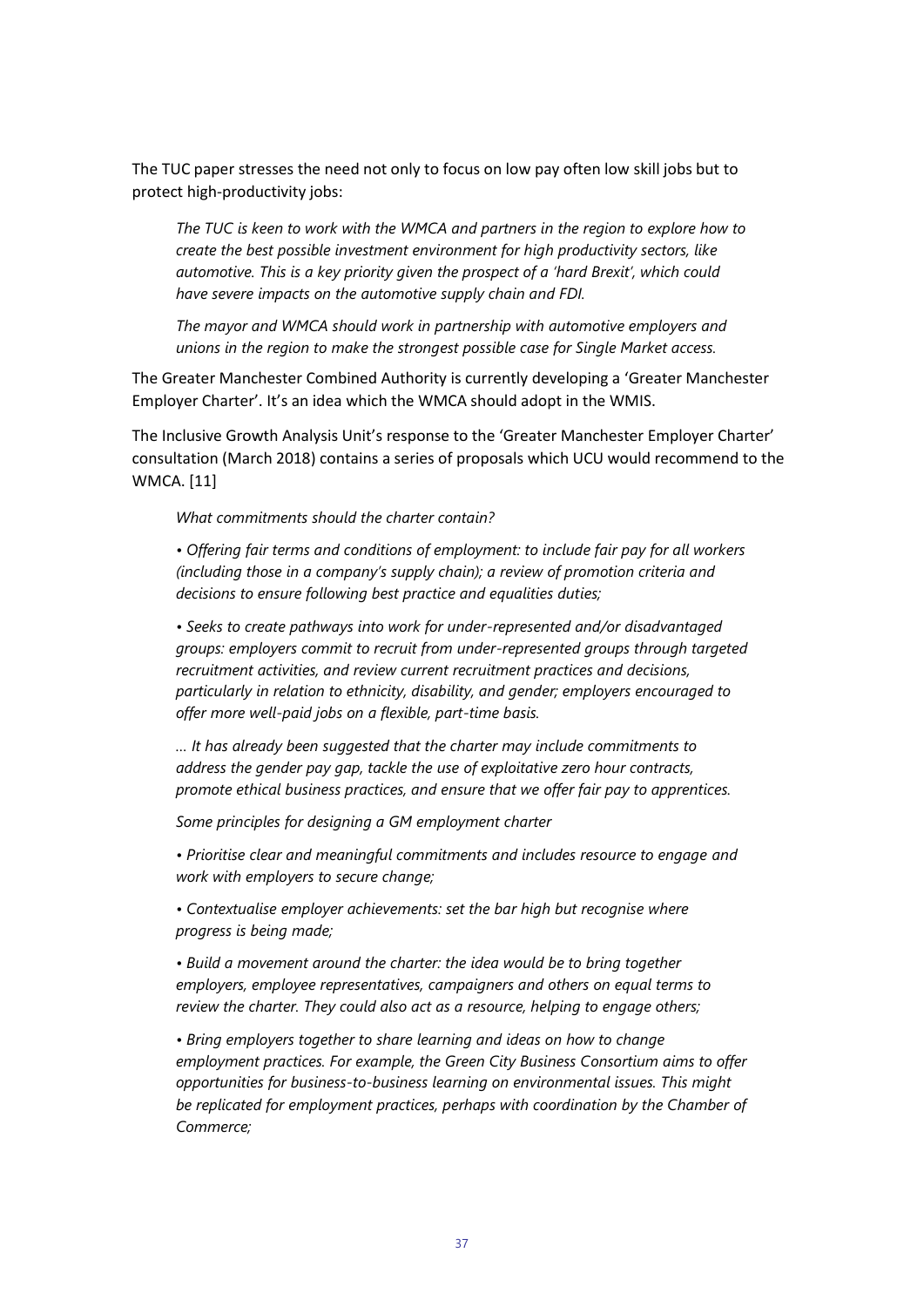*• Set out what the charter is aiming to achieve and commit to regular and transparent review. The aim should be to understand the extent and level of engagement and how many workers have been affected across Greater Manchester. The Living Wage Foundation, for example, collects data on the number of employees that have benefited from employer accreditation.*

#### Developing an inclusive economy: procurement through 'anchor' institutions

The WMIS page on Inclusive Growth proposes to 'Use our role as the public sector to deliver 'anchor' commitments – through procurement and our social value commitment minimise barriers to bidding for SMEs and new entrants.' (p24). This is supported by UCU and echoes a strategy being pursued successfully by the GMCA:

*Maximising the local employment impact of the activities of the city's 'anchor institutions' by*

*increasing local procurement and developing the capacity of smaller local businesses to supply their goods and services. ('Towards Inclusive Growth in Greater Manchester')*

A similar approach is being adopted by Birmingham City Council which UCU supports and would encourage in other parts of the WMCA area. The commitment in the 2018 Manifesto has been followed by a 'Local Wealth Building Summit 2018' held on 17 July 2018 and the publication of Local Wealth Building in Birmingham & Beyond: A New Economic Mainstream, a report by the Centre for Local Economic Strategies. [12].

#### Developing an inclusive economy: gender and procurement

David Etherington and Martin Jones in their report 'Devolution, Austerity and Inclusive Growth in Greater Manchester: Assessing Impacts And Developing Alternatives' [13] describe how 'Public investment in social infrastructure makes economic sense, as it not only generates employment, but also contributes to gender equality and human development.' They give the example of the care industry:

*Reducing the employment gap is not the only gender inequality that could be improved through investment in care. Wages and working conditions in the care industry (including Health and Social Care which is identified as a key growth sector by the GMCA) would have to improve considerably if such an investment were to be successful, given existing retention and recruitment problems in the industry. Achieving high quality care is a gender issue in its own right, since women predominate among one significant section of care recipients, the elderly.* 

The 2017 report 'Social care as a local economic solution for the West Midlands', by the New Economics Foundation together with Localise West Midlands, argues that local authorities could use their procurement strategies to shift funding for social care from large often national profit-driven social care providers to small local businesses and social enterprises, which would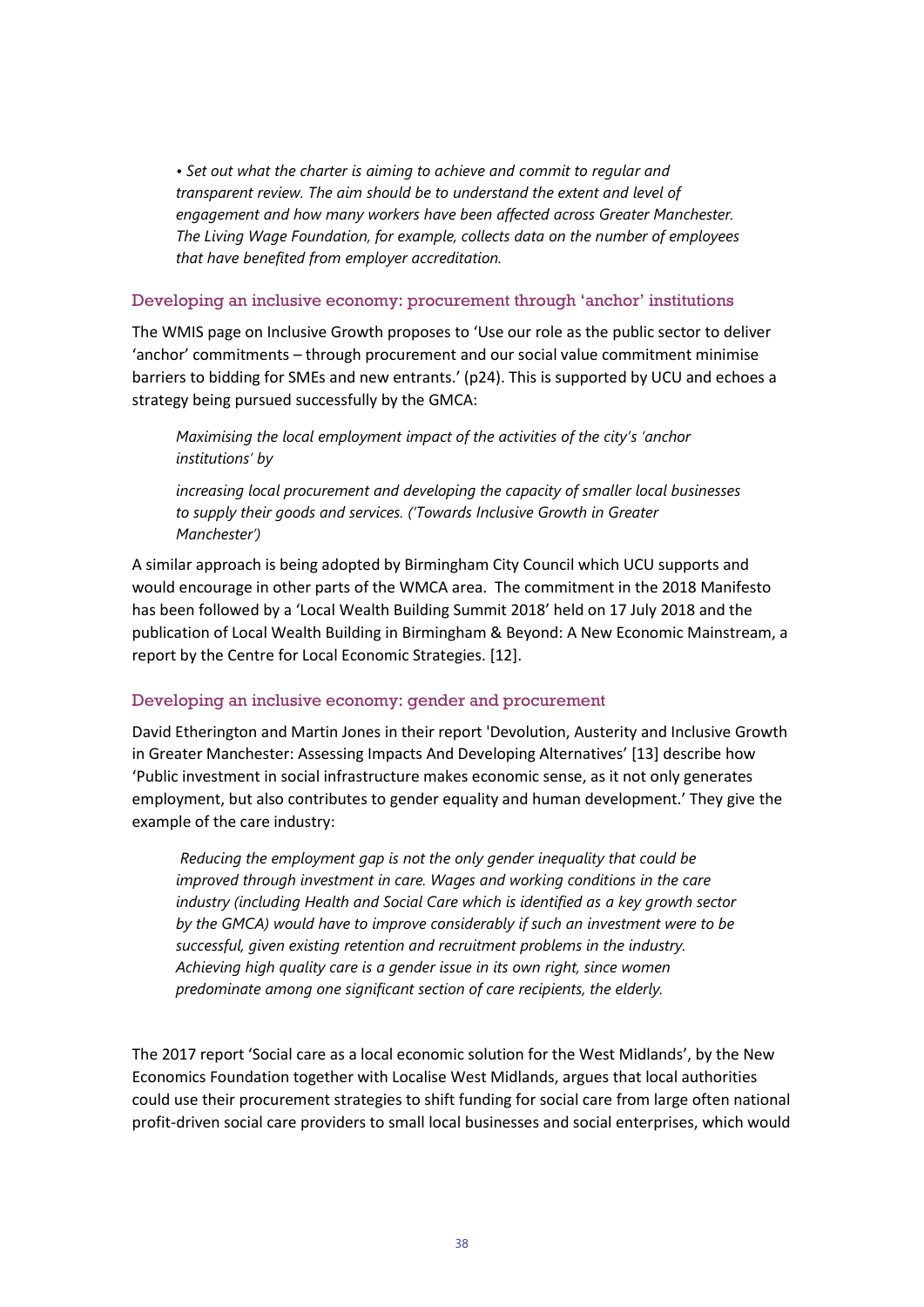provide more personalised care and also better working conditions for their largely female workforce. [14]

#### Connecting more people to economic opportunity

The principal approach of the WMCA to address this issue has been to focus on the need for a more skilled workforce and for better skills and qualifications for those wanting to access the labour market. Page 10 of the WMIS, headed 'People, skills and employment', summarises the problem. Here are two extracts:

*We have record levels of employment. But our social mobility, wage growth and access to opportunities lag behind overall growth and vary widely across the West Midlands. We have concentrations of low employment and high levels of unemployment and deprivation. Too many of our communities don't enjoy the access to jobs, skills and support for enterprise that they should, and face entrenched structural issues creating a confluence of poor economic, social and health outcomes.*

*The West Midlands as a whole also performs below the national average on GCSE attainment, adult attainment, employment and unemployment. 86,036 people need to be upskilled to close the skills gap. On basic skills, 11.4% of the WMCA area had no qualifications in 2017 compared to 8% nationally, and there is a 'missing middle' of technical skills at Levels 3 and 4.*

UCU believes that a highly qualified, well-supported and fairly remunerated workforce must be underpinned by a quality education system. To ensure education staff can perform to their best, we need to tackle systemic issues including low pay, high workloads and insecure employment practices in education as well as in the wider regional economy.

For example, staff pay in both the further and higher education sectors has fallen against inflation for several years, while many staff report that their workloads are becoming increasingly unsustainable. This is making it harder for institutions to compete with industry in recruiting and retaining staff, and has real implications for the future sustainability of the education workforce. In the FE sector alone over 15,000 teaching staff have been lost nationally since 2009, and UCU estimates that it would cost around £700m to restore capacity in the sector.

There is also a problem with widespread insecure precarious employment contracts in both the FE & HE sectors. Poor working conditions for staff mean poor learning conditions for students. As stated previously we believe the WMCA could help tackle insecure working conditions in the sector through specifications in its procurement and commissioning.

High-quality technical skills education needs to be led by dual professionals who are both educational and occupational experts. The Commission on Adult Vocational Teaching and Learning (CAVTL) highlighted the importance of the 'two-way street' in ensuring proper collaboration between employers and educators to ensure that those delivering technical education stay at the cutting edge of their field. There needs to be investment to ensure the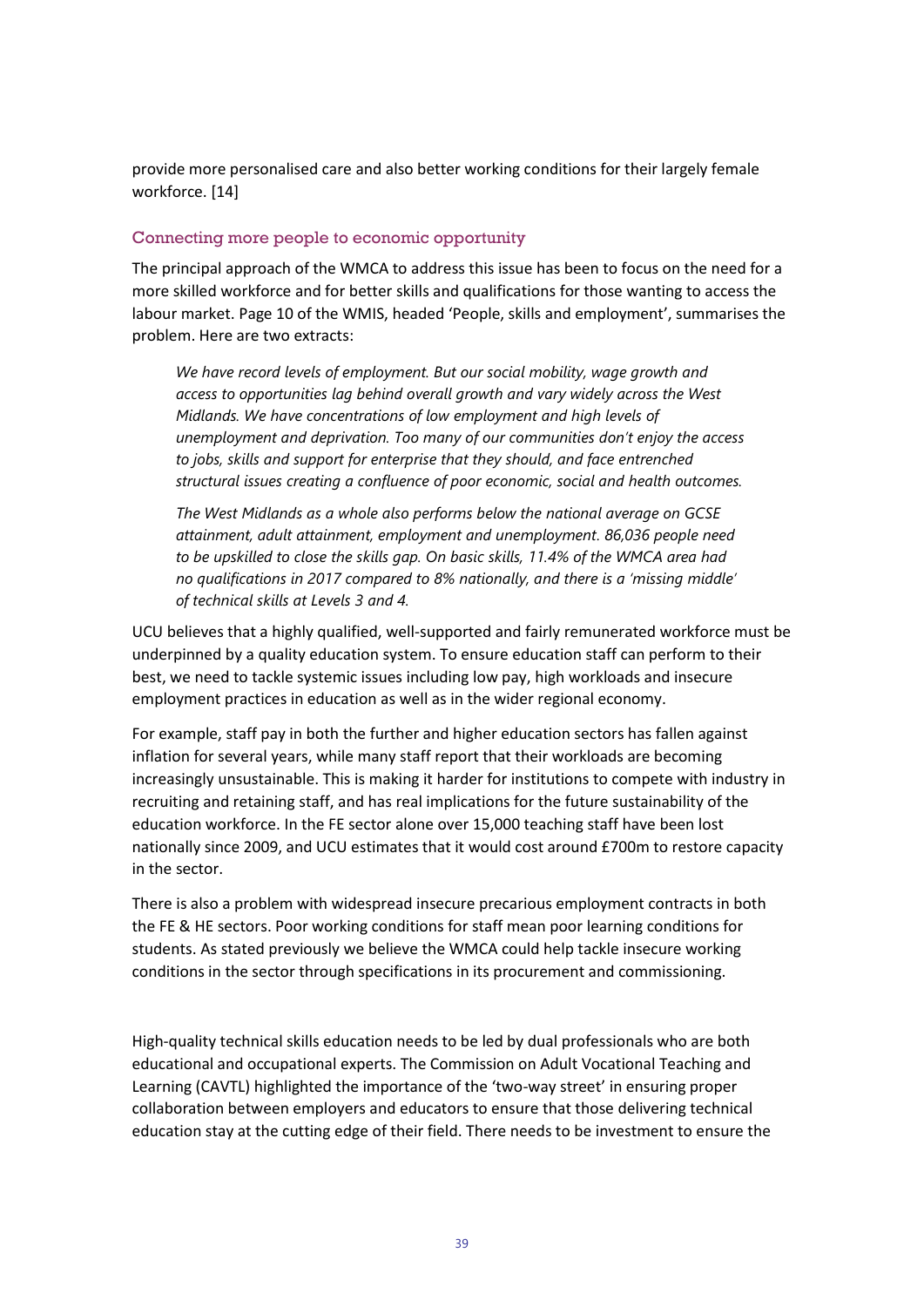workforce is able to access professional development opportunities and stay abreast of industry developments which inform high-quality skills learning.

The WMIS page headed 'People, skills and employment' has a number of positive proposals:

*bespoke solutions for individuals, for example through the 'Thrive into Work' programme – a new employment support service for people with a mental health and/or physical health condition in primary and community care.* 

*Targeted action to reduce youth unemployment – a fresh new approach to working with young people through the Transition to Work scheme to create a sustainable pipeline of young talent in the region.* 

*Ensure that skills and employability support for residents are aligned with business support and that it is designed in a flexible manner that can address evolving needs of employers.* 

*Nurture children & young people as our social capital of the future - developing new ways of tackling social problems that have become entrenched in the region and which block the potential of so many of our communities.* 

*Expand radical prevention programmes - includes work with NHS such as the MCP EXPLAIN model in Dudley or Wolverhampton's health integration.* 

The document offers two case studies of positive programmes in addition to the 'Thrive into Work' project: Black Country City Deal Working Together pilot [15] and the Inclusive Economy Partnership - Transition to Work (p25). [16]

The Joseph Rowntree Foundation report 'Inclusive growth in the West Midlands: an agenda for the new Mayor' (2017) makes two useful proposals:

*Connect economic development and poverty reduction – where economic development leads to new jobs or local anchor institutions (the biggest local spenders and employers such as local authorities, universities, the NHS) are recruiting staff, action should be taken to ensure local people with barriers to the labour market benefit. (p13)*

*Individual Placement and Support schemes (where rapid entry into a mainstream job*  is complemented by on-the-job training and ongoing support to sustain employment) *for people with learning difficulties and severe and enduring mental health difficulties. (p18)*

The IGUA's report 'Towards Inclusive Growth in Greater Manchester' points out that a major cause of exclusion of women from the economy is the lack of affordable high-quality childcare. It also stresses the importance of 'the contribution of flexible working to reducing nonemployment and under-employment and seeking mechanisms to promote this.'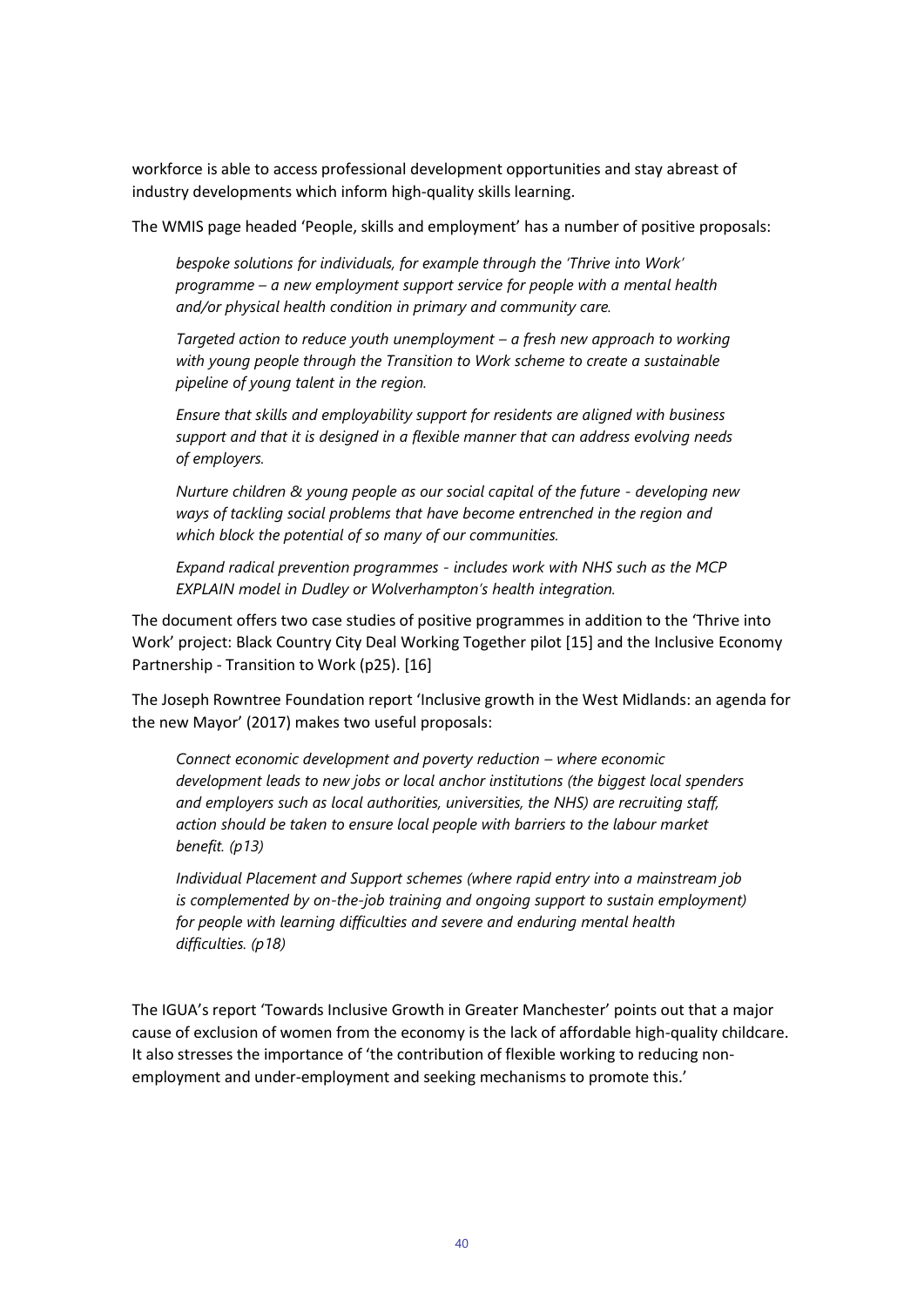### Connecting more people to economic opportunity: the problem of low skill low pay jobs

Jonathan Payne has recently been carrying out research in the West Midlands focusing on local actors' understandings of the 'skills problem' and approaches to addressing it. He provides a critical analysis which is absent from the WMIS report. It is worth quoting in some detail. [17]

The main finding of his report 'Devolution, Inclusive Growth and Local Skills Strategies' (2018) is that 'local skills strategies are struggling to move beyond a narrow supply-driven agenda and develop a more integrated approach which [fronts up to the challenges presented by low skill,](https://owa.bcu.ac.uk/owa/redir.aspx?C=kUkO07bR_NIqizkbfbLspIRX1xsiBuApSpwRfFhIC45b-mzXyN3VCA..&URL=http%3a%2f%2fwww.skope.ox.ac.uk%2f%3fperson%3din-the-dna-or-missing-gene-devolution-local-skills-strategies-and-the-challenge-of-inclusive-growth-in-england)  [low wage jobs](https://owa.bcu.ac.uk/owa/redir.aspx?C=kUkO07bR_NIqizkbfbLspIRX1xsiBuApSpwRfFhIC45b-mzXyN3VCA..&URL=http%3a%2f%2fwww.skope.ox.ac.uk%2f%3fperson%3din-the-dna-or-missing-gene-devolution-local-skills-strategies-and-the-challenge-of-inclusive-growth-in-england).'

*Equipping people with education and training can help some individuals to get better work but it cannot magic away low-skill, low-pay, insecure and dead-end jobs which still have to be done by someone.*

*The danger is that local skills strategies focus simply on boosting qualification stocks, addressing skills gaps and shortages, and equipping young people and the unemployed with the 'right' skills and attitudes for work, against the backdrop of massively reduced funding.* 

*As the [OECD/ILO have also argued,](https://owa.bcu.ac.uk/owa/redir.aspx?C=MGMLzWhFl2LIvO72VGsfj_WmTYtxsGO-PDwdFvDedSJb-mzXyN3VCA..&URL=https%3a%2f%2fread.oecd-ilibrary.org%2femployment%2fbetter-use-of-skills-in-the-workplace_9789264281394-en%23page6) if local skills strategies are to contribute to national productivity and inclusive growth they need to go beyond traditional skills supply measures and address employer demand and utilisation. They call for a major re-think of the 'skills problem' which would involve integrating skills into broader initiatives around economic development and business improvement, and working with employers to address issues of product market strategy, work organisation and job design, and the way people are managed. A key challenge is firms bedded down on the 'low road', competing on the basis of price, with low wages and low skill job design.*

*This raises interesting questions for local skills strategies in England at a time when Government is asking Combined Authorities and LEPs to bring forward '[local](https://owa.bcu.ac.uk/owa/redir.aspx?C=nhu4NrOuZFPLZ7o9JMaEKN8TWdzZxlwOT602Q1d4XIRb-mzXyN3VCA..&URL=https%3a%2f%2fassets.publishing.service.gov.uk%2fgovernment%2fuploads%2fsystem%2fuploads%2fattachment_data%2ffile%2f664563%2findustrial-strategy-white-paper-web-ready-version.pdf)  [industrial strategies'](https://owa.bcu.ac.uk/owa/redir.aspx?C=nhu4NrOuZFPLZ7o9JMaEKN8TWdzZxlwOT602Q1d4XIRb-mzXyN3VCA..&URL=https%3a%2f%2fassets.publishing.service.gov.uk%2fgovernment%2fuploads%2fsystem%2fuploads%2fattachment_data%2ffile%2f664563%2findustrial-strategy-white-paper-web-ready-version.pdf). How far will local growth strategies address low paying sectors? Will we see skills integrated with economic development and business improvement initiatives in ways that do not neglect the lower end of the labour market? Do local actors have the resources, capacity and expertise available to do any of this and can they think differently about the 'skills problem'? How much progress can be made locally in terms of raising employer demand for, and use of, skills in the context of a weakly regulated labour market and shareholder-driven economy?* 

#### Connecting more people to economic opportunity: the funding crisis

The TUC paper 'Can devolution generate inclusive growth in the West Midlands?' points out that 'The West Midlands devolution agreement gives the mayor powers over adult skills. However, this is in the context of substantial cuts to Further Education since 2010, which the WMCA should call on the government to reverse.' It recommends that the WMCA should: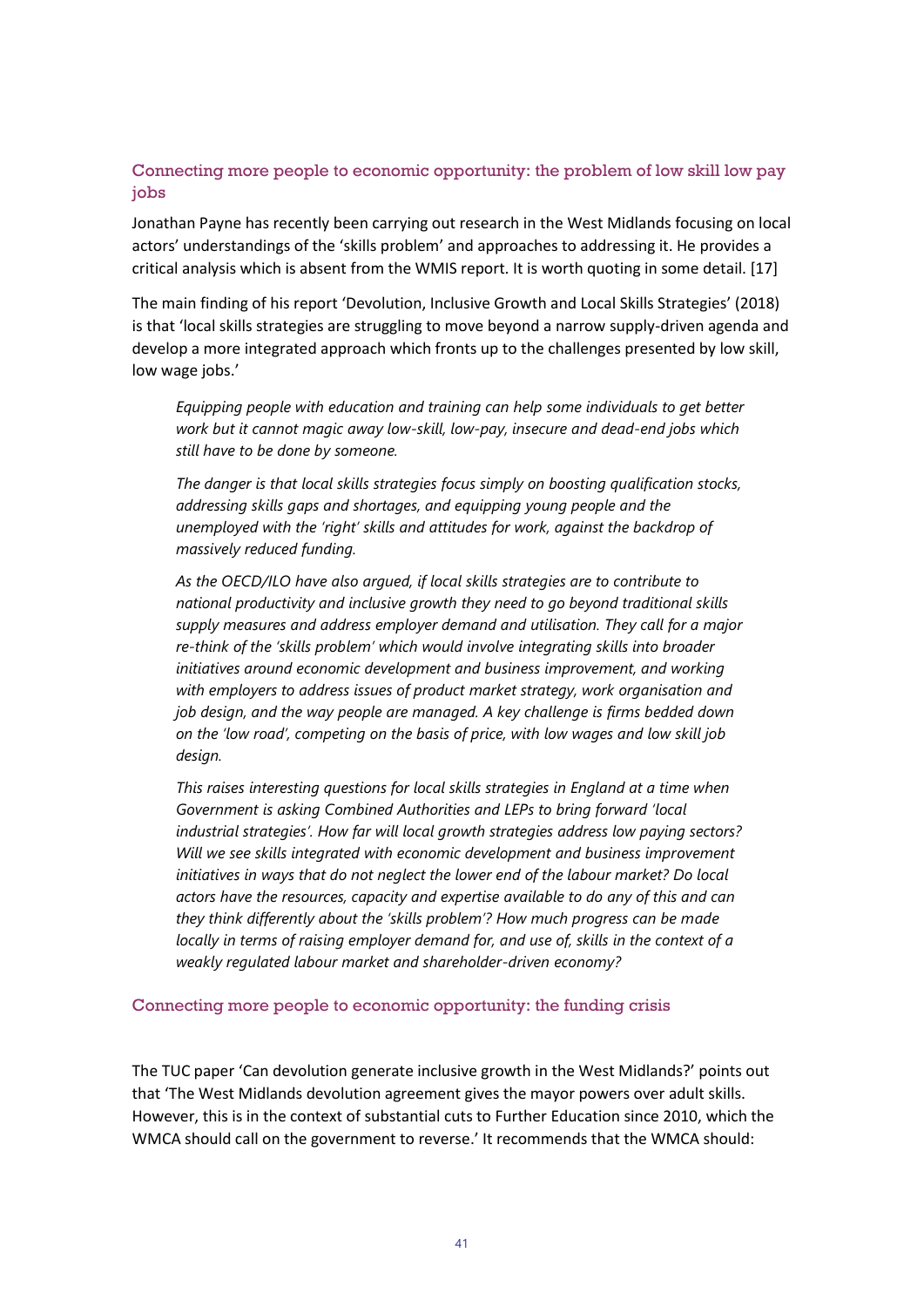*Analyse the potential impacts of the loss of the EU European Social Fund, and consider making the case to government for post-Brexit replacement funding.* 

*Explore opportunities to redistribute savings recouped by the Department for Education through the Apprenticeship Levy scheme towards adult education.* 

#### Connecting more people to economic opportunity: Apprenticeships

David Etherington and Martin Jones (2017) in their report 'Devolution, Austerity and Inclusive Growth in Greater Manchester: Assessing Impacts and Developing Alternatives' advocate an Apprenticeship Charter:

*Apprenticeships should be designed with respect to standards set down in an Apprenticeship Charter relating to pay, work quality and mentoring. Also there needs to be clear routes and pathways to accessing apprenticeships via schools and FE system. We recommend that a work and skills plan should be drawn up with the trade unions as well as employers and funding requirements based on both a demand and needs based assessment. The possibility of pooling levy funding exists and establishing a regional skills fund needs to be explored which can fund social investment projects such as Unionlearn workplace skills and Job-Rotation…. (p10) [See Note 1]*

#### Connecting more people to economic opportunity: in-work progression

The WMIS makes a positive proposal:

*Help workers to move up the value chain and access more employment opportunities through in-work progression … particularly for employers and residents working in tourism, retail and other historically lower paying sectors, where technological change will open up new, higher skilled roles. This will require focus through business support and skills provision. (p24)* 

The TUC paper 'Can devolution generate inclusive growth in the West Midlands?' makes a number of proposals:

The WMCA should focus on upgrading jobs in lower skill, lower value sectors of the region's economy.

*The WMCA should work closely with the Talent Retention Scheme to strengthen its understanding of the potential skills shortages on the horizon, and identify opportunities for partnership. It should also work with unions and employers to consider which other industries in the region could benefit from a similar scheme.* 

*The WMCA can also use its devolved budget to:*

- *Create personal learning accounts and enable low income adults, the unemployed and others to access fully funded retraining courses.*
- *Provide an entitlement to face-to-face careers guidance and a new right to a midlife career review for workers at the age of 50.*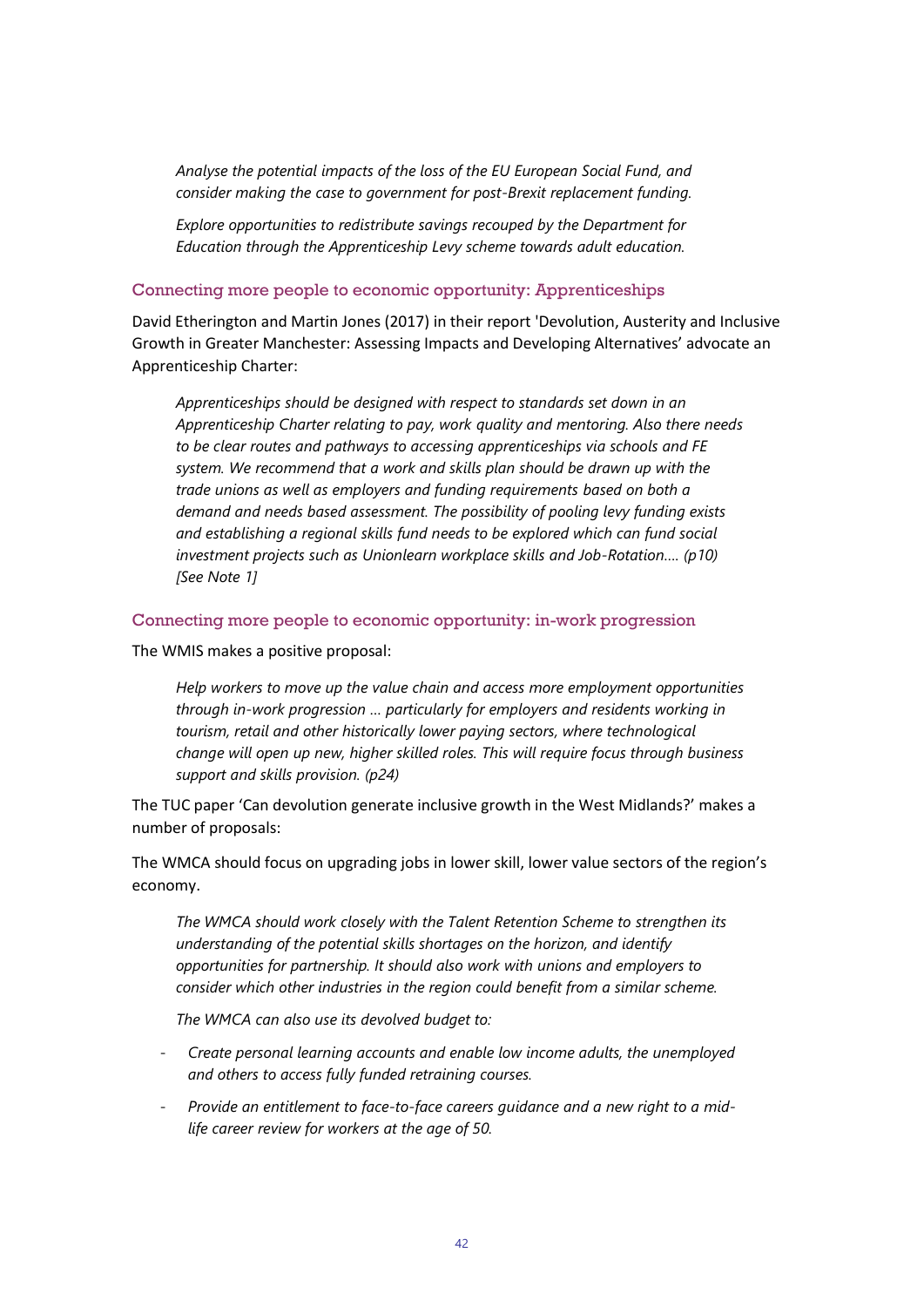*Finally, the government-sponsored Union Learning Fund could support skills and learning relating to major infrastructure projects in the region such as HS2. The WMCA should explore opportunities to support union ULF bids on projects like these in 2017-18 and beyond.* 

*The WMCA should work closely with the Talent Retention Scheme to strengthen its understanding of the potential skills shortages on the horizon, and identify opportunities for partnership. It should also work with unions and employers consider which other industries in the region could benefit from a similar scheme. [18]*

UCU supports all these proposals.

#### **Richard Hatcher and Anne O'Sullivan for UCU.**

#### **November 2018**

#### References

West Midlands Industrial Strategy (WMIS) consultation document. Undated, published September 2018. <https://www.wmca.org.uk/media/2591/west-midlands-industrial-strategy.pdf>

Ruth Lupton, Anthony Rafferty and Ceri Hughes (2016) 'Inclusive Growth Opportunities and Challenges for Greater Manchester', Inclusive Growth Analysis Unit, University of Manchester. <http://hummedia.manchester.ac.uk/institutes/mui/igau/IGAU-report-2016-FINAL.pdf>

Joseph Rowntree Foundation (2017) 'Inclusive growth in the West Midlands: an agenda for the new Mayor'. <https://www.jrf.org.uk/report/inclusive-growth-west-midlands-agenda-new-mayor>

Centre for Local Economic Strategies (2017) 'What Needs To Be Done: The Manifesto For Local Economies'. [https://cles.org.uk/wp-content/uploads/2017/05/What-Needs-to-be-Done\\_The-Manifesto-for-Local-](https://cles.org.uk/wp-content/uploads/2017/05/What-Needs-to-be-Done_The-Manifesto-for-Local-Economics.pdf)[Economics.pdf](https://cles.org.uk/wp-content/uploads/2017/05/What-Needs-to-be-Done_The-Manifesto-for-Local-Economics.pdf)

HM Government (2018) 'Local Industrial Strategies Policy Prospectus'. October. [https://assets.publishing.service.gov.uk/government/uploads/system/uploads/attachment\\_data/file/744544](https://assets.publishing.service.gov.uk/government/uploads/system/uploads/attachment_data/file/744544/local-industrial-strategies-policy-prospectus.pdf) [/local-industrial-strategies-policy-prospectus.pdf](https://assets.publishing.service.gov.uk/government/uploads/system/uploads/attachment_data/file/744544/local-industrial-strategies-policy-prospectus.pdf)

Ruth Lupton (2017) 'Inclusive Growth at City Region Level: A Perspective from Greater Manchester'. In All-Party Parliamentary Group on Inclusive Growth (2017) The State of the Debate 2017. [https://www.inclusivegrowth.co.uk/wp-content/uploads/2017/02/Final.5-APPG-Inclusive-Growth-The-](https://www.inclusivegrowth.co.uk/wp-content/uploads/2017/02/Final.5-APPG-Inclusive-Growth-The-State-of-the-Debate-2017.pdf)[State-of-the-Debate-2017.pdf](https://www.inclusivegrowth.co.uk/wp-content/uploads/2017/02/Final.5-APPG-Inclusive-Growth-The-State-of-the-Debate-2017.pdf)

Inclusive Growth Analysis Unit (2016) 'Towards Inclusive Growth in Greater Manchester'. October. <http://hummedia.manchester.ac.uk/institutes/mui/igau/Inclusive-Growth-Summary-Report.pdf>

Silkie Cragg (2017) 'Can devolution generate inclusive growth in the West Midlands?'. TUC. <http://touchstoneblog.org.uk/2017/06/can-devolution-generate-inclusive-growth-west-midlands/>

RSA Inclusive Growth Commission (2017) 'Making Our Economy Work For Everyone'. [https://www.thersa.org/discover/publications-and-articles/reports/final-report-of-the-inclusive-growth](https://www.thersa.org/discover/publications-and-articles/reports/final-report-of-the-inclusive-growth-commission)[commission](https://www.thersa.org/discover/publications-and-articles/reports/final-report-of-the-inclusive-growth-commission)